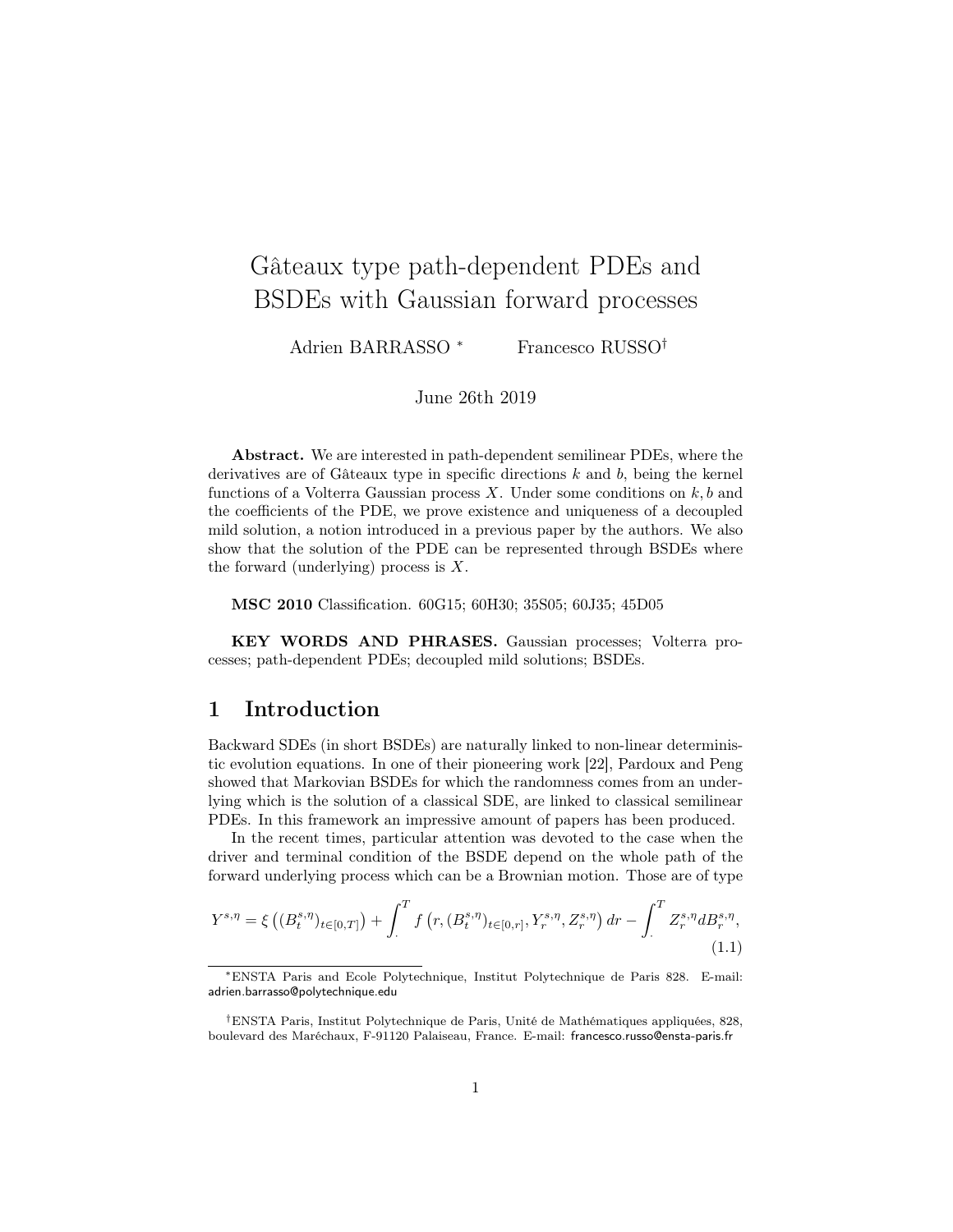where B is a Brownian motion and for any  $s \in [0, T]$ ,  $\eta \in \mathbb{D}([0, T], \mathbb{R}^d)$ ,  $B^{s, \eta} =$  $\eta(\cdot \wedge s) + (B_{\cdot \vee s} - B_s)$ . If in the Markovian case those were related to usual PDEs, in the present path-dependent framework, those were linked to the so called path-dependent PDEs (see for instance [23, 13]) of the form

$$
\begin{cases}\nD\Phi + \frac{1}{2}Tr(\nabla^2\Phi) + f(\cdot, \cdot, \Phi, \nabla\Phi) = 0 & \text{on } [0, T] \times \mathbb{D}([0, T], \mathbb{R}^d) \\
\Phi_T = \xi.\n\end{cases} \tag{1.2}
$$

There,  $D$  (resp.  $\nabla$ ) is the horizontal (resp. vertical) derivative introduced in [12]. For (1.2) the authors discussed classical or viscosity (probabilistic) type solution. Variants of it, replacing the Brownian motion with the solution of path-dependent SDEs were considered for instance by [8, 7] with a different formalism. [7] for instance introduced the notion of stong-viscosity solution (based on approximation techniques), which constitutes a purely analytic concept.

Indeed such path-dependent PDEs have been investigated by several methods. For instance strict (classical, regular) solutions have been studied in [11, 15, 8] under the point of view of Banach space valued stochastic processes. Another interesting approach (probabilistic) but still based on approximation (discretizations) was given by [21]. More recently, [5] produced a viscosity solution to a more general path-dependent (possibly integro)-PDE through dynamic risk measures. In all those cases the solution  $\Phi$  of (1.2) was associated to the component  $Y^{s,\eta}$  of the solution couple  $(Y^{s,\eta}, Z^{s,\eta})$  of  $(1.1)$  with initial time s and initial condition  $\eta$ . A challenging link to be explored was the link between  $Z^{s,\eta}$  and the solution of the path-dependent PDE  $\Phi$ . For instance in the case of Fréchet  $C^{0,1}$  solutions  $\Phi$  defined on  $C([0,T])$ , then  $Z^{s,\eta}$  is equal to the "vertical" derivative  $\nabla \Phi$ , see for instance [16].

An important step forward concerning path-dependent PDEs associated with BSDEs involving a solution of a path-dependent SDEs including the possibility of jumps and coefficients which were not necessarily continuous was done in [2]. The concept of solution was there the decoupled mild solution which is based on semigroup type techniques. That notion, is competitive with the notion of viscosity solution, especially when such viscosity solutions do not necessarily exist. Moreover, that notion of solution also provides a solution to the so called identification problem, meaning that it links the second component Z of the BSDE, to the PDE.

The natural question raised by this paper is the following. What about the case when the Brownian motion  $B$  is replaced with a (non-Markovian, nonsemimartingale) process such as fractional Brownian motion? The idea is to extend the consideration of [2] to this framework. The basic reference paper for this work is [26], that considered for the first time a BSDE which forward process was the solution of a Volterra SDE. This includes the kind of Gaussian processes which we consider. They related this BSDE to a Gâteaux type PDE close to (1.6) by showing that if the PDE admits a classical solution, that solution provides a solution of the BSDE. Our work provides the converse implication. We start from the well-posedness of a class of BSDEs, and show that they produce, under very mild regularity assumptions on the coefficients, a decoupled mild solution to the path-dependent PDE.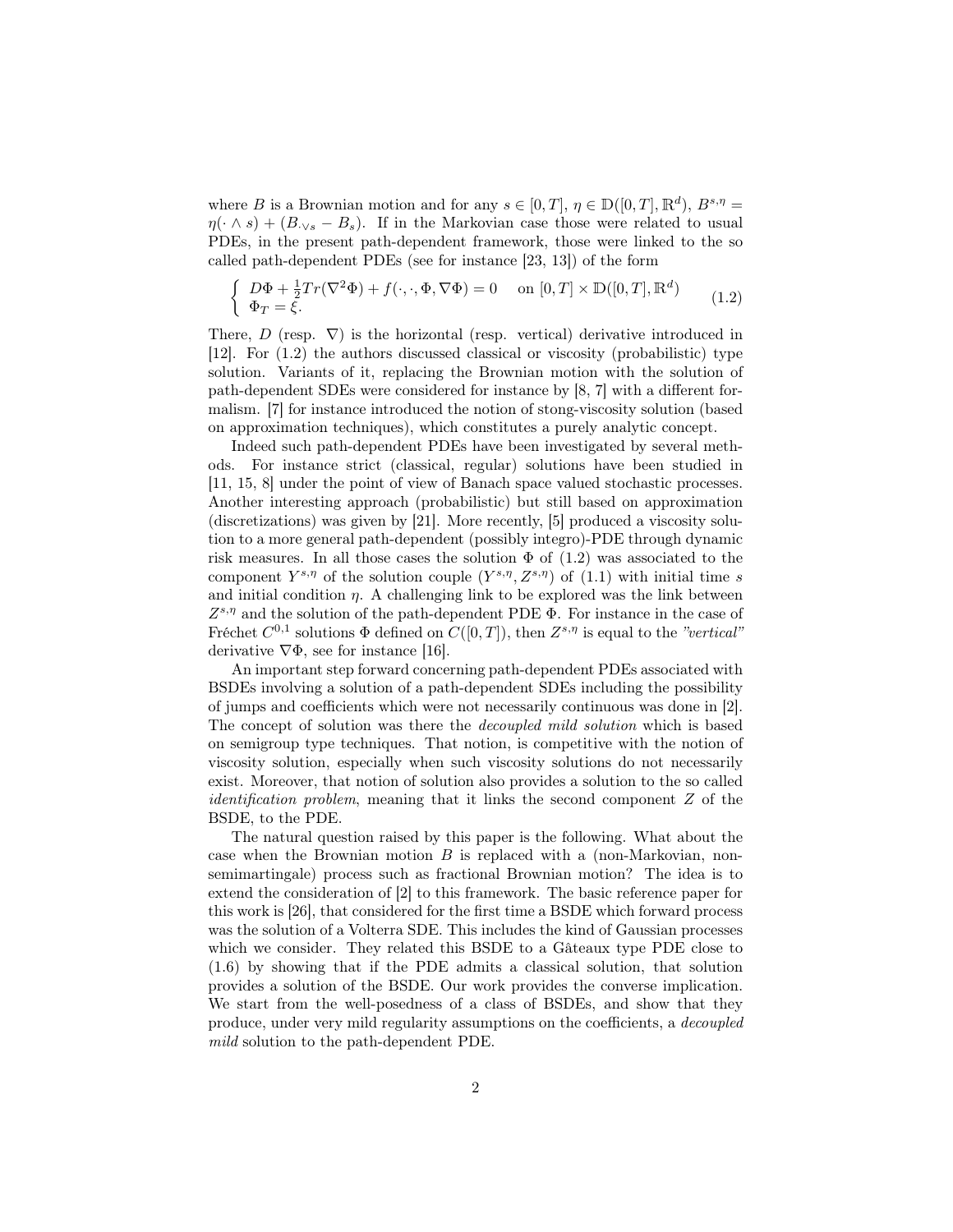Let  $(\Omega, \mathcal{F})$  be the canonical space where  $\Omega$  is the set  $\mathcal{C}_0([0, T], \mathbb{R}^d), d \geq 1$ , of  $\mathbb{R}^d$ -valued continuous functions on  $[0, T]$  vanishing at 0, equipped with its uniform norm and  $\mathcal F$  its Borel  $\sigma$ -field.

We fix  $b : [0, T] \times [0, T] \rightarrow \mathbb{R}^d$  and  $k : [0, T] \times [0, T] \rightarrow \mathcal{M}_d(\mathbb{R})$  some two parameters functions such that for all  $t \in [0, T]$ ,  $b(\cdot, t)$ ,  $k(\cdot, t)$  vanish on [0, t] and are continuous, admitting a right-derivative on  $[t, T]$ .

On the canonical space, we consider a Gaussian measure <sup>Q</sup> under which there exists a d-dimensional Brownian motion  $B$  such that the canonical process  $X$ admits the representation

$$
X_t = \int_0^t b(t, r) dr + \int_0^t k(t, r) dB_r, \quad t \in [0, T].
$$
 (1.3)

For every "initial time and path"  $(s, \eta)$  we introduce the law  $\mathbb{Q}^{s,\eta}$  of X conditioned by the fact that, on [0, s], X coincides with the path  $\eta$ . For every  $(s, \eta)$ ,  $\mathbb{Q}^{s,\eta}$  is a Gaussian measure of mean function  $m_s[\eta]$ , where  $m_s$  is a continuous linear operator on  $\Omega$ . The reader can refer to [6] concerning Gaussian measures and related notions, see also Definition 3.2.

We will show that  $(\mathbb{Q}^{s,\eta})_{(s,\eta)\in[0,T]\times\Omega}$  defines what we call a **path-dependent** canonical class, see Definition 2.4, notion which was introduced by the authors in [4]. This concept extends the well-known historical notion of Markov canonical class to the path-dependent (therefore non-Markovian) setting.

Given this set of probability measures, under every  $\mathbb{Q}^{s,\eta}$ , we consider the BSDE (indexed by  $(s, \eta)$ )

$$
Y^{s,\eta}_{\cdot} = \xi(X) + \int_{\cdot}^{T} f\left(r, X, Y^{s,\eta}_{r}, \frac{d\langle M^{s,\eta}, m^{T,s,\eta} \rangle_{r}}{dr}\right) dr - (M^{s,\eta}_{T} - M^{s,\eta}_{\cdot}), \tag{1.4}
$$

where  $m^{T,s,\eta}: t \longmapsto \mathbb{E}^{s,\eta}[X_T | \mathcal{F}_t]$  is the driving martingale of the BSDE. In the case when  $k(t, \cdot) \equiv \mathbb{1}_{[0,t]}$  and  $b \equiv 0$  then this driving martingale  $m^{T,s,\eta}$  is  $\mathbb{P}^{s,\eta}$ -a.s. equal to X and is the conditioned Brownian motion  $B^{s,\eta}$  appearing in (1.1). This case was already considered in a more general framework, in [2]. The main aim of this paper is to study the path-dependent PDE which replaces  $(1.2)$  when one considers the previous BSDE  $(1.4)$  instead of  $(1.1)$ .

Thanks to the theory which we have developed in [4], we can associate to the family of probability measures  $(\mathbb{Q}^{s,\eta})_{(s,\eta)\in[0,T]\times\Omega}$  what we call a **path**dependent system of projectors  $(P_s)_{s \in [0,T]}$ , a notion which replaces the one of Markovian semigroup. We define the linear operator  $\tilde{A}$ , acting on a domain  $\mathcal{D}(\tilde{A})$  of functions  $\tilde{\Phi}$  defined on  $\mathbb{D}([0,T], \mathbb{R}^d)$  by

$$
\tilde{A}(\tilde{\Phi})_t := D\tilde{\Phi}_t + \nabla_{b(\cdot,t)}\tilde{\Phi}_t + \frac{1}{2} \sum_{i \le d} \nabla^2_{k_i(\cdot,t)} \tilde{\Phi}_t, \quad t \in [0,T].
$$
\n(1.5)

In (1.5),  $\nabla_h$  (resp.  $\nabla_{h,\ell}^2$ ) is the first (resp. second) order Gâteaux type derivatives in the direction h (resp.  $h, \ell$ ) and D is a time derivative. Those operators act on functionals defined on a set of cadlag functions. Again when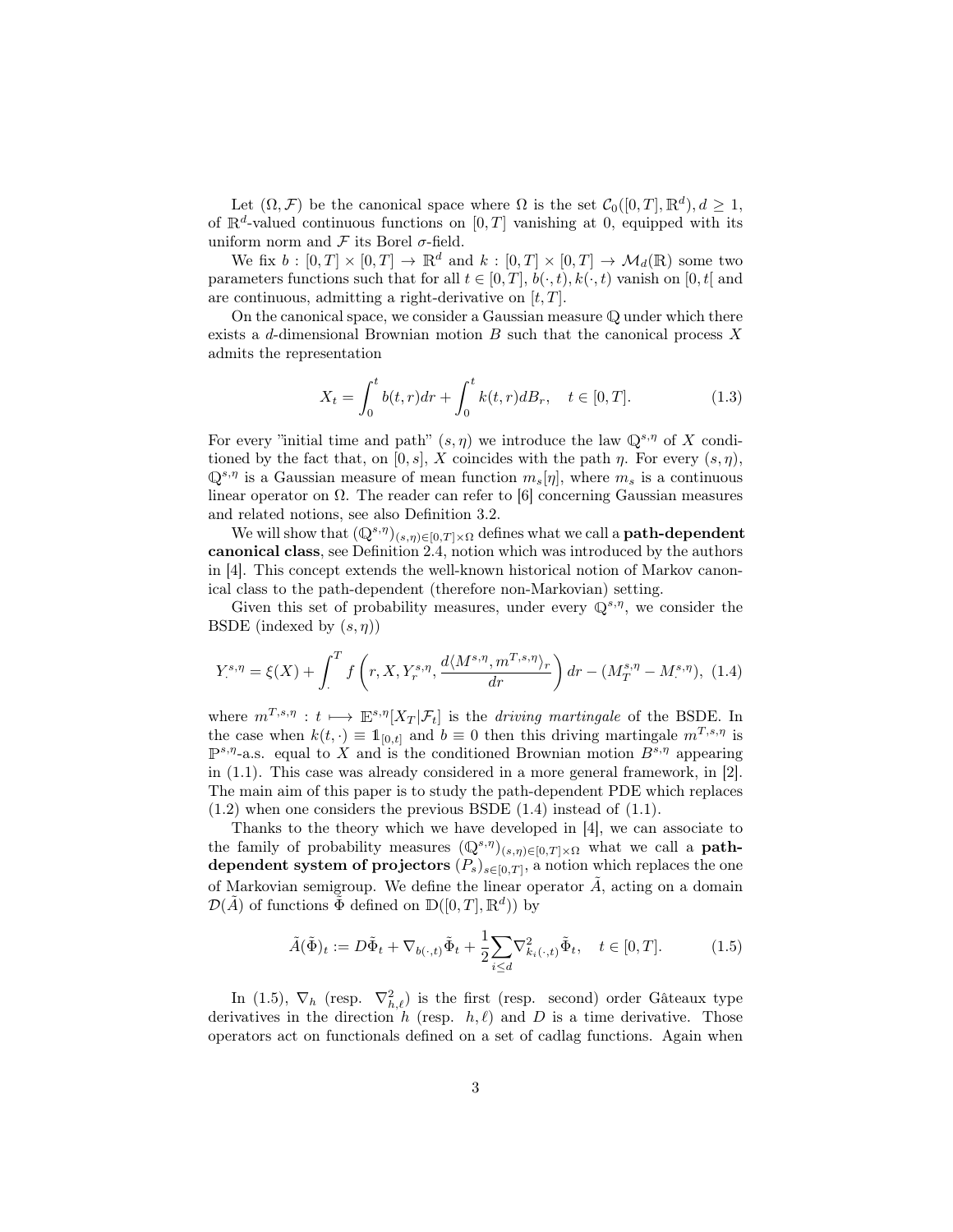$k(t, \cdot) \equiv \mathbb{1}_{[0,t]}$  and  $b \equiv 0$  and if  $\Phi_t(\omega) = \tilde{\Phi}_t(\omega^t)$ , then  $\nabla_{k(\cdot,t)} \tilde{\Phi}_t(\omega^t) = \nabla \Phi_t(\omega)$ , where  $\nabla$  is now the vertical derivative introduced in [12].

We introduce the *mean random field*  $m = (m_s)_{s \in [0,T]}$ , where  $m_s[\eta](t)$  is the conditional expectation of  $X_t$  knowing that X coincides with  $\eta$  on [0, s], see Proposition 3.7. In particular  $m^T : (s, \eta) \mapsto m_s[\eta](T) = \mathbb{E}^{s, \eta}[X_T]$  is called prediction martingale in the literature, see for instance Remark 3.2 in [24].

Then we introduce the operator A on a certain domain  $\mathcal{D}(A)$  which to each  $\Phi = \tilde{\Phi} \circ m$  associates  $(\tilde{A}(\tilde{\Phi})) \circ m$ . We also introduce in Definition 4.15, the bilinear operator Γ which to any  $\Phi, \Psi \in \mathcal{D}(A)$  maps  $A(\Phi\Psi) - \Phi A(\Psi) - \Psi A(\Phi)$ . This operator was already introduced in another context in [2] and extends the carré du champ operator appearing in the Markov processes literature, see [10] for instance.

We show in Proposition 4.12 that A is a weak generator of  $(P_s)_{s\in[0,T]}$ , see Definition 2.15. That operator  $A$  is therefore linked to the probability measures  $(\mathbb{Q}^{s,\eta})_{(s,n)\in[0,T]\times\Omega}$  mentioned above, and this will lead us to show that the BSDE (1.4) permits to solve the following semilinear path-dependent PDE which we denote  $PDPDE(f, \xi)$ :

$$
\begin{cases}\nA(\Phi) + f(\cdot, \cdot, \Phi, \Gamma(m^T, \Phi)) = 0 \text{ on } [0, T] \times \Omega \\
\Phi_T = \xi, \text{ on } [0, T] \times \Omega.\n\end{cases}
$$
\n(1.6)

A process Y will be called a **decoupled mild solution of**  $PDPDE(f, \xi)$  if there exists an  $\mathbb{R}^d$ -valued auxiliary process Z such that for all  $(s, \eta) \in [0, T] \times \Omega$ 

$$
\begin{cases}\nY_s(\eta) &= P_s[\xi](\eta) + \int_s^T P_s[f(r,\cdot,Y_r,Z_r)](\eta)dr \\
(Ym^T)_s(\eta) &= P_s[\xi X_T](\eta) - \int_s^T P_s\left[\left(Z_r - m_r^T f(r,\cdot,Y_r,Z_r)\right)\right](\eta)dr.\n\end{cases} \tag{1.7}
$$

We emphasize that decoupled mild solutions were introduced in the framework of classical parabolic PDEs in [3], and in the path-dependent framework in [2]. Those extend the notion of *classical solution* i.e. a functional  $\Phi$  in the domain  $\mathcal{D}(A)$  fulfilling  $(1.6)$ .

The main result of this paper is Theorem 4.28 which shows that when  $\xi$ is measurable with polynomial growth and  $f$  is measurable with polynomial growth in  $\omega$  and uniformly Lipschitz in the last two variables, then  $PDPDE(f, \xi)$ admits a unique decoupled mild solution Y .

As anticipated, another feature of the paper is that the solution admits a probabilistic representation. Indeed, the unique decoupled mild solution of  $PDPDE(f, \xi)$  is given by

$$
Y: (s, \eta) \longmapsto Y_s^{s, \eta}, \tag{1.8}
$$

where  $Y^{s,\eta}$  is the solution of BSDE (1.4).

When  $b \equiv 0$  and  $k(t, \cdot) \equiv \mathbb{1}_{[0,t]}$  for all t, then for every  $(s, \eta)$ ,  $\mathbb{Q}^{s, \eta}$  is the law of the "conditioned" Brownian motion  $B^{s,\eta}$  introduced after (1.1). In this case, our BSDE  $(1.4)$  is simply  $(1.1)$  and  $(1.6)$  becomes  $(1.2)$ . Existence and uniqueness of a decoupled mild solution in this case was already shown in our previous paper [2]. That paper includes the case of (semimartingale-)solutions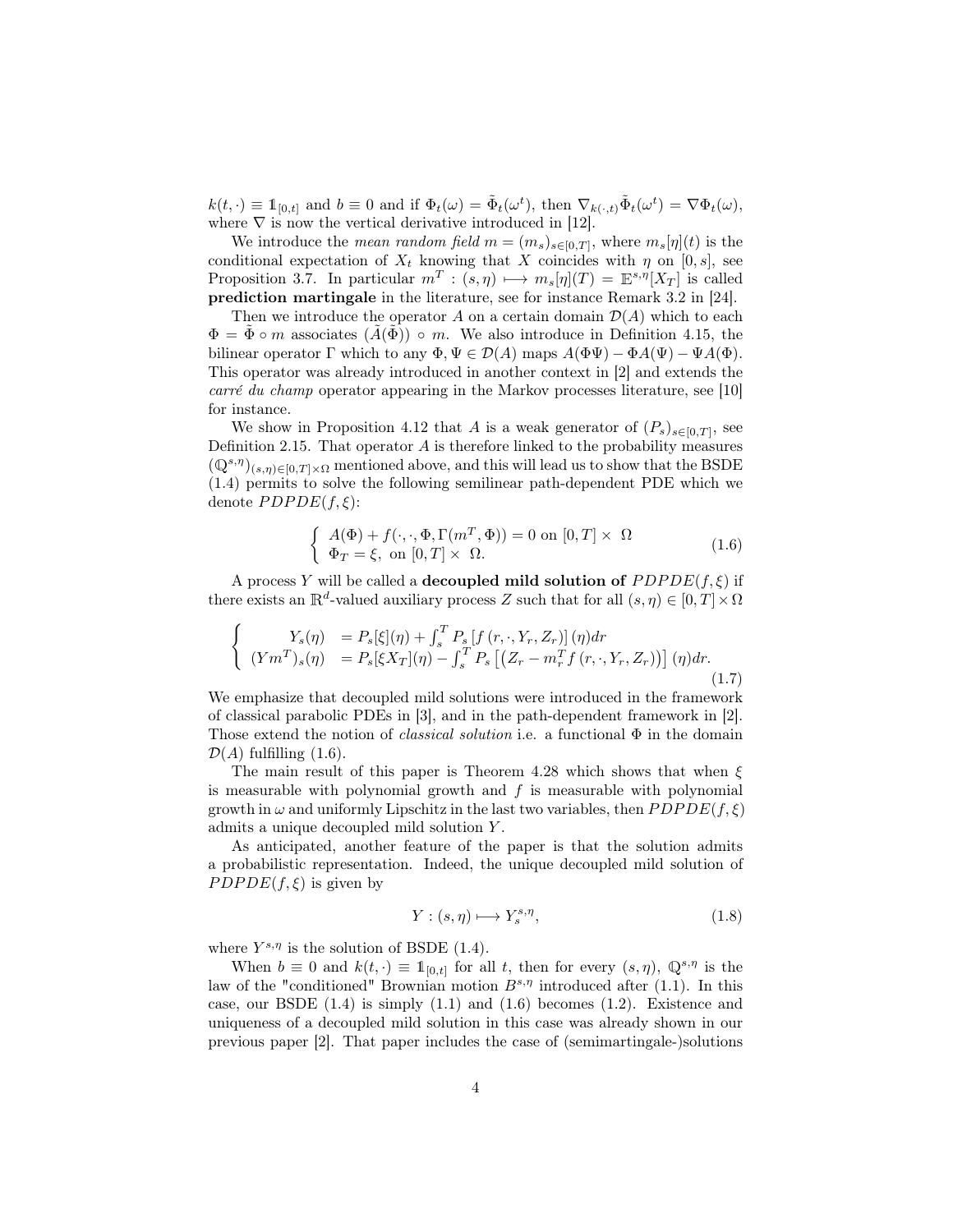to path-dependent SDEs with jumps; in that case the driving martingale of the BSDE is the martingale component of the semimartingale  $X$ .

The paper is organized as follows. Section 2 recalls some notions and results related to path-dependent canonical classes and systems of projectors, which were introduced by the authors in [4]. Section 3 is mainly devoted to showing that, under some conditions, a Gaussian measure induces a path-dependent canonical class when considering its regular conditional probability distributions, see Proposition 3.10 for the centered case and Proposition 3.22 for the case with a drift. Section 4 is the main section of the paper. It introduces the path-dependent PDE for which we will show well-posedness, and the associated BSDE. First, Section 4.1 introduces the assumptions on  $k, b$ , see Hypothesis 4.1. Then in Section 4.2 we define the linear operators  $A$  and  $A$  appearing in (1.5) and (1.6) with the corresponding domains, see Definition 4.8. Theorem 4.11 provides an Itô formula for elements of  $\mathcal{D}(A)$ . In Section 4.3 we introduce the driving martingale of the BSDE (see Notation 4.19) and study its properties, see Proposition 4.20. Finally, in Section 4.4, we consider the path-dependent PDE (4.10) and show in Theorem 4.28 that, under Hypothesis 4.22, it admits a unique decoupled mild solution and a probabilistic representation through the BSDE (4.13). Proposition 4.29 shows that any classical solution of (4.10) is also a decoupled mild solution, and conversely that if the unique decoupled mild solution belongs to  $\mathcal{D}(A)$  then it is quasi surely (see Definition 4.18) a classical solution.

# 2 Preliminaries, path-dependent canonical classes and systems of projectors

In this paper, we will make use of notions and results concerning path-dependent canonical classes, which were introduced in Section 3 of[4]. We give here the main definitions and results related to that concept.

We start by fixing some basic vocabulary and notations.

Notation 2.1. A topological space E will always be considered as a measurable space equipped with its Borel  $\sigma$ -field which shall be denoted  $\mathcal{B}(E)$ .

Let  $(\Omega, \mathcal{F})$ ,  $(E, \mathcal{E})$  be two measurable spaces. A measurable mapping from  $(\Omega, \mathcal{F})$  to  $(E, \mathcal{E})$  shall often be called a **random variable** (with values in E), or in short r.v.

Given a measurable space  $(\Omega, \mathcal{F})$ , for any  $p \geq 1$ , the set of real valued random variables with finite p-th moment under probability  $\mathbb P$  will be denoted  $\mathcal{L}^p(\mathbb P)$  or  $\mathcal{L}^p$  if there can be no ambiguity concerning the underlying probability.

Given a stochastic basis, for any cadlag locally square integrable martingales M, N, we denote  $\langle M, N \rangle$  (or simply  $\langle M \rangle$  if  $M = N$ ) their (predictable) angular bracket.

Notation 2.2. We fix  $T \in \mathbb{R}_+^*$  and  $d \in \mathbb{N}^*$ .  $\Omega := \mathcal{C}_0([0,T], \mathbb{R}^d)$  will denote the space of continuous functions from  $[0,T]$  to  $\mathbb{R}^d$  vanishing at 0.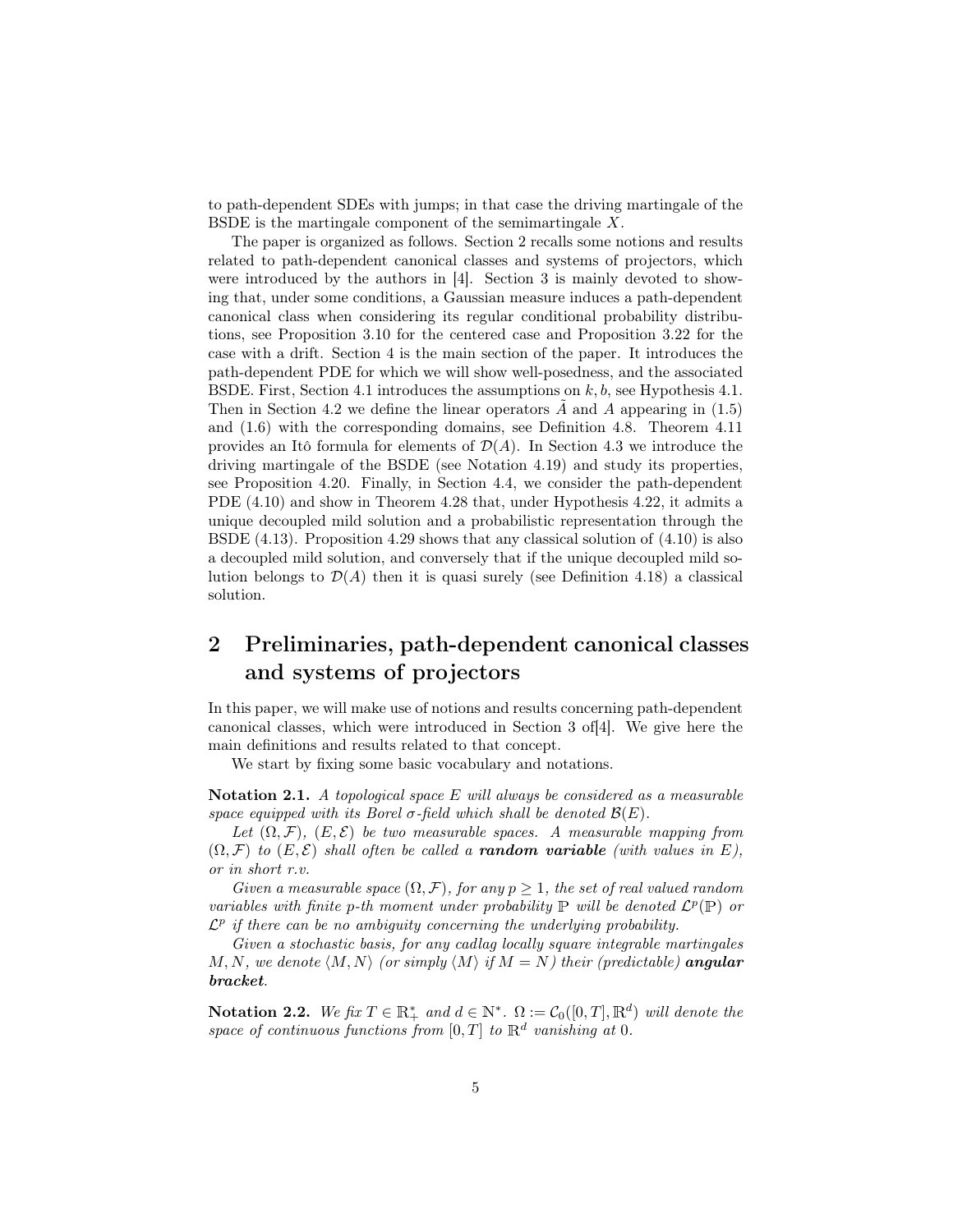For every  $t \in [0, T]$  we denote the coordinate mapping  $X_t : \omega \mapsto \omega(t)$  and we define on  $\Omega$  the  $\sigma$ -field  $\mathcal{F} := \sigma(X_r|r \in [0,T])$ . The coordinates of X are denoted  $X^1, \dots, X^d$ . On the measurable space  $(\Omega, \mathcal{F})$ , we introduce the **initial filtration**  $\mathbb{F}^o := (\mathcal{F}^o_t)_{t \in [0,T]},$  where  $\mathcal{F}^o_t := \sigma(X_r | r \in [0,t]),$  and the (rightcontinuous) canonical filtration  $\mathbb{F} := (\mathcal{F}_t)_{t \in [0,T]},$  where  $\mathcal{F}_t := \bigcap \mathcal{F}_s^o$  if  $s \in ]t,T]$ 

 $t < T$  and  $\mathcal{F}_T := \mathcal{F}_T^o = \mathcal{F}$ .  $(\Omega, \mathcal{F}, \mathbb{F})$  will be called the **canonical space**, and X the **canonical process**. On  $[0, T] \times \Omega$ , we will denote by  $\mathcal{P}ro^{\circ}$  (resp.  $\mathcal{P}re^{\circ}$ ) the  $\mathbb{F}^o$ -progressive (resp.  $\mathbb{F}^o$ -predictable)  $\sigma$ -field.  $\Omega$  will be equipped with the sup norm  $\|\cdot\|_{\infty}$  which makes it a Banach space, and for which the Borel  $\sigma$ -field is  ${\mathcal F}.$ 

 $\mathcal{P}(\Omega)$  will denote the set of probability measures on  $\Omega$  and will be equipped with the topology of weak convergence of measures which also makes it a Polish space being  $\Omega$  itself Polish, see Theorems 1.7 and 3.1 in Chapter 3 of [14]. It will also be equipped with the associated Borel  $\sigma$ -field.

Notation 2.3. For any  $\omega \in \Omega$  and  $t \in [0,T]$ , the path  $\omega$  stopped at time t  $r \mapsto \omega(r \wedge t)$  will be denoted  $\omega^t$ .

Definition 2.4. A path-dependent canonical class will be a set of probability measures  $(\mathbb{P}^{s,\eta})_{(s,\eta)\in[0,T]\times\Omega}$  defined on the canonical space  $(\Omega,\mathcal{F})$ . It will verify the three following items.

- 1. For every  $(s, \eta) \in [0, T] \times \Omega$ ,  $\mathbb{P}^{s, \eta}(\omega^s = \eta^s) = 1$ ;
- 2. for every  $s \in [0, T]$  and  $F \in \mathcal{F}$ , the mapping  $\begin{array}{ccc}\n\eta & \longmapsto & \mathbb{P}^{s,\eta}(F) \\
\Omega & \longrightarrow & [0,1] \n\end{array}$  is  $\mathcal{F}^o_s$ -measurable;
- 3. for every  $(s, \eta) \in [0, T] \times \Omega$ ,  $t \geq s$  and  $F \in \mathcal{F}$ ,

$$
\mathbb{P}^{s,\eta}(F|\mathcal{F}_t^o)(\omega) = \mathbb{P}^{t,\omega}(F) \text{ for } \mathbb{P}^{s,\eta} \text{ almost all } \omega.
$$
 (2.1)

This implies in particular that for every  $(s, \eta) \in [0, T] \times \Omega$  and  $t \geq s$ , then  $(\mathbb{P}^{t,\omega})_{\omega \in \Omega}$  is a regular conditional expectation of  $\mathbb{P}^{s,\eta}$  by  $\mathcal{F}^o_t$ , see the definition above Theorem 1.1.6 in [25] for instance.

A path-dependent canonical class  $(\mathbb{P}^{s,\eta})_{(s,\eta)\in[0,T]\times\Omega}$  will be said to be **progres**sive if for every  $F \in \mathcal{F}$ , the mapping  $(t, \omega) \mapsto P^{t, \omega}(F)$  is  $\mathbb{F}^o$ -progressively measurable.

Remark 2.5. Given a path-dependent canonical class, one can easily show by approximation through simple functions the following. Let Z be any random variable.

• For any  $s \in [0,T]$  then  $\eta \mapsto \mathbb{E}^{s,\eta}[Z]$  is  $\mathcal{F}^o_s$ -measurable and for every  $(s, \eta) \in [0, T] \times \Omega$ ,  $t \geq s$ ,  $\mathbb{E}^{s, \eta}(Z | \mathcal{F}_t^o)(\omega) = \mathbb{E}^{t, \omega}(Z)$  for  $\mathbb{P}^{s, \eta}$  almost all  $\omega$ , provided previous expectations are finite;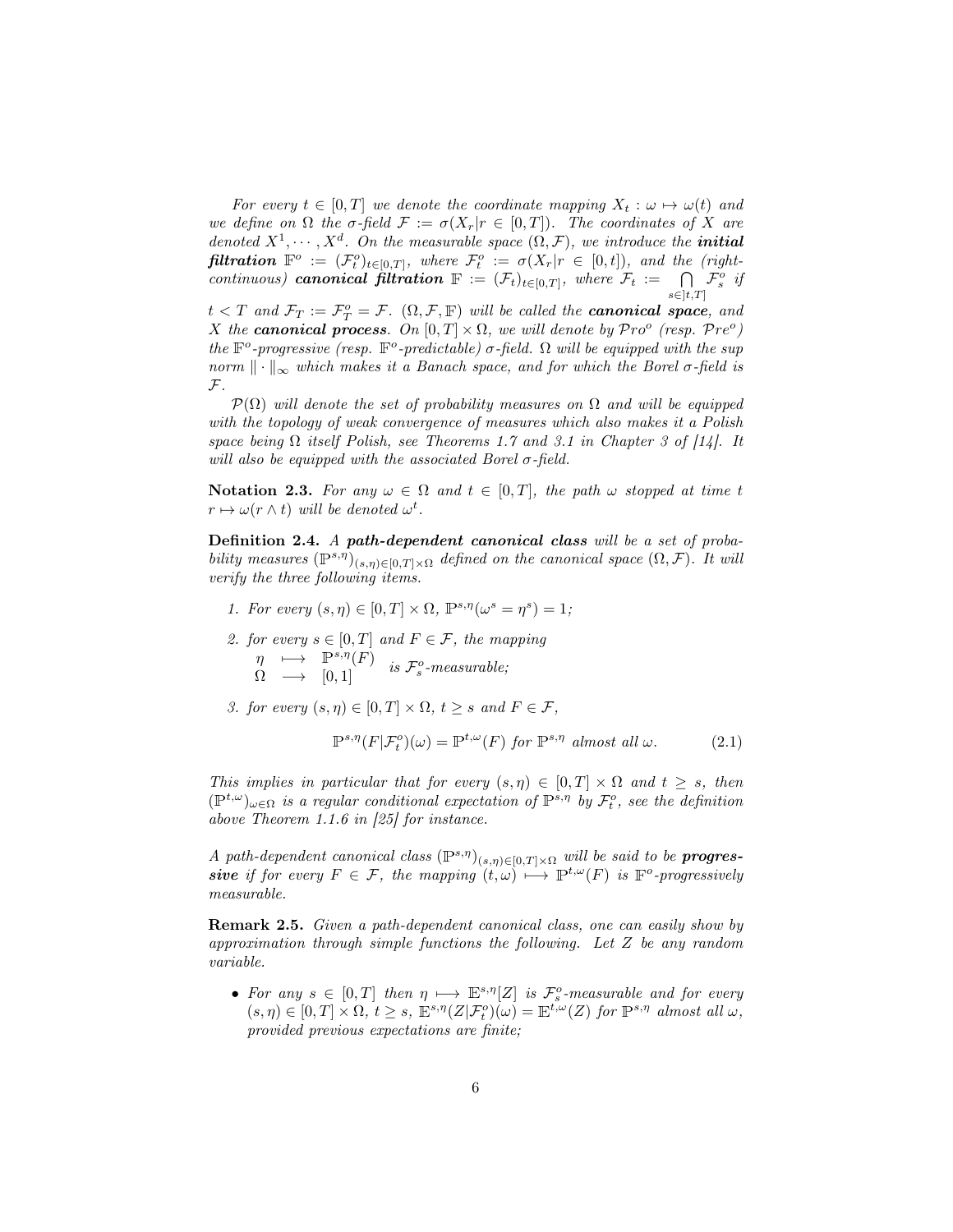• if the path-dependent canonical class is progressive,  $(t, \omega) \mapsto E^{t, \omega}[Z]$  is  $\mathbb{F}^o$ -progressively measurable, provided previous expectations are finite.

Very often path-dependent canonical classes will verify the following important hypothesis which is a reinforcement of (2.1).

**Hypothesis 2.6.** For every  $(s, \eta) \in [0, T] \times \Omega$ ,  $t \geq s$  and  $F \in \mathcal{F}$ ,

$$
\mathbb{P}^{s,\eta}(F|\mathcal{F}_t)(\omega) = \mathbb{P}^{t,\omega}(F) \text{ for } \mathbb{P}^{s,\eta} \text{ almost all } \omega.
$$
 (2.2)

Notation 2.7.  $\mathcal{B}_b(\Omega)$  stands for the set of real bounded measurable functions on  $\Omega$ . Let  $s \in [0,T]$ ,  $\mathcal{B}_b^s(\Omega)$  will denote the set of real bounded  $\mathcal{F}_s^o$ -measurable functions on  $\Omega$ . We also denote by  $\mathcal{B}^+_b(\Omega)$  the subset of r.v.  $\phi \in \mathcal{B}_b(\Omega)$  such that  $\phi(\omega) \geq 0$  for all  $\omega \in \Omega$ .

#### Definition 2.8.

- 1. A linear map  $Q : \mathcal{B}_b(\Omega) \to \mathcal{B}_b(\Omega)$  is said positivity preserving mono**tone** if for every  $\phi \in \mathcal{B}_b^+(\Omega)$  then  $Q[\phi] \in \mathcal{B}_b^+(\Omega)$  and for every increasing converging (in the pointwise sense) sequence  $f_n \longrightarrow f$  then  $Q[f_n] \longrightarrow Q[f]$ pointwise.
- 2. A family  $(P_s)_{s\in[0,T]}$  of positivity preserving monotone linear operators on  $\mathcal{B}_b(\Omega)$  will be called a **path-dependent system of projectors** if it verifies the three following items.
	- For all  $s \in [0,T]$ , the restriction of  $P_s$  on  $\mathcal{B}_b^s(\Omega)$  coincides with the identity;
	- for all  $s \in [0, T]$ ,  $P_s$  maps  $\mathcal{B}_b(\Omega)$  into  $\mathcal{B}_b^s(\Omega)$ ;
	- for all  $s, t \in [0, T]$  with  $t \geq s$ ,  $P_s \circ P_t = P_s$ .

The proposition below states a correspondence between path-dependent canonical classes and path-dependent systems of projectors. It was the object of Corollary 3.1 of [4].

Proposition 2.9. The mapping

$$
(\mathbb{P}^{s,\eta})_{(s,\eta)\in[0,T]\times\Omega}\longmapsto\left(\begin{array}{ccc}Z&\longmapsto&(\eta\mapsto\mathbb{E}^{s,\eta}[Z])\\ \mathcal{B}_b(\Omega)&\longrightarrow&\mathcal{B}_b(\Omega)\end{array}\right)_{s\in[0,T]},\qquad(2.3)
$$

is a bijection between the set of path-dependent system of probability measures and the set of path-dependent system of projectors.

Definition 2.10. Two elements in correspondence through the previous bijection will be said to be associated.

Notation 2.11. Let  $(P_s)_{s \in [0,T]}$  be a path-dependent system of projectors, and  $(\mathbb{P}^{s,\eta})_{(s,\eta)\in[0,T]\times\Omega}$  the associated path-dependent system of probability measures. Then for any r.v.  $Z \in \mathcal{L}^1(\mathbb{P}^{s,\eta}), P_s[Z](\eta)$  will still denote the expectation of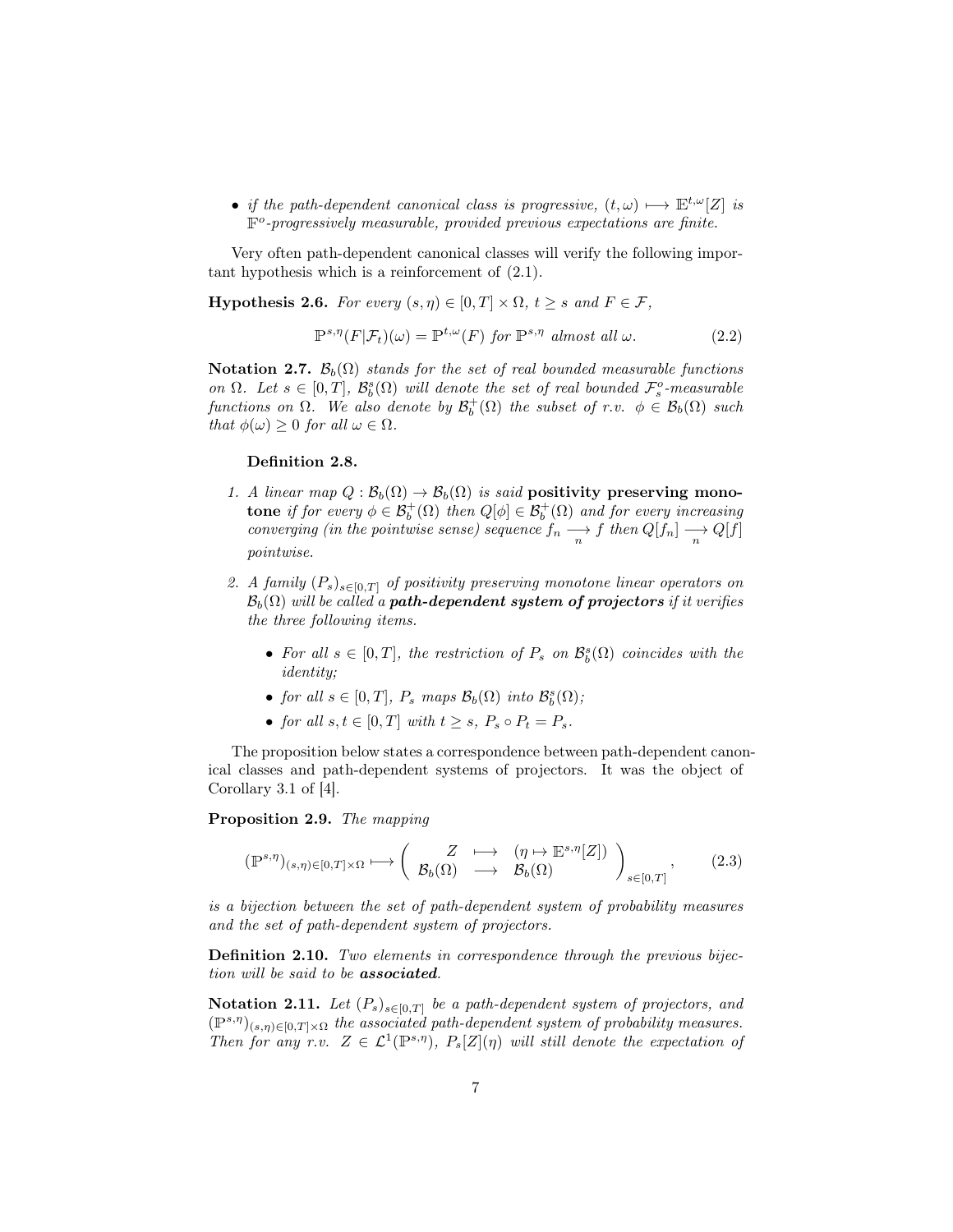Z under  $\mathbb{P}^{s,\eta}$ . In other words we extend the linear form  $Z \mapsto P_s[Z](\eta)$  from  $\mathcal{B}_b(\Omega)$  to  $\mathcal{L}^1(\mathbb{P}^{s,\eta}).$ 

If  $Z := (Z^1, \dots, Z^d)$  is an  $\mathbb{R}^d$ -valued r.v., then for all s,  $P_s[Z]$  (if welldefined) will denote the  $\mathbb{R}^d$ -valued r.v.  $(P_s[Z^1], \cdots, P_s[Z^d])$ .

For the results of this section, we are given a progressive path-dependent canonical class  $(\mathbb{P}^{s,\eta})_{(s,\eta)\in[0,T]\times\Omega}$  satisfying Hypothesis 2.6 and the corresponding path-dependent system of projectors  $(P_s)_{s \in [0,T]}$ .

The statement below comes from Corollary 3.3 of [4].

**Proposition 2.12.** For every  $(s, \eta) \in \mathbb{R}_+ \times \Omega$  and  $F \in \mathcal{F}_s$ ,  $\mathbb{P}^{s,\eta}(F) \in \{0,1\}$ . In particular, an  $\mathcal{F}_s^{s,\eta}$ -measurable r.v. will be  $\mathbb{P}^{s,\eta}$ -a.s. equal to a constant.

The last notions and results of this subsection are taken from Section 5.2 of [4].

We consider a couple  $(\mathcal{D}(A), A)$  verifying the following.

#### Hypothesis 2.13.

- 1.  $\mathcal{D}(A)$  is a linear subspace of the space of  $\mathbb{F}^o$ -progressively measurable processes;
- 2. A is a linear mapping from  $\mathcal{D}(A)$  into the space of  $\mathbb{F}^o$ -progressively measurable processes;
- 3. for all  $\Phi \in \mathcal{D}(A)$ ,  $\omega \in \Omega$ ,  $\int_0^T |A\Phi_r(\omega)| dr < +\infty$ ;
- 4. for all  $\Phi \in \mathcal{D}(A)$ ,  $(s, \eta) \in [0, T] \times \Omega$  and  $t \in [s, T]$ , we have  $\mathbb{E}^{s,\eta}\left[\int_s^t |A(\Phi)_r|dr\right]<+\infty$  and  $\mathbb{E}^{s,\eta}[|\Phi_t|]<+\infty$ .

#### Definition 2.14.

- 1.  $(\mathbb{P}^{s,\eta})_{(s,\eta)\in[0,T]\times\Omega}$  will be said to solve the **martingale problem associated to**  $(D(A), A)$  if for every  $(s, \eta) \in [0, T] \times \Omega$ ,
	- $\mathbb{P}^{s,\eta}(\omega^s=\eta^s)=1;$
	- $\Phi \int_0^{\cdot} A(\Phi) r dr$ , is on  $[s, T]$  a ( $\mathbb{P}^{s,\eta}, \mathbb{F}^o$ )-martingale for all  $\Phi \in \mathcal{D}(A)$ .
- 2. The martingale problem associated to  $(D(A), A)$  will be said to be well**posed** if for every  $(s, \eta) \in [0, T] \times \Omega$  there exists a unique  $\mathbb{P}^{s,\eta}$  verifying both items above.

Inspired from the classical literature (see 13.28 in [18]) we have introduced in [4] the following notion of a weak generator.

**Definition 2.15.** We say that  $(\mathcal{D}(A), A)$  is a weak generator of a pathdependent system of projectors  $(P_s)_{s \in [0,T]}$  if for all  $\Phi \in \mathcal{D}(A)$ ,  $(s, \eta) \in [0,T] \times \Omega$ and  $t \in [s, T]$ , we have

$$
P_s[\Phi_t](\eta) = \Phi_s(\eta) + \int_s^t P_s[A(\Phi)_r](\eta) dr.
$$
\n(2.4)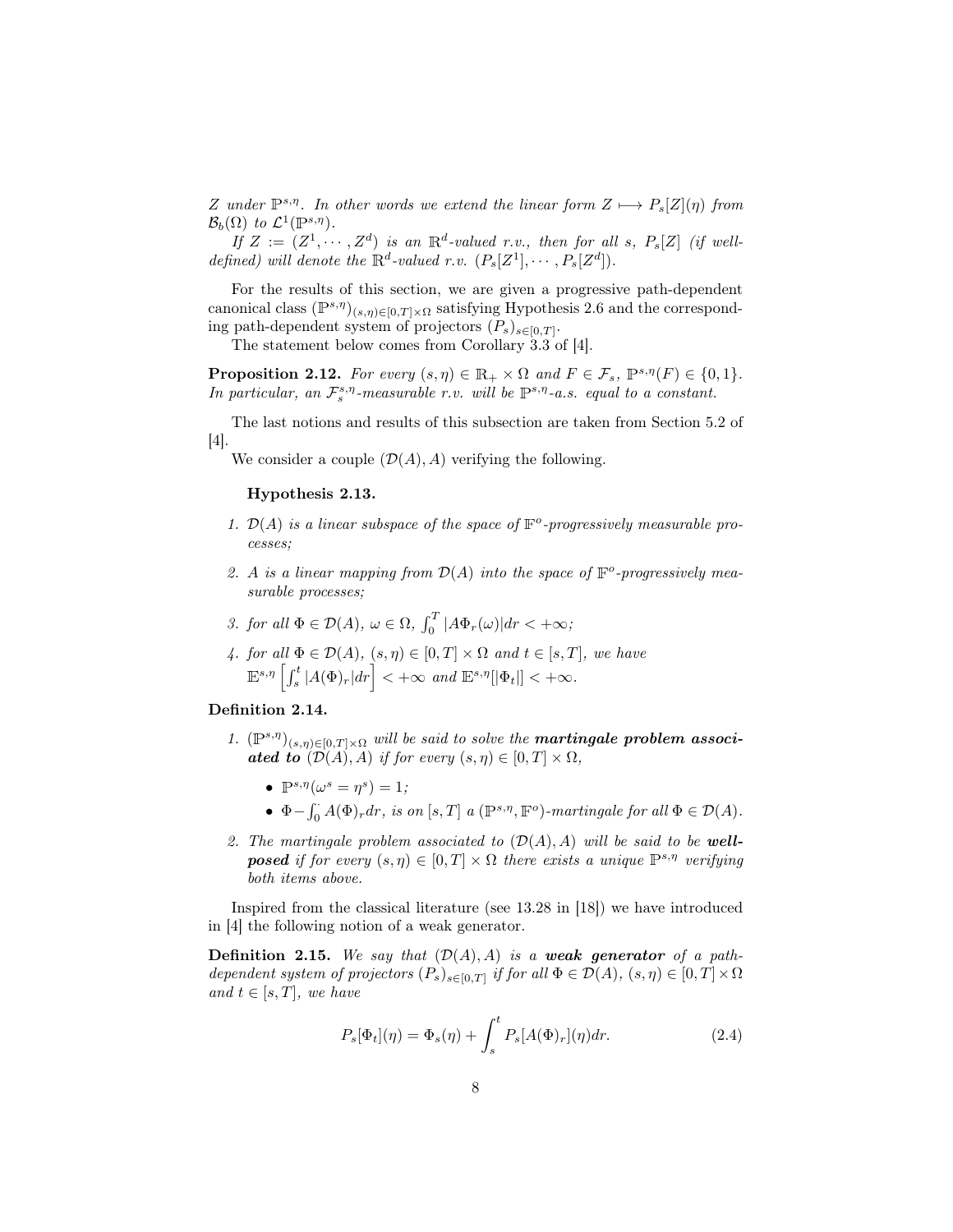The proposition below was the object of Proposition 5.6 in [4].

**Proposition 2.16.**  $(\mathcal{D}(A), A)$  is a weak generator of  $(P_s)_{s \in [0,T]}$  if and only if  $(\mathbb{P}^{s,\eta})_{(s,\eta)\in[0,T]\times\Omega}$  solves the martingale problem associated to  $(\mathcal{D}(A),A)$ .

In particular, if  $(\mathbb{P}^{s,\eta})_{(s,\eta)\in[0,T]\times\Omega}$  solves the well-posed martingale problem associated to  $(\mathcal{D}(A), A)$  then  $(P_s)_{s \in [0,T]}$  is the unique path-dependent system of projectors for which  $(\mathcal{D}(A), A)$  is a weak generator.

In the setup of the last statement, one can therefore associate analytically to  $(\mathcal{D}(A), A)$  a unique path-dependent system of projectors  $(P_s)_{s\in[0,T]}$  through Definition 2.15.

# 3 Path-dependent canonical classes induced by Gaussian measures

Notation 3.1. Let  $(E, \|\cdot\|)$  be a Banach space and F be a linear subspace of E then its closure will be denoted  $\overline{F}^{\|\cdot\|}$  or  $\overline{F}^E$  when there can be no ambiguity concerning the chosen norm.

In this section we will also adopt the conventions of Section 2. Most of the following definitions are taken from [6] Chapter 2.2.

**Definition 3.2.** Let P be a Gaussian measure on  $(\Omega, \mathcal{F})$ , i.e. a probability measure such that for any  $n \in \mathbb{N}^*$  and  $l_1, \dots, l_n \in \Omega^*$ ,  $(l_1, \dots, l_n)$  has under  $\mathbb P$  the law of a Gaussian vector. Let  $L^2(\mathbb P)$  denote the corresponding space of square integrable random variables and assume that sup  $||X_t|| \in L^p(\mathbb{P})$  for all  $t\in[0,T]$ 

 $p \in \mathbb{N}$ .

- We define the covariance operator of  $\mathbb{P}$  K :  $\Omega^* \mapsto \Omega$  by Kl : t  $\mapsto$  $\mathbb{E}[\omega(t)l(\omega)]$  for all  $l \in \Omega^*$ .
- We denominate covariance function of  $\mathbb P$  the (symmetric matrix valued) function  $c : (s, t) \longmapsto E[X_sX_t]$ , and **mean function** of P the function  $m: t \longmapsto E[X_t]$ . The  $(i, j)$ -th coordinate of c will be denoted  $c_{i,j}$ .
- We say that  $\mathbb P$  is of full support if the smallest closed subset of  $\Omega$  of measure 1 is  $\Omega$ .
- We say that  $X$  admits a representation under  $\mathbb P$  if the following holds. There exists a function  $k : [0, T]^2 \longrightarrow \mathcal{M}_d(\mathbb{R})$  such that for all  $t \in [0, T]$ ,  $k(t,\cdot) \in L^2([0,t])$  and taking value 0 on  $]t,T]$ ; and an  $\mathbb{F}^o$ -adapted  $\mathbb{R}^d$ valued Brownian motion  $B := (B^1, \dots, B^d)$  defined on  $(\Omega, \mathcal{F})$  such that

$$
X_t = \int_0^t k(t, r) dB_r, \quad \mathbb{P} \ a.s. \tag{3.1}
$$

In this case, k is called the **kernel function** of  $\mathbb{P}$ .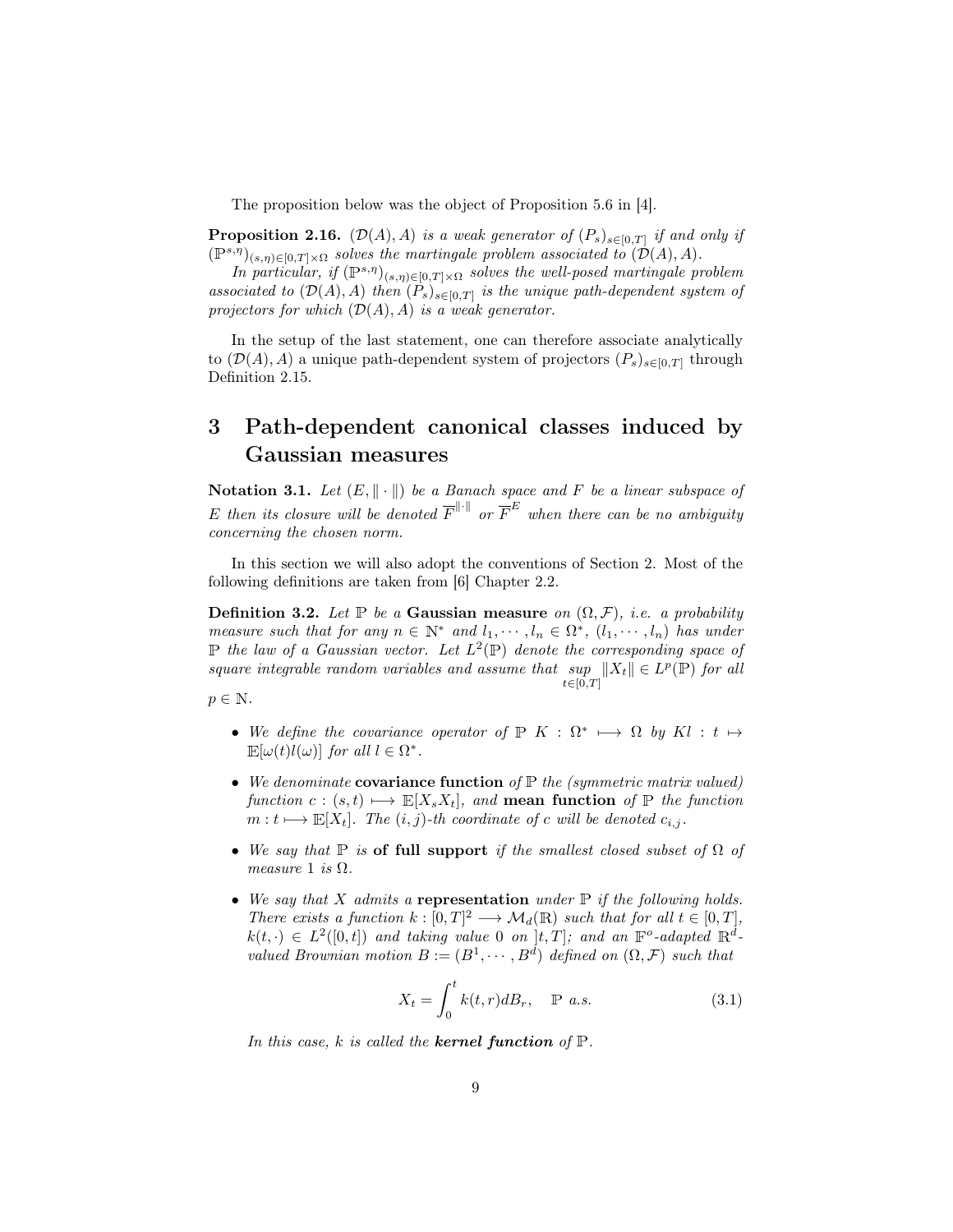- We call Reproducing Kernel Hilbert Space (RKHS) the Hilbert space of centered elements of  $\overline{Span(\lbrace X_r^i | i \leq d; r \in [0,T] \rbrace)}^{L^2(\mathbb{P})}$  which we denote  $H(\mathbb{P})$ , we also denote for all  $t \in [0,T]$  the Hilbert subspace  $H^t(\mathbb{P})$  of centered elements of  $\overline{Span(\{X_r^i | i \leq d; r \in [0, t]\})}^{L^2(\mathbb{P})}$ .
- We call Cameron-Martin space which we denote  $\mathcal{H}(\mathbb{P})$ , the space of functions  $c_Y : t \longmapsto E[Y X_t]$  for  $Y \in H(\mathbb{P})$ , we equip it with the scalar product defined by  $(c_Y, c_Z)_{\mathcal{H}(\mathbb{P})} := \mathbb{E}[YZ]$  for all  $Y, Z \in H(\mathbb{P})$ , which makes it a Hilbert space. We also denote for all  $t \in [0, T]$  the Hilbert subspace  $\mathcal{H}^t(\mathbb{P})$  of functions  $c_Y : t \longmapsto \mathbb{E}[Y X_t]$  for  $Y \in H^t(\mathbb{P})$ .
- We say that  $(\mathcal{H}(\mathbb{P}), \Omega, \mathbb{P})$  is an abstract Wiener space if  $\mathcal{H}(\mathbb{P})$  is a dense (for  $\|\cdot\|_{\infty}$ ) subspace of  $\Omega$ .

Remark 3.3. About Definition 3.2 we mention the following.

- If  $\mathbb P$  is a Gaussian measure on  $(\Omega, \mathcal F)$  (see Definition 2.2.1 in [6]), then the canonical process  $X$  (is under  $\mathbb{P}$ ) a Gaussian process;
- K indeed maps  $\Omega^*$  into  $\Omega$  because of Theorem 3.2.3 in [6];
- our definition of  $\mathcal{H}(\mathbb{P})$  is not the one of [6] Chapter 2.2, but is equivalent again by Theorem 3.2.3 ibidem, which also ensures that elements of  $\mathcal{H}(\mathbb{P})$ belong to  $\Omega$ ;
- P is of full support if and only if  $\mathcal{H}(\mathbb{P})$  is dense in  $\Omega$  for  $\|\ \|_\infty$  (i.e.  $(\mathcal{H}(\mathbb{P}), \Omega, \mathbb{P})$  is an abstract Wiener space), see Theorem 3.6.1 in [6].

We consider a Gaussian probability measure  $\mathbb P$  on  $(\Omega, \mathcal F)$  verifying the following.

#### Hypothesis 3.4.

- 1. sup  $||X_t|| \in L^p(\mathbb{P})$  for every  $p \geq 1$ ;  $t \in [0,T]$
- 2.  $\mathbb P$  is of full support;
- 3. X admits a representation under <sup>P</sup> with respect to some Brownian motion B, with a kernel k, see  $(3.1)$ .
- 4. for all  $t \in [0,T]$  and  $h \in L^2([0,T])$  we have that  $\int_0^R k(\cdot,r)h(r)dr \equiv 0$  on  $[0, t]$  implies that h is Lebesgue a.e. equal to zero on  $[0, t]$ ;
- 5.

$$
M_{op} := \max_{i \le d} \sup_{s \in [0,T]r \in [0,s]} \max_{j \le d} \sup_{t \in [0,T]} |c_{i,j}(r,t)|
$$
  

$$
M_{op} := \max_{i \le d} \sup_{s \in [0,T]r \in [0,s]} \max_{j' \le d_{r'} \in [0,s]} |c_{i,j'}(r,r')| < +\infty.
$$
 (3.2)

Remark 3.5.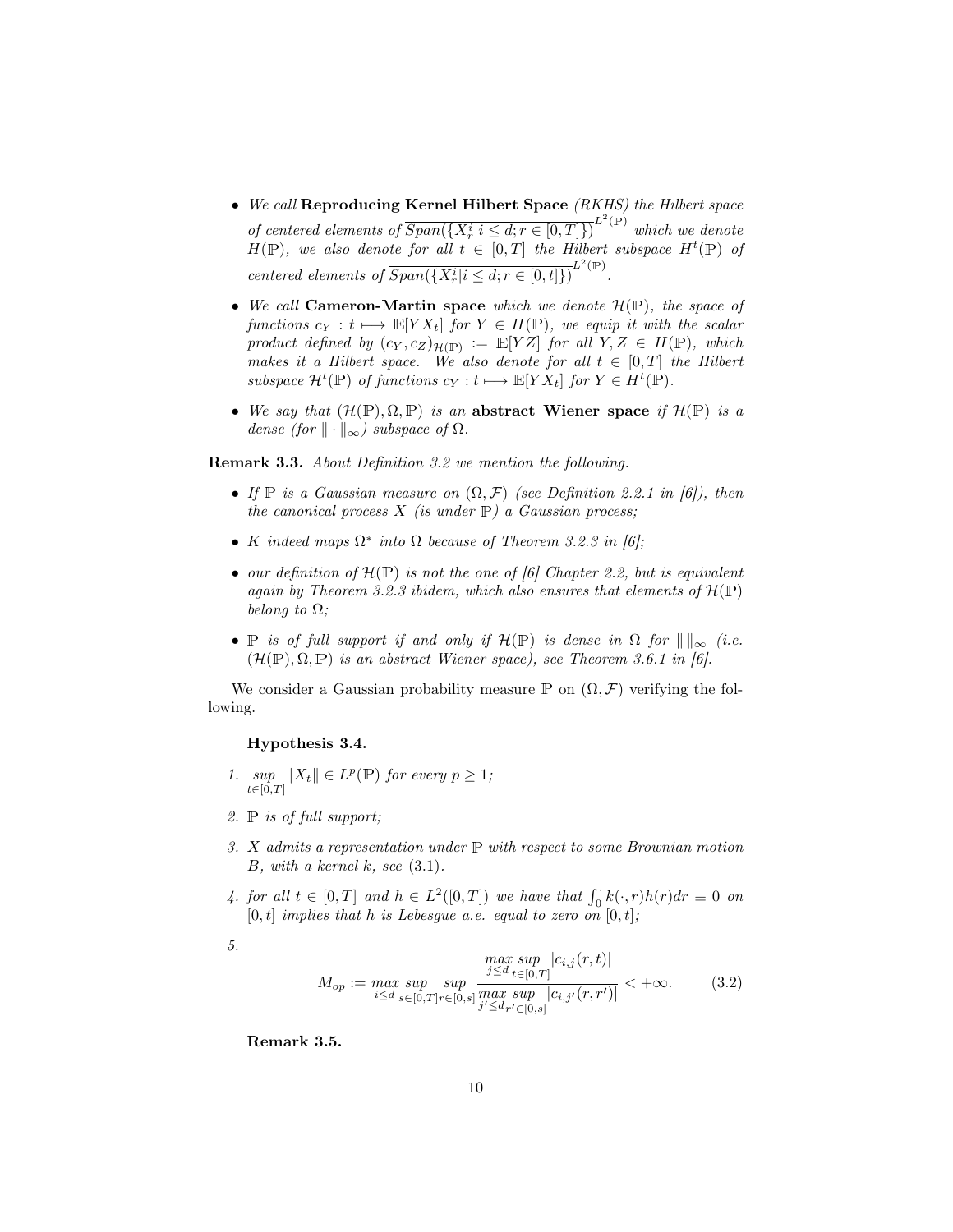- 1. Item 5. of Hypothesis 3.4 is verified for example by the following processes.
	- Stationary processes, see Corollary 5 in [20];
	- the fractional Brownian motion of Hurst index  $H \in ]0,1[$ , see the proof of Theorem 3.1 in [24].
- 2. If items 3. and 4. in Hypothesis 3.4 hold, then by Theorem 1.7 in  $[17]$ , we know that for all  $t \in [0, T]$ ,  $H^t(\mathbb{P}) = \overline{Span(\{B_r^i | i \leq d; r \in [0, t]\})}^{L^2(\mathbb{P})}$ .

#### Notation 3.6.

- For all  $s \in [0,T]$ , we denote by  $\Omega_s$  the Banach subspace of  $\Omega$  constituted of paths  $\omega$  constant after time s, i.e. such that  $\omega = \omega^s$  and we denote by  $\pi_s$  the continuous mapping  $\begin{array}{ccc} \Omega & \longrightarrow & \Omega_s\ \omega & \longmapsto & \omega^s. \end{array}$
- By a slight abuse of notation, we denote by  $\Omega_s^{\perp}$  the Banach subspace  $\Omega$ constituted of paths  $\omega$  taking value 0 on [0, s], and by  $\pi_s^{\perp}$  the continuous  $\begin{array}{rcl} \mathit{mapping} & \Omega & \longrightarrow & \Omega_{s}^{\perp} \ & \omega & \longmapsto & \omega - \omega^{s}. \end{array}$
- $K: \Omega^* \longrightarrow \Omega$  denotes the covariance operator of  $\mathbb{P}$ , see Definition 3.2.
- Let k be the function appearing in (3.1), then for all  $i \leq d$ ,  $k_i : [0, T] \times$  $[0, T] \to \mathbb{R}^d$  will denote its *i*-th column, and for all  $i, j \leq d$ ,  $k_{i,j} : [0, T] \times$  $[0, T] \rightarrow \mathbb{R}$  will denote its  $(i, j)$ -th coefficient.

In the proposition below for every  $s \in [0, T], \eta \in \Omega_s$  we introduce a Gaussian probability measure  $P^{s,\eta}$  which represents the conditional law of (3.1) given  $\omega^s = \eta^s.$ 

#### Proposition 3.7.

- 1.  $K\Omega^*$  is dense in  $\Omega$ .
- 2. For every  $s \in [0, T]$ , there exists a set of Gaussian probability measures  $(\mathbb{P}^{s,\eta})_{\eta \in \Omega_s}$  (with related expectations  $(\mathbb{E}^{s,\eta})_{\eta \in \Omega_s}$ ) and a continuous operator  $m_s : \Omega_s \longrightarrow \Omega$  such that the following holds.
	- (a) For all  $\eta \in \Omega_s$ ,  $\mathbb{P}^{s,\eta}(\omega^s = \eta) = 1$ ;
	- (b)  $\eta \mapsto \mathbb{P}^{s,\eta}$  is continuous;
	- (c) for every  $t \geq s$  and  $F \in \mathcal{F}$ ,

$$
\mathbb{P}(F|\mathcal{F}_s^o)(\eta) = \mathbb{P}^{s,\eta}(F) \text{ for } \mathbb{P} \text{ almost all } \eta; \tag{3.3}
$$

- (d) for all  $t \in [0,T]$ ,  $\mathbb{E}^{s,\eta}[X_t] = m_s[\eta](t)$ ;
- (e) for all s,  $m_s$  has an operator norm inferior to  $M_{op}$ ;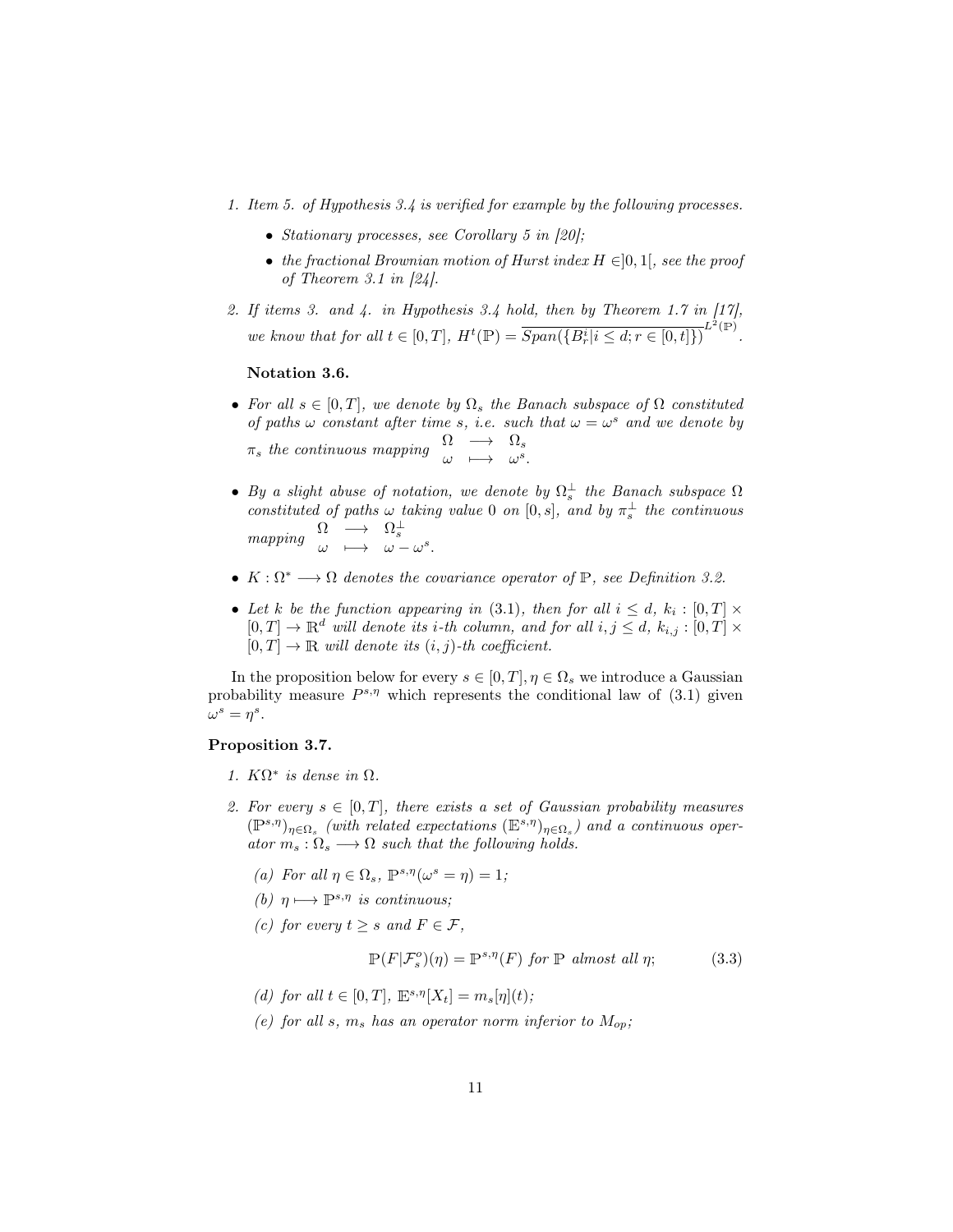(f)  $\pi_s K \pi_s^* \Omega_s^*$  is dense in  $\Omega_s$  and that on  $K \pi_s^* \Omega_s^*$ ,  $m_s \circ \pi_s$  coincides with the identity.

Proof. The statement 1. follows from Theorem 2.1 in [20] and the fact that by Hypothesis 3.4 item 2., the support of  $\mathbb P$  is  $\Omega$ .

The statement 2. follows from Theorem 2.1 and Theorem 2 and the statement and proof of Lemma 2.2 in [20] applied for fixed s to the continuous linear operator  $\pi_s$  between the Banach spaces  $\Omega$  and  $\Omega_s.$ 

 $\Box$ 

- **Definition 3.8.** 1. For every  $s \in [0, T]$ , we extend  $\eta \mapsto m_s[\eta]$  and  $\eta \mapsto \mathbb{P}^{s,\eta}$ from  $\Omega_s$  to  $\Omega$  by setting for all  $\eta \in \Omega$ ,  $m_s[\eta] := m_s[\eta^s]$  and  $\mathbb{P}^{s,\eta} := \mathbb{P}^{s,\eta^s}$ .
	- 2.  $(s, \eta) \mapsto m_s[\eta]$  will be called the **mean random field**.

By continuity of  $\pi_s$ , we remark that for all  $s, \eta \mapsto m_s[\eta], \eta \mapsto \mathbb{P}^{s,\eta}$  remain continuous.

**Remark 3.9.** The family of linear operators  $(m_s)_{s \in [0,T]}$  constituting the mean random field is crucial in this paper.

- 1. First, that consitutes a very useful analytical tool, since it has permit to [20] to prove that the regular conditional expectation of  $\mathbb P$  is continuous, see Proposition 3.7 item 2.b.
- 2. Second, it is also central at the probabilistic level of this paper. In particular  $m_s[\eta]$  is the mean function of  $\mathbb{P}^{s,\eta}$ , the mean random field will also allow us to construct driving martingales for our BSDEs, as we will see in item 3. of Proposition 4.20.

The proof of Propositions 3.10 and 3.11 below is postponed to the Appendix.

**Proposition 3.10.**  $(\mathbb{P}^{s,\eta})_{(s,\eta)\in[0,T]\times\Omega}$  is a path-dependent canonical class.

**Proposition 3.11.** For all  $\eta \in \Omega$ ,  $s \mapsto m_s[\eta]$  is right-continuous in  $(\Omega, \|\cdot\|_{\infty})$ , in particular, for all  $t \in [0, T]$  s  $\longmapsto m_s[\eta](t)$  is right-continuous.

Corollary 3.12.  $m: \begin{array}{ccc} (s, \eta) & \longmapsto & m_s[\eta] \end{array}$  $[0, T] \times \Omega \longrightarrow \Omega$  is  $(\mathcal{P}ro^o, \mathcal{F})$ -measurable.

Moreover, for all  $t \in [0, T]$ ,  $(s, \eta) \longmapsto m_s[\eta](t)$  $[0, T] \times \Omega \longrightarrow \mathbb{R}^d$  is  $\mathbb{F}^o$ -progressively

measurable.

*Proof.* Let  $T_0 \in [0, T]$ .  $m : [0, T_0] \times \Omega_{T_0} \to \Omega$  is right-continuous in  $s \in [0, T_0]$  at fixed  $\eta \in \Omega_{T_0}$  by Proposition 3.11 and continuous in  $\eta$  at fixed s hence jointly measurable, see Theorem 15 in [9] Chapter IV.

For all  $t \leq T_0$  and  $\omega \in \Omega$ , we have  $m_t(\omega) = m_t \circ \pi_t(\omega) = m_t \circ \pi_{T_0}(\omega)$ , taking into account Definition 3.8.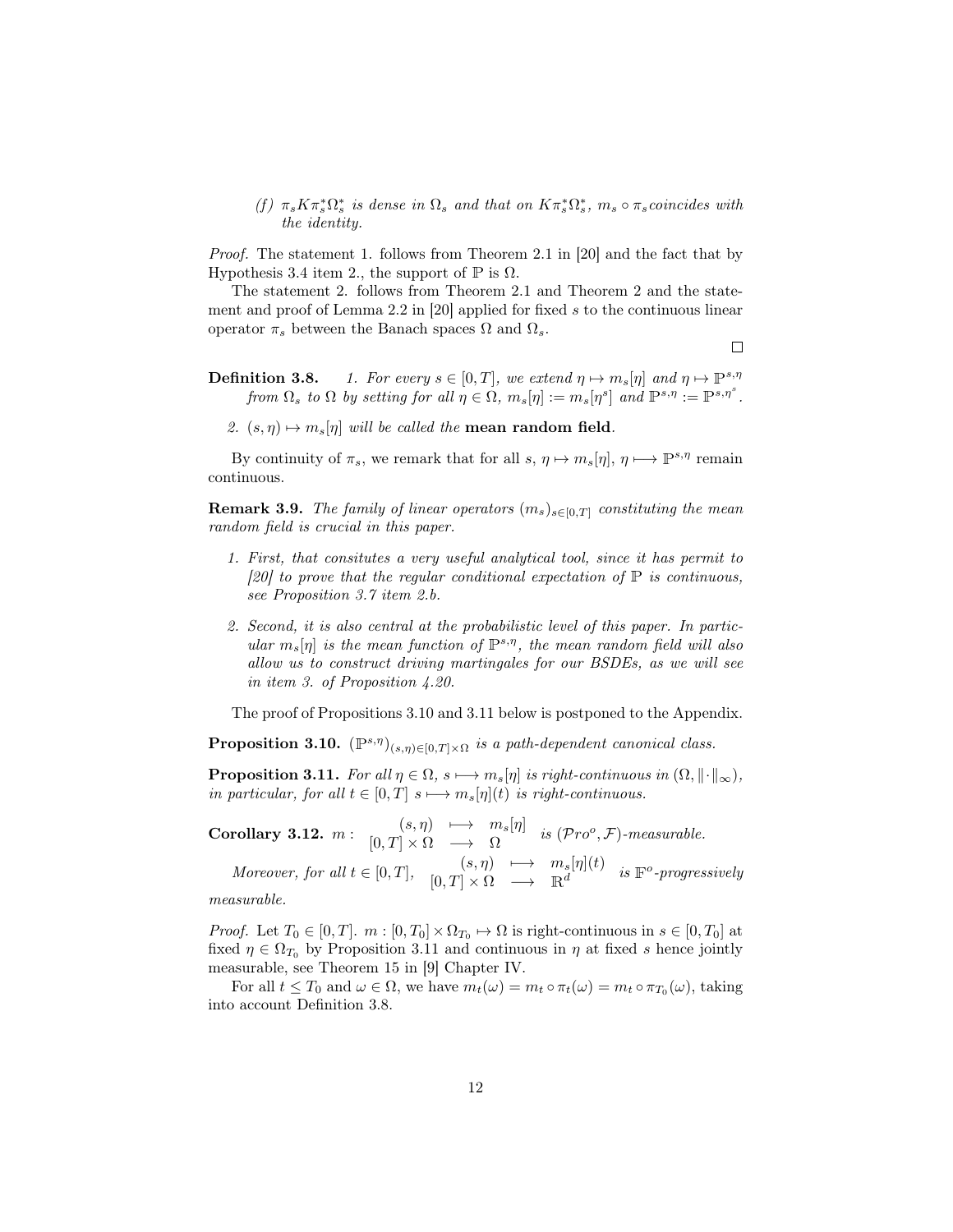So  $m : [0, T_0] \times \Omega \mapsto \Omega$  can be expressed composing  $m : [0, T_0] \times \Omega_{T_0} \mapsto \Omega$ with  $\sqrt{N}$ 

$$
(t,\omega) \rightarrow (t, \pi_{T_0}(\omega))
$$
  

$$
[0,T_0] \times \Omega \rightarrow [0,T_0] \times \Omega_{T_0}
$$

which is clearly  $(\mathcal{B}([0,T_0]) \otimes \mathcal{F}_{T_0}^o, \mathcal{B}([0,T_0]) \otimes \mathcal{B}(\Omega_{T_0}))$ -measurable. By composition,  $m: [0, T_0] \times \Omega \mapsto \Omega$  is  $\mathcal{B}([0, T_0]) \otimes \mathcal{F}_{T_0}^o$ -measurable. Since this holds for all  $T_0$ , the first statement is shown.

The second part of the statement follows composing  $m_s(\eta)$  and  $X_t$  which is continuous hence measurable for all t.  $\Box$ 

**Remark 3.13.** For every  $(s, \eta)$ ,  $X - m_s[\eta]$  is under  $\mathbb{P}^{s,\eta}$  a mean-zero continuous Gaussian process whose covariance function does not depend on η, see Theorem 2 in [20].

In particular, if s is fixed and if we consider two paths  $\eta$ ,  $\eta'$  in  $\Omega$ , then  $\mathbb{P}^{s,\eta'}$ is the translation of  $\mathbb{P}^{s,\eta}$  by the vector  $m_s[\eta] - m_s[\eta'] = m_s[\eta - \eta']$ .

Notation 3.14. For every  $(s, \eta)$ , we denote by  $c^s$  the covariance function of  $X - m_s[\eta]$  under  $\mathbb{P}^{s,\eta}$ . We denote by  $\mathbb{P}^s$  the law of that process, which does not depend on  $\eta$ . The expectation under  $\mathbb{P}^s$  will be denoted by  $\mathbb{E}^s$ .

**Proposition 3.15.** For every  $(s, \eta) \in [0, T] \times \Omega$  and  $p \in \mathbb{N}^*$ , sup  $\sup_{r\in[0,T]}\|X_r\|\in$  $\mathcal{L}^p(\mathbb{P}^{s,\eta}).$ 

*Proof.* We fix  $s \in [0, T]$  and  $p \in \mathbb{N}^*$ . We start by noticing that for every  $\eta \in \Omega$ ,

$$
\mathbb{E}^{s,\eta}[\|\omega\|_{\infty}^p] = \mathbb{E}^s[\|\omega + m_s[\eta]\|_{\infty}^p].\tag{3.4}
$$

,

Then by triangle inequality for  $\|\cdot\|_{\infty}$  and convexity of  $x \mapsto x^p$ , we can write

$$
\|\omega + m_s[\eta]\|_{\infty}^p \le 2^{p-1} \|\omega\|_{\infty}^p + 2^{p-1} \|m_s[\eta]\|_{\infty}^p. \tag{3.5}
$$

Since  $\|\omega\|_{\infty}^p = \| - m_s[\eta] + (\omega + m_s[\eta])\|_{\infty}^p \leq 2^{p-1} \|m_s[\eta]\|_{\infty}^p + 2^{p-1} \|\omega + m_s[\eta]\|_{\infty}^p$ then

$$
\frac{1}{2^{p-1}} \|\omega\|_{\infty}^p - \|m_s[\eta]\|_{\infty}^p \le \|\omega + m_s[\eta]\|_{\infty}^p.
$$
\n(3.6)

Taking the expectation  $\mathbb{E}^s$  in (3.5), (3.6) and taking (3.4) into account yields

$$
\frac{1}{2^{p-1}} \mathbb{E}^s [\|\omega\|_{\infty}^p] - \|m_s[\eta]\|_{\infty}^p \le \mathbb{E}^{s,\eta} [\|\omega\|_{\infty}^p] \le 2^{p-1} \mathbb{E}^s [\|\omega\|_{\infty}^p] + 2^{p-1} \|m_s[\eta]\|_{\infty}^p. \tag{3.7}
$$

So either  $\mathbb{E}^{s}[\|\omega\|_{\infty}^p]$  is finite and therefore  $\mathbb{E}^{s,\eta}[\|\omega\|_{\infty}^p]$  is finite for all  $\eta$ , or  $\mathbb{E}^{s}[\|\omega\|_{\infty}^p]$  is infinite and therefore  $\mathbb{E}^{s,\eta}[\|\omega\|_{\infty}^p]$  is infinite for all  $\eta$ . We now show that the second option is not possible in order to conclude. Indeed, by Remark 2.5 we have

$$
\mathbb{E}[\|\omega\|_{\infty}^p] = \mathbb{E}[\mathbb{E}[\|\omega\|_{\infty}^p | \mathcal{F}_s^o](\eta)] \n= \mathbb{E}[\mathbb{E}^{s,\eta}[\|\omega\|_{\infty}^p]],
$$
\n(3.8)

where we recall in particular that  $\mathbb{E}[\|\omega\|_{\infty}^p]<+\infty$  by Hypothesis 3.4, so  $\mathbb{E}^{s,\eta}[\|\omega\|_{\infty}^p]$  is finite for P almost all  $\eta$  hence is not infinite for all  $\eta$ .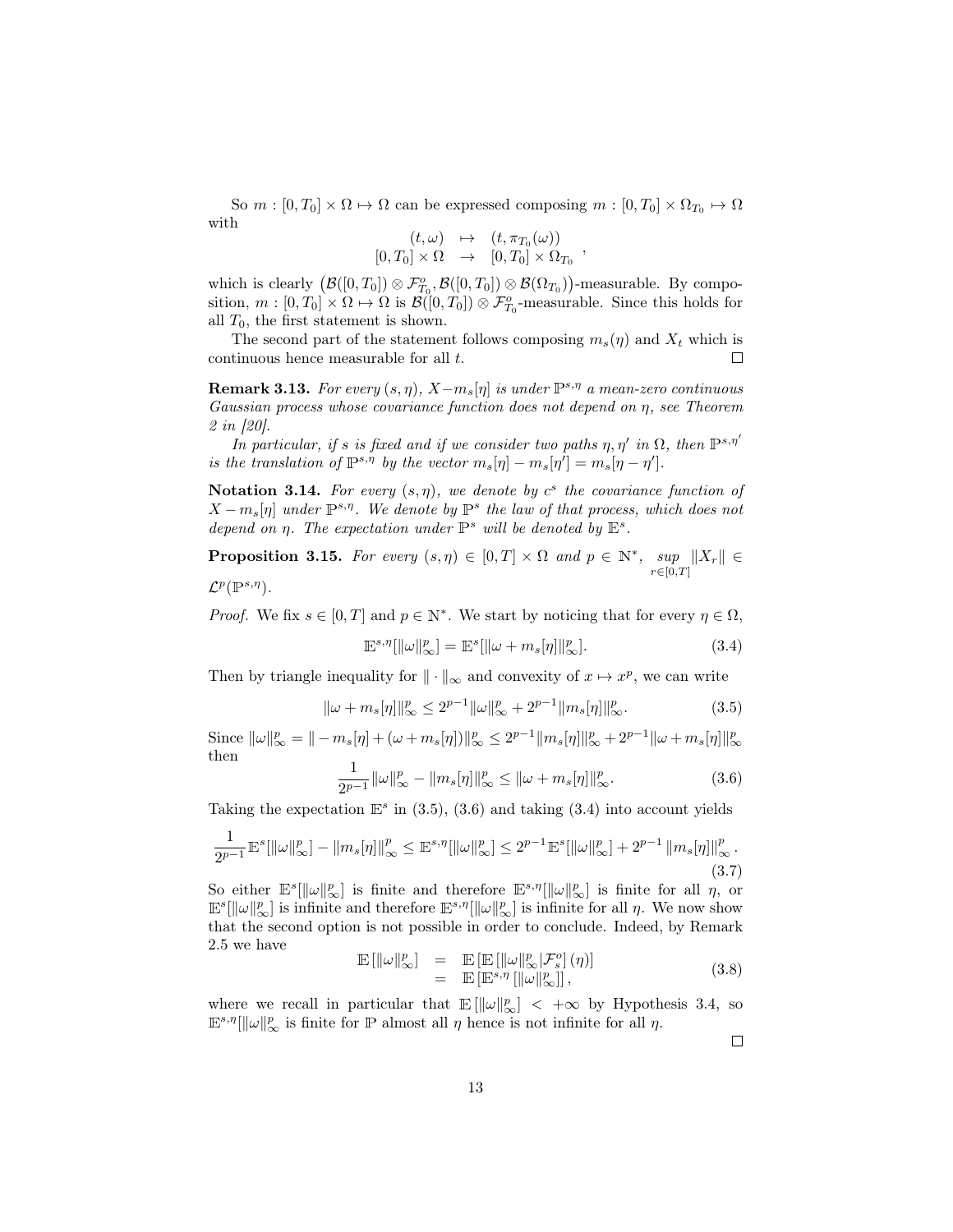The proposition below is proved in the Appendix.

**Proposition 3.16.** For every  $(s, \eta) \in [0, T] \times \Omega$ , the topological support of  $\mathbb{P}^{s, \eta}$ is equal to  $\eta^s + \Omega_s^{\perp}$  i.e. the set of paths coinciding with  $\eta$  on  $[0, s]$ .

We recall that the covariance functions  $c^s$  have been defined at Notation 3.14.

**Lemma 3.17.** For every  $s, t, u \in [0, T]$ ,

$$
c^{s}(t,u) = \begin{cases} \int_{s}^{t \wedge u} k(t,r)k(u,r)dr & \text{if } s \leq t, u \\ 0 & \text{otherwise.} \end{cases}
$$
 (3.9)

*Proof.* We fix t, u. For every  $\eta \in \Omega$ , we have

$$
c^{s}(t, u) = \mathbb{E}^{s, \eta}[X_t \otimes X_u] - \mathbb{E}^{s, \eta}[X_t] \otimes \mathbb{E}^{s, \eta}[X_u].
$$
\n(3.10)

Clearly if t (resp. u) is inferior to s then  $X_t$  (resp.  $X_u$ ) is for all  $\eta \mathbb{P}^{s,\eta}$  a.s. deterministic, see Proposition 3.7 2. (a). This implies  $c^{s}(t, u) = 0$ . Assume now that  $s \le t, u$ . By Proposition 3.7 2. (c) and (3.10) we have P a.s. that,

$$
c^{s}(t, u) = \mathbb{E}[X_{t} \otimes X_{u} | \mathcal{F}_{s}^{o}] - \mathbb{E}[X_{t} | \mathcal{F}_{s}^{o}] \otimes \mathbb{E}[X_{u} | \mathcal{F}_{s}^{o}]
$$
  
\n
$$
= \mathbb{E}\left[\left(\int_{0}^{t} k(t, r) d_s\right) \otimes \left(\int_{0}^{u} k(u, r) d_s\right) | \mathcal{F}_{s}^{o}\right]
$$
  
\n
$$
- \mathbb{E}[ \int_{0}^{t} k(t, r) d_s\left| \mathcal{F}_{s}^{o}\right] \otimes \mathbb{E}[ \int_{0}^{t} k(t, r) d_s\left| \mathcal{F}_{s}^{o}\right|]
$$
  
\n
$$
= \left(\int_{0}^{s} k(t, r) d_s\right) \otimes \left(\int_{0}^{s} k(t, r) d_s\right) + \int_{s}^{t \wedge u} k(t, r) k(u, r) dr
$$
  
\n
$$
- \left(\int_{0}^{s} k(t, r) d_s\right) \otimes \left(\int_{0}^{s} k(t, r) d_s\right)
$$
  
\n
$$
= \int_{s}^{t \wedge u} k(t, r) k(u, r) dr,
$$
  
\n(3.11)

and the proof is complete.

The proof of the proposition below is also located in the Appendix.

**Proposition 3.18.**  $(\mathbb{P}^{s,\eta})_{(s,\eta)\in[0,T]\times\Omega}$  is progressive, see Definition 2.4.

Notation 3.19. For any  $(s, \eta) \in [0, T] \times \Omega$  we will consider the stochastic basis  $\left(\Omega,\mathcal{F}^{s,\eta},\mathbb{F}^{s,\eta}:= (\mathcal{F}^{s,\eta}_t)_{t\in[0,T]},\mathbb{P}^{s,\eta}\right) \ where \ \mathcal{F}^{s,\eta} \ \ (resp. \ \ \mathcal{F}^{s,\eta}_t \ \ for \ all \ t) \ is \ \mathcal{F} \ \ (resp. \ \ \mathcal{F}^{s,\eta}_t \ \ is \ \mathcal{F} \ \ (resp. \ \ t\in[0,T],\mathbb{P}^{s,\eta} \ \ )$  $\mathcal{F}_t$ ) augmented with the  $\mathbb{P}^{s,\eta}$  negligible sets.  $\mathbb{P}^{s,\eta}$  is extended to  $\mathcal{F}^{s,\eta}$ .

We remark that, for any  $(s, \eta) \in [0, T] \times \Omega$ ,  $(\Omega, \mathcal{F}^{s, \eta}, \mathbb{F}^{s, \eta}, \mathbb{P}^{s, \eta})$  is a stochastic basis fulfilling the usual conditions, see 1.4 in [18] Chapter I.

**Proposition 3.20.** Let  $X^{s,\eta}$  denote the process  $X - m_s[\eta]$ . Then there exists an  $\mathbb{R}^d$ -valued  $(\mathbb{P}^{s,\eta}, \mathbb{F}^{s,\eta})$ -Brownian motion  $B^{s,\eta}$  starting in s such that for all  $t \geq s$ ,  $X_t^{s,\eta} = \int_s^t k(t,r)dB_r^{s,\eta} \ \mathbb{P}^{s,\eta}$  a.s. Moreover, for all  $t \geq s$ , then  $\mathcal{F}_t^{s,\eta}$ , coincides with  $\mathcal{F}_t^o$  augmented with  $\mathbb{P}^{s,\eta}$ -null sets.

Corollary 3.21.  $(\mathbb{P}^{s,\eta})_{(s,\eta)\in[0,T]\times\Omega}$  verifies Hypothesis 2.6.

*Proof.* By Proposition 3.10 ( $\mathbb{P}^{s,\eta}$ ) is a path-dependent canonical class, in particular (2.1) holds. Taking into account Notation 3.19 the result follows by Proposition 3.20.

 $\Box$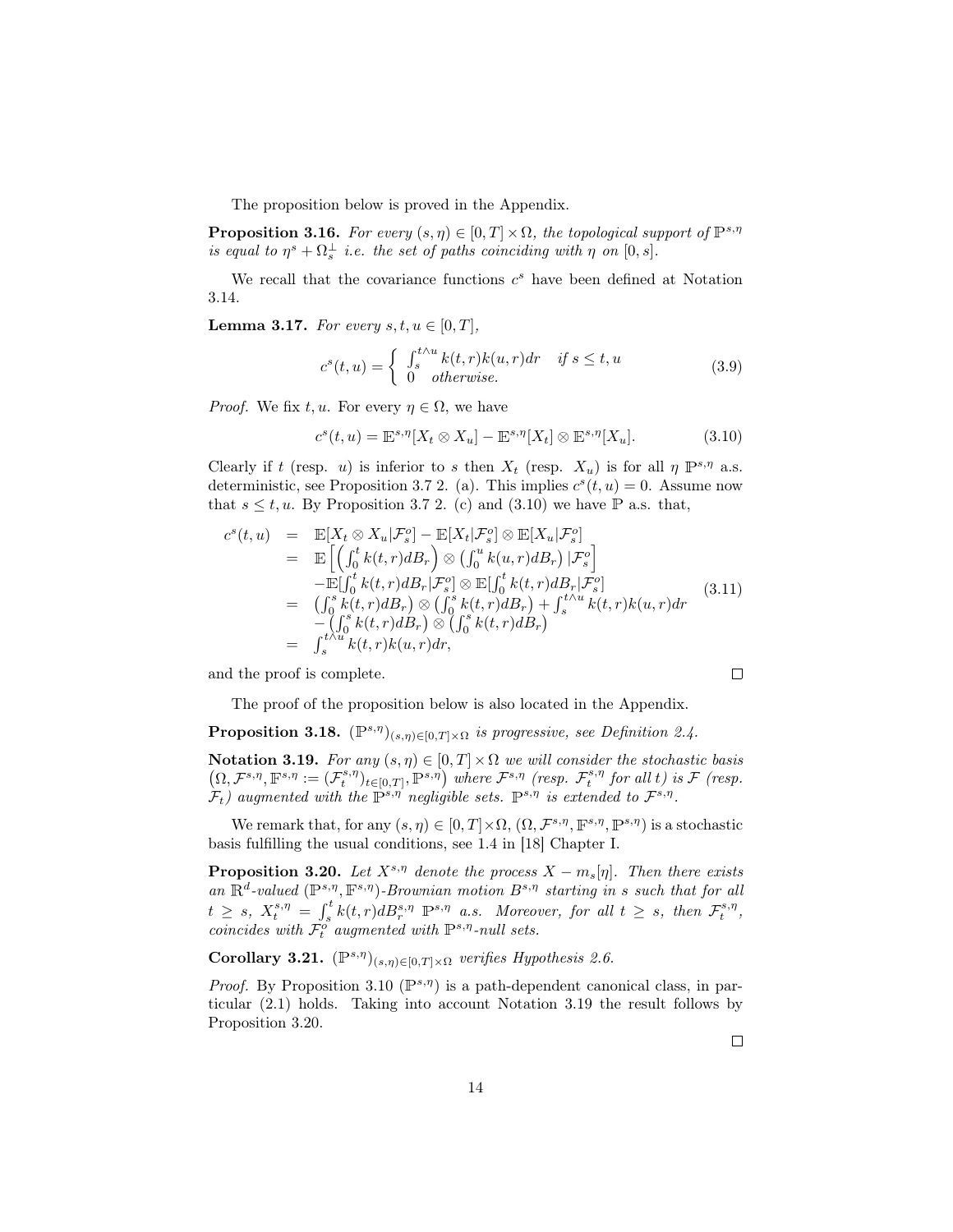We now conclude this section by extending previous results to the case with drift. In Proposition 3.22 below,  $\mathbb{Q}^{s,\eta}$  will model the conditional law of  $\beta$  +  $\int_0^{\infty} k(\cdot, r) d_s^r$  given  $\omega^s = \eta^s$  where  $\beta$  is a given path in  $\Omega$ .

**Proposition 3.22.** Let  $\beta \in \Omega$  and define for all  $(s, \eta)$ , and  $F \in \mathcal{F}$ :  $\mathbb{Q}^{s,\eta}(F)$ :=  $\mathbb{P}^{s,\eta-\beta^s}(F-\beta).$ 

Then, the following holds.

- 1.  $(\mathbb{Q}^{s,\eta})_{(s,\eta)\in[0,T]\times\Omega}$  is a progressive path-dependent canonical class satisfying Hypothesis 2.6.
- 2. For all  $(s, \eta)$ ,  $\mathbb{Q}^{s, \eta}$  is a Gaussian measure with mean function  $\beta + m_s[\eta \beta]$ and covariance function  $c^s$ , see Definition 3.2.
- 3. For all  $(s, \eta)$ , under  $\mathbb{Q}^{s,\eta}$ , there exists a Brownian motion  $\tilde{B}^{s,\eta}$  such that on [s, T], X is indistinguishable from  $m_s[\eta - \beta] + \beta + \int_s^{\cdot} k(\cdot, r) d\tilde{B}^{s, \eta}_r$ .

Proof. We start with the first statement. The progressivity property follows by the one of  $(\mathbb{P}^{s,\eta})_{s,\eta}$ . Since  $(\mathbb{P}^{s,\eta})_{s,\eta}$  is a path-dependent canonical class items 1. and 2. of Definition 2.4 are clearly verified, so we only have to show that (2.2) holds. We fix  $(s, \eta), t \geq s, F \in \mathcal{F}$  and we show that

$$
\mathbb{Q}^{s,\eta}(F|\mathcal{F}_t) = \mathbb{Q}^{t,\omega}(F), \quad \mathbb{Q}^{s,\eta}, \text{ a.s.}
$$
\n(3.12)

Let  $G \in \mathcal{F}_t$ . We have

$$
\mathbb{E}^{\mathbb{Q}^{s,\eta}}[\mathbb{1}_F(\omega)\mathbb{1}_G(\omega)] = \mathbb{E}^{s,\eta-\beta^s}[\mathbb{1}_{F-\beta}(\omega)\mathbb{1}_{G-\beta}(\omega)] \n= \mathbb{E}^{s,\eta-\beta^s}[\mathbb{E}^{s,\eta-\beta^s}[\mathbb{1}_{F-\beta}|\mathcal{F}_t](\omega)\mathbb{1}_{G-\beta}(\omega)] \n= \mathbb{E}^{s,\eta-\beta^s}[\mathbb{P}^{t,\omega}(F-\beta)\mathbb{1}_{G-\beta}(\omega)] \n= \mathbb{E}^{s,\eta-\beta^s}[\mathbb{Q}^{t,\omega+\beta^t}(F)\mathbb{1}_{G-\beta}(\omega)] \n= \mathbb{E}^{\mathbb{Q}^{s,\eta}}[\mathbb{Q}^{t,\omega}(F)\mathbb{1}_G(\omega)],
$$
\n(3.13)

where the second equality holds because  $G - \beta \in \mathcal{F}_t$ ; the third equality because  $(\mathbb{P}^{s,\eta})_{(s,\eta)\in[0,T]\times\Omega}$  verifies Hypothesis 2.6 (see Corollary 3.21) and the last two equalities by definition of the  $\mathbb{Q}^{s,\eta}$ .

By definition of conditional expectation, the fact that (3.13) holds for all  $G \in \mathcal{F}_t$  implies (3.12).

Concerning the second statement, we fix  $(s, \eta)$ .  $\mathbb{Q}^{s, \eta}$  is the translation of  $\mathbb{P}^{s,\eta-\beta^s}$  in the direction  $\beta$ , so it is a Gaussian measure with same covariance function  $c^s$  and with mean function the mean function (see Definition 3.2) of  $\mathbb{P}^{s,\eta-\beta^s}$ , translated of  $\beta$ , meaning  $m_s[\eta-\beta]+\beta$ .

Finally the third statement is a consequence of Proposition 3.20 and of item 2.  $\Box$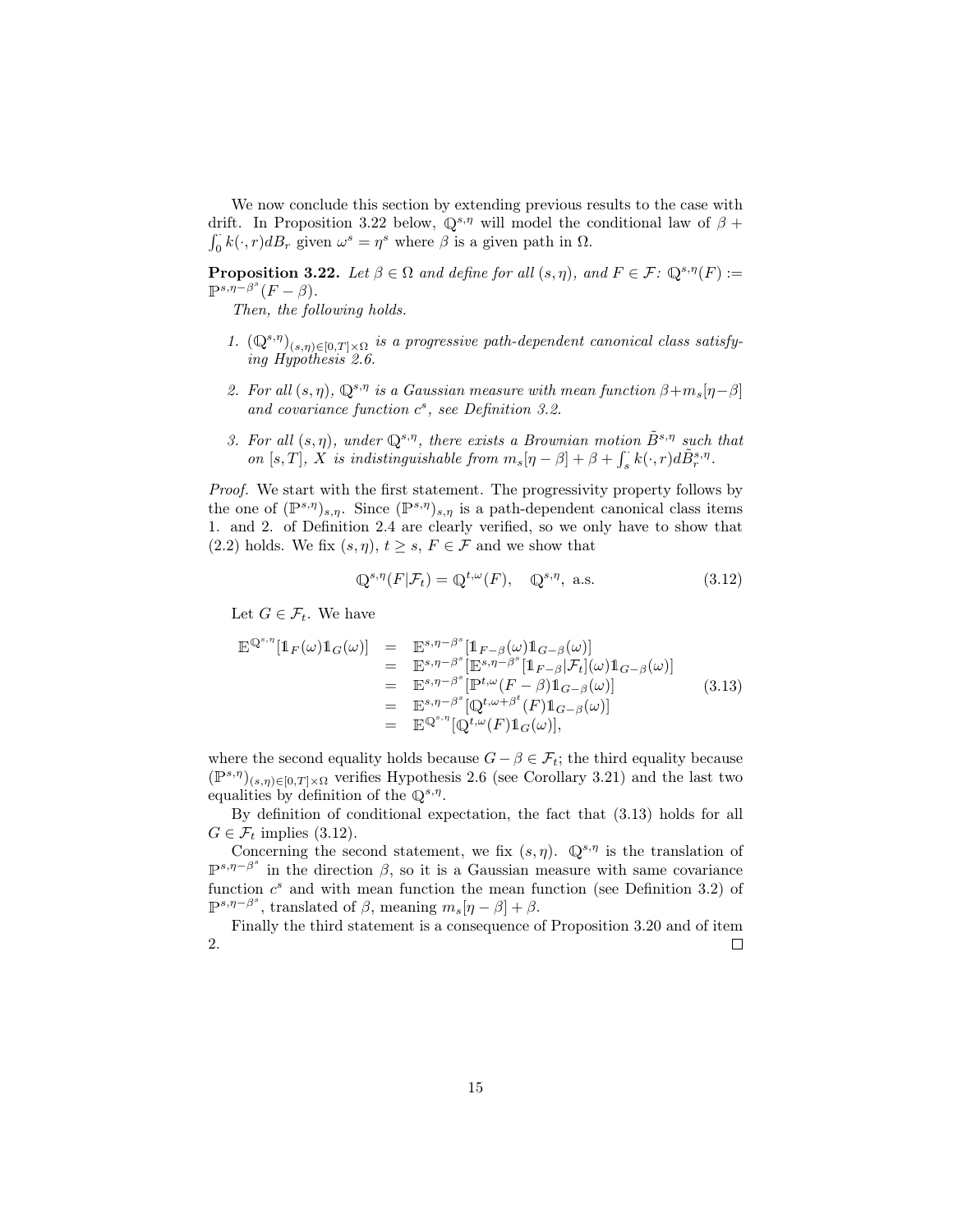## 4 BSDEs with Gaussian forward process and decoupled mild solutions of path-dependent PDEs

#### 4.1 General considerations.

This section is the main part of the paper. Its aim is to introduce formally equation  $PDPDE(f, \xi)$  introduced in the introduction (see (1.6)), its coefficients, the operators that it involves, and to prove existence and uniqueness of what we call a decoupled mild solution. We will make use of the probabilistic framework and results obtained in the previous section.

We are now given a Gaussian measure <sup>P</sup> satisfying Hypothesis 3.4 and the corresponding path-dependent canonical class  $(\mathbb{P}^{s,\eta})_{(s,\eta)\in[0,T]\times\Omega}$ , see Proposition 3.10.

We fix a function  $b : [0, T] \times [0, T] \to \mathbb{R}^d$  and we assume for the remainder of the paper that  $b, k$  verify the following.

#### Hypothesis 4.1.

- $\bullet$  b, k are bounded Borel;
- for all  $s \in [0,T]$ ,  $b(s, \cdot)$  and  $k(s, \cdot)$  are equal to 0 on  $[0, s]$  and continuous on  $[s, T]$  where they admit a bounded right-derivative;
- $t \mapsto \int_0^t b(t, r) dr$  is continuous.

**Definition 4.2.** We set  $\beta: t \mapsto \int_0^t b(t, r) dr$  and define  $(\mathbb{Q}^{s,\eta})_{(s,\eta) \in [0,T] \times \Omega}$  as in Proposition 3.22 with this specific choice of  $\beta$ .

Notation 4.3. In this section, the continuous operator  $m_s[\cdot - \beta]$  will be denoted  $m_s$  and  $E^{s,\eta}$  will denote the expectation with respect to  $\mathbb{Q}^{s,\eta}$  and not  $\mathbb{P}^{s,\eta}$  any more.

We recall that by Proposition 3.22, we have the following.

#### Remark 4.4.

- $(\mathbb{Q}^{s,\eta})_{(s,\eta)\in[0,T]\times\Omega}$  defines a progressive path-dependent canonical class verifying Hypothesis 2.6;
- for every  $(s, \eta)$ ,  $\mathbb{Q}^{s, \eta}$  is the Gaussian measure on  $(\Omega, \mathcal{F})$  of covariance function  $c^s$  and mean function  $m_s[\eta] + \beta$ , see Definition 3.2;
- for every  $(s, \eta)$ , there exists a  $\mathbb{Q}^{s,\eta}$ -Brownian motion  $B^{s,\eta}$  such that under  $\mathbb{Q}^{s,\eta}$  we have

$$
X = m_s[\eta] + \int_0^\cdot b(\cdot, r) dr + \int_s^\cdot k(\cdot, r) dB_r^{s, \eta}, \tag{4.1}
$$

on  $[s, T]$ .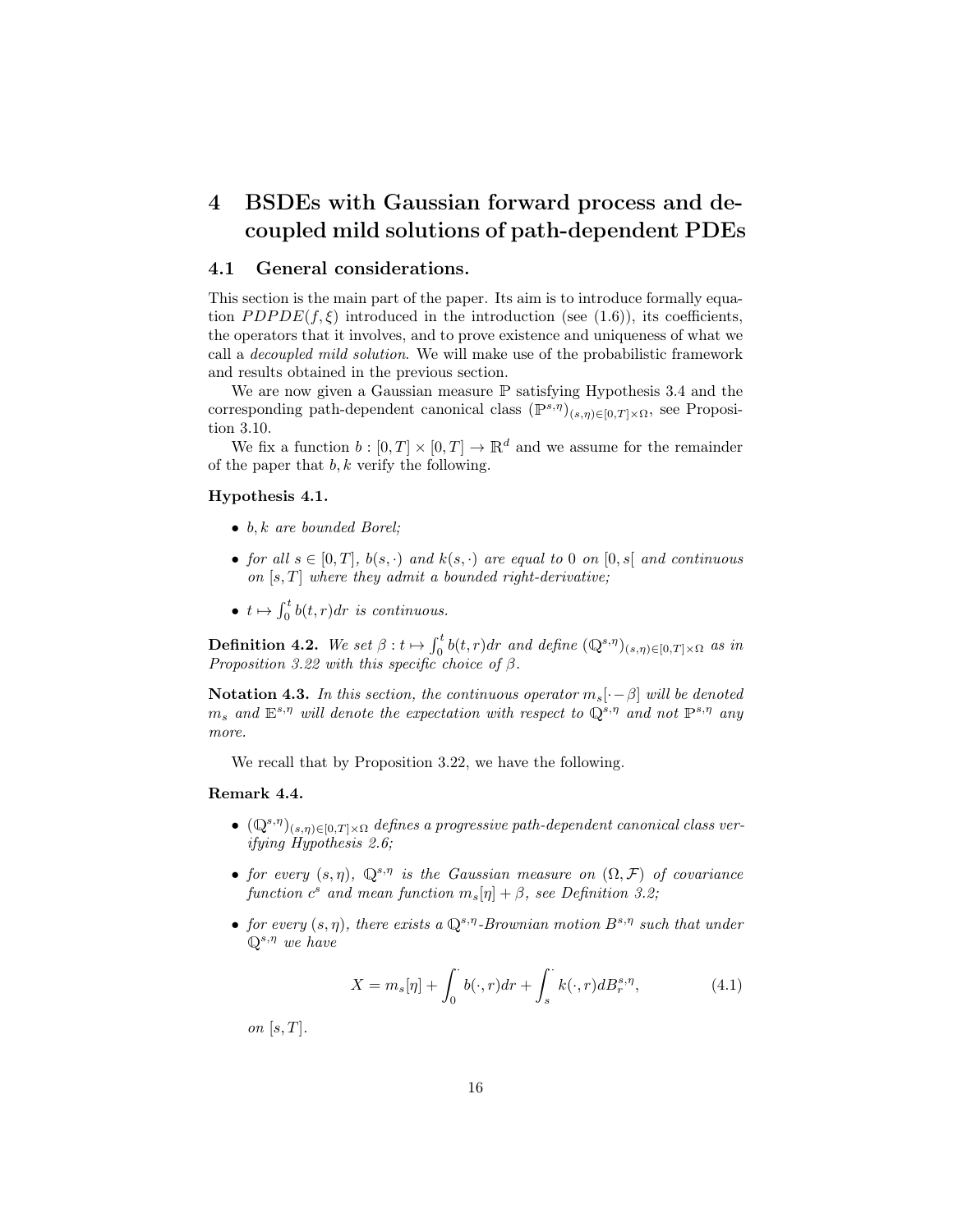#### 4.2 Differential operators involved in the path-dependent PDE

Notation 4.5. From now on,  $(P_s)_{s \in [0,T]}$  denotes the path-dependent system of projectors associated (in the sense of Definition 2.10) to  $(\mathbb{Q}^{s,\eta})_{(s,\eta)\in[0,T]\times\Omega}$ .

Our aim now is to provide a weak generator  $(\mathcal{D}(A), A)$  of  $(P_s)_{s \in [0,T]}$ , see Definition 2.15.

The following definitions are adapted from [26] Section 3.1.

**Definition 4.6.** We denote by  $\overline{\Omega} := \mathbb{D}([0, T], \mathbb{R})$  the **Skorohod space** of cadlag functions from  $[0,T]$  to R.  $\bar{\mathcal{F}}$  (resp.  $\dot{\bar{\mathbb{F}}^o}$ ) will denote the corresponding Borel σ-field (resp. initial filtration, see Notation 2.2).

Let  $t \in [0,T]$ .  $\bar{\Omega}_t$  will denote the set of elements of  $\bar{\Omega}$  equal to 0 on  $[0,t]$  and continuous on  $[t, T]$ . For  $\omega, \eta \in \overline{\Omega}$ .  $\eta \otimes_t \omega$  will denote  $\eta 1_{[0,t[} + \omega 1_{[t,T[}$ .

 $\bar{\Lambda}$  will denote the set of  $(t,\omega) \in [0,T] \times \bar{\Omega}$  such that  $\omega$  is continuous after time t. We equip  $\overline{\Lambda}$  with the distance defined by  $d((s, \eta), (t, \omega)) = |t - s| + ||\omega - \eta||_{\infty}$ .  $\mathcal{C}^0(\bar\Lambda)$  will denote the set of real-valued functions on  $\bar\Lambda$ , continuous with respect to d.

We fix  $\Phi \in C^0(\bar{\Lambda})$ . For  $(t, \omega) \in \bar{\Lambda}$ ,  $D\Phi_t(\omega)$  will denote  $\lim_{\epsilon \to 0+}$  $\frac{1}{\epsilon} \left( \Phi_{t+\epsilon}(\omega) - \Phi_t(\omega) \right)$ if this limit exists.

Let  $\eta \in \overline{\Omega}_t$ ,  $\nabla_{\eta} \Phi_t(\omega)$  will denote  $\lim_{\epsilon \to 0}$  $\frac{1}{\epsilon} \left( \Phi_t(\omega + \epsilon \eta) - \Phi_t(\omega) \right)$  if this limit exists. We define  $\nabla^2_{\eta} \Phi_t(\omega)$  similarly for  $\eta \in \overline{\Omega}_t$ .

We say that  $\Phi$  has polynomial growth if there exists  $C > 0$ ,  $p \ge 1$  such that  $|\Phi_t(\omega)| \leq C(1 + ||\omega||_{\infty}^p)$  for all  $(t, \omega) \in \overline{\Lambda}$ .

Concerning gradient processes, we will say that  $\nabla \Phi$  has polynomial growth if there exists  $C > 0$ ,  $p \ge 1$  such that  $|\nabla_{\eta} \Phi_t(\omega)| \le C(1 + ||\omega||_{\infty}^p)$  for all  $(t, \omega) \in \overline{\Lambda}$ and  $\eta \in \overline{\Omega}_t$ .

We say that  $\nabla \Phi$  is continuous if for all  $\eta \in \overline{\Omega}_t$ ,  $(t, \omega) \mapsto \nabla_{\eta} \Phi_t(\omega) \in C^0(\overline{\Lambda})$ .

Finally we define  $C^{1,2}_+(\bar\Lambda)$  the set of elements  $\Phi\in\mathcal{C}^0(\bar\Lambda)$  verifying the following hypothesis.

- $D\Phi, \nabla \Phi, \nabla^2 \Phi$  exist and are continuous;
- Φ,  $D\Phi$ ,  $\nabla \Phi$ ,  $\nabla^2 \Phi$  have polynomial growth;
- there exists  $p > 1$  and a bounded modulus of continuity  $\rho$  such that for all  $(t, \omega), (t, \omega') \in \overline{\Lambda} \text{ and } \eta \in \overline{\Omega}_t,$

$$
|\nabla^2_{\eta}\Phi_t(\omega) - \nabla^2_{\eta}\Phi_t(\omega')| \leq (1 + \|\omega\|_{\infty}^p + \|\omega'\|_{\infty}^p)\rho(\|\omega - \omega'\|_{\infty}).
$$

In the sequel, given  $\tilde{\Phi} \in \mathcal{C}^0(\bar{\Lambda})$ , we will denote

$$
\Phi: (t,\omega) \longmapsto \tilde{\Phi}_t(m_t[\omega]). \tag{4.2}
$$

**Lemma 4.7.** Let  $\tilde{\Phi} \in C^0(\bar{\Lambda})$ . Then the following holds.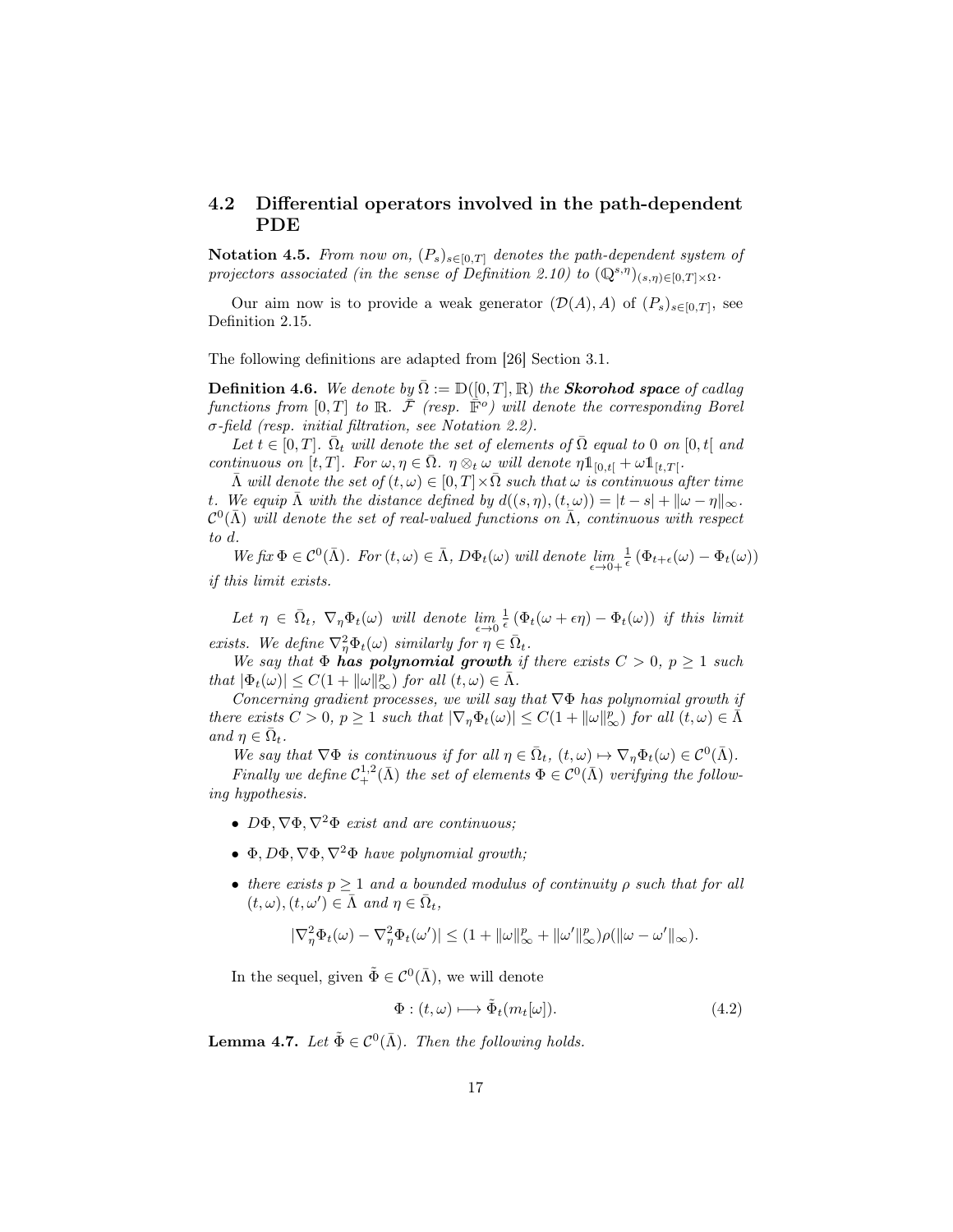- 1.  $\Phi$  is  $\mathbb{F}^o$ -progressively measurable.
- 2. If moreover  $\tilde{\Phi} \in C^{1,2}_+(\bar{\Lambda}), (t,\omega) \mapsto D\tilde{\Phi}_t(m_t[\omega]), (t,\omega) \mapsto \nabla_{b(\cdot,t)}\tilde{\Phi}_t(m_t[\omega]);$  $(t, \omega) \mapsto \nabla^2_{k_i(\cdot, t)} \tilde{\Phi}_t(m_t[\omega]), i \leq d$  are also  $\mathbb{F}^o$ -progressively measurable.

*Proof.* 1. We fix  $\tilde{\Phi} \in C^0(\bar{\Lambda})$ . By Corollary 3.12,  $(t, \omega) \mapsto m_t[\omega]$  is  $\mathbb{F}^o$ progressively measurable, so that  $\Psi: \begin{array}{ccc} (t,\omega) & \longmapsto & (t,m_t[\omega]) \ (t,\omega) & \longmapsto & [0,T]\cup\Omega \end{array}$  $[0, T] \times \Omega \longrightarrow [0, T] \times \Omega$ is  $(\mathcal{P}ro^o, \mathcal{B}([0,T])\otimes \mathcal{F})$ -measurable. We remark that  $[0,T]\times\Omega$  is a subset of  $\bar{\Lambda}$ . The restriction of  $\tilde{\Phi}$  to  $[0, T] \times \Omega$  of  $\bar{\Lambda}$  is continuous for the usual topology hence  $(\mathcal{B}([0,T]) \otimes \mathcal{F}, \mathcal{B}(\mathbb{R}))$ -measurable. By composition,  $\Phi = \Phi \circ \Psi$ is  $(\mathcal{P}ro^o, \mathcal{B}(\mathbb{R}))$ -measurable.

2. We now discuss the statement 2. Since  $D\tilde{\Phi} \in \mathcal{C}^0(\bar{\Lambda})$ , by the statement 1. of the lemma that  $(t, \omega) \mapsto D\tilde{\Phi}_t(m_t[\omega])$  is progressively measurable. We will now show that the same holds for the first order space derivative  $(t, \omega) \mapsto \nabla_{b(\cdot, t)} \tilde{\Phi}_t(m_t[\omega]).$ 

Since  $\tilde{\Phi}$  is in  $\mathcal{C}_+^{1,2}(\bar{\Lambda})$ , then by definition, for all  $\eta$ ,  $(t,\omega) \mapsto \nabla_\eta \tilde{\Phi}_t(\omega)$  is continuous. On the other hand, it is clear that for all  $(t, \omega)$ ,  $\eta \mapsto \nabla_{\eta} \tilde{\Phi}_t(\omega)$ is measurable as the limit of measurable mappings. So  $(\eta, t, \omega) \mapsto \nabla_{\eta} \tilde{\Phi}_t(\omega)$ is jointly measurable, see Lemma 4.51 in [1]. Since b is Borel, then  $t \mapsto b^t$ is Borel from  $([0, T], \mathcal{B}([0, T]))$  into  $(\overline{\Omega}, \overline{\mathcal{F}})$ . By composition, we get that  $(t,\omega) \mapsto \nabla_{b(\cdot,t)}\tilde{\Phi}_t(\omega)$  is measurable. We can now conclude as for the first statement by composing with  $(t, \omega) \mapsto (t, m_t(\omega))$ .

Finally, similar arguments allow to show the progressive measurability of the second order space derivatives  $(t, \omega) \mapsto \nabla^2_{k_i(\cdot, t)} \tilde{\Phi}_t(m_t[\omega]), i \leq d$ .

 $\Box$ 

**Definition 4.8.** We denote  $\mathcal{D}(\tilde{A})$  to be the set of mappings  $\tilde{\Phi} \in C^{1,2}_+(\bar{A})$  such that  $(t, \omega) \mapsto D\tilde{\Phi}_t(m_t[\omega]), (t, \omega) \mapsto \nabla_{b(\cdot,t)}\tilde{\Phi}_t(m_t[\omega]); (t, \omega) \mapsto \nabla_{k_i(\cdot,t)}\tilde{\Phi}_t(m_t[\omega]), i \leq$  $d, (t, \omega) \mapsto \nabla^2_{k_i(\cdot,t)} \tilde{\Phi}_t(m_t[\omega]), i \leq d$  have polynomial growth. On that space we define the linear operator  $\tilde{A}$  by setting, for all  $\tilde{\Phi} \in \mathcal{D}(\tilde{A})$  and  $t \in [0, T]$ ,

$$
\tilde{A}\tilde{\Phi}_t := D\tilde{\Phi}_t + \nabla_{b(\cdot,t)}\tilde{\Phi}_t + \frac{1}{2}\sum_{i\leq d} \nabla^2_{k_i(\cdot,t)}\tilde{\Phi}_t.
$$

We then denote  $\mathcal{D}(A)$  to be the set of processes  $\Phi : (t, \omega) \longmapsto \tilde{\Phi}_t(m_t[\omega])$ where  $\Phi \in \mathcal{D}(\tilde{A})$ , and A to be the linear operator defined for all  $\Phi : (t, \omega) \longmapsto$  $\tilde{\Phi}_t(m_t[\omega]) \in \mathcal{D}(A)$  by

$$
A\Phi_t(\omega) := \tilde{A}\tilde{\Phi}_t(m_t(\omega)), \forall (t, \omega). \tag{4.3}
$$

**Remark 4.9.**  $C^{1,2}_+(\bar{\Lambda})$ ,  $\mathcal{D}(\tilde{A})$  and  $\mathcal{D}(A)$  are linear algebras.

**Proposition 4.10.** ( $\mathcal{D}(A), A$ ) introduced in previous Definition 4.8 fulfills Hypothesis 2.13.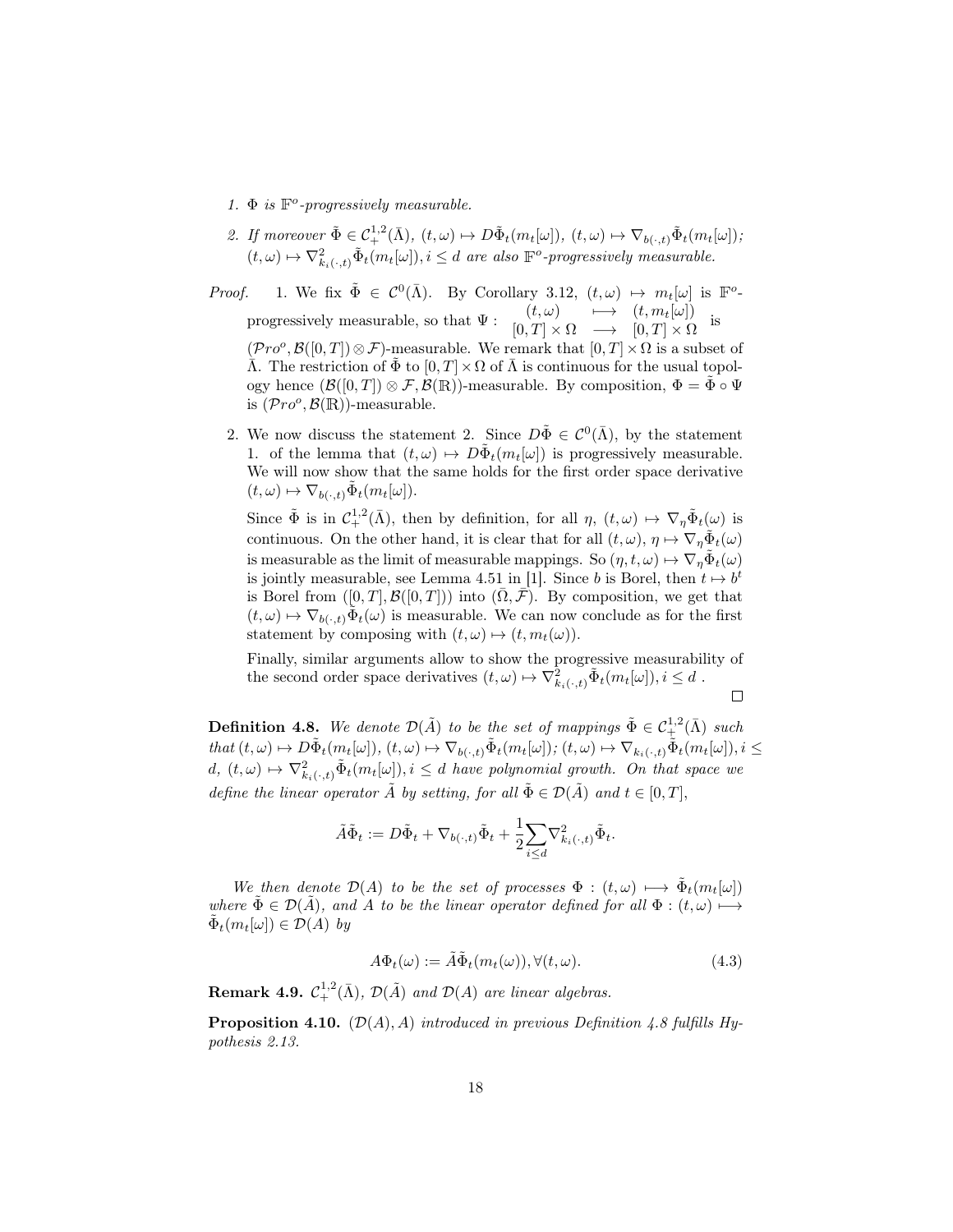Proof. Items 1. and 2. of Hypothesis 2.13 are fulfilled thanks to Lemma 4.7; items 3. and 4. follow from polynomial growth of  $\Phi$ ,  $A\Phi$  for all  $\Phi \in \mathcal{D}(A)$  and the fact that for all  $s, \eta, p \ge 1$ , sup  $|X_t| \in L^p(\mathbb{Q}^{s,\eta})$ , see Proposition 3.15 and  $t \in [0,T]$ the fact that  $\mathbb{Q}^{s,\eta}$  is a translation of  $\mathbb{P}^s$ .  $\Box$ 

The next step consists in proving that  $(\mathbb{Q}^{s,\eta})_{(s,\eta)\in[0,T]\times\Omega}$  solves the martingale problem associated to  $(\mathcal{D}(A), A)$ , see Definition 2.14. Indeed by Remark 4.4, for all  $(s, \eta)$ , under  $\mathbb{Q}^{s,\eta}$ , the process  $\tilde{X}^{s,\eta} := X - m_s[\eta]$  solves the Volterra SDE

$$
\tilde{X}_t^{s,\eta} = \int_s^t b(t,r)dr + \int_s^t k(t,r)dB_r^{s,\eta}, \quad t \in [s,T].
$$
\n(4.4)

In this framework Theorem 3.9 in [26] implies the following chain rule formula.

**Theorem 4.11.** For every  $(s, \eta) \in [0, T] \times \Omega$  and  $\tilde{\Phi} \in C^{1,2}_+(\bar{\Lambda})$  we have the following. For all  $t \geq s$ 

$$
\tilde{\Phi}_t(m_t[\omega]-m_s[\eta]) = \tilde{\Phi}_s(0) + \int_s^t D\tilde{\Phi}_r(m_r[\omega]-m_s[\eta])dr \n+ \int_s^t \nabla_{b(\cdot,r)} \tilde{\Phi}_r(m_r[\omega]-m_s[\eta])dr \n+ \frac{1}{2} \sum_{i \le d} \int_s^t \nabla_{k_i(\cdot,r)}^2 \tilde{\Phi}_r(m_r[\omega]-m_s[\eta])dr \n+ \sum_{i \le d} \int_s^t \nabla_{k_i(\cdot,r)} \tilde{\Phi}_r(m_r[\omega]-m_s[\eta])dB_r^{i,s,\eta}, \quad \mathbb{Q}^{s,\eta} \quad a.s.
$$
\n(4.5)

Proposition 4.12. We suppose the validity of Hypotheses 3.4 and 4.1. Then  $(\mathbb{Q}^{s,\eta})_{(s,\eta)\in[0,T]\times\Omega}$  solves the martingale problem associated to  $(\mathcal{D}(A),A)$ , see Definition 2.14. Moreover,  $(\mathcal{D}(A), A)$  is a weak generator of  $(P_s)_{s \in [0,T]}$ , see Definition 2.15.

*Proof.* We fix  $(s, \eta)$ . The first item of Definition 2.14 holds by construction of  $(\mathbb{Q}^{s,\eta})_{(s,\eta)\in[0,T]\times\Omega}$ , see Proposition 3.7 2.

We now fix  $\Phi: (t, \omega) \longmapsto \tilde{\Phi}_t(m_t[\omega]) \in \mathcal{D}(A)$  with  $\tilde{\Phi} \in C^{1,2}_+(\bar{\Lambda})$ . It is not hard to see that  $\tilde{\Phi}^{s,\eta} : (t,\omega) \mapsto \tilde{\Phi}_t(\omega + m_s[\eta])$  also belongs to  $C^{1,2}_+(\bar{\Lambda})$  with

- $D\tilde{\Phi}_t^{s,\eta}(\omega) = D\tilde{\Phi}_t(\omega + m_s[\eta]),$
- $\nabla_{b(\cdot,t)} \tilde{\Phi}_t^{s,\eta}(\omega) = \nabla_{b(\cdot,t)} \tilde{\Phi}_t(\omega + m_s[\eta]),$
- $\nabla^2_{k_i(\cdot,t)} \tilde{\Phi}_t^{s,\eta}(\omega) = \nabla^2_{k_i(\cdot,t)} \tilde{\Phi}_t(\omega + m_s[\eta]), i \leq d,$

for all  $(t, \omega)$ . Applying Theorem 4.11 to  $\tilde{\Phi}^{s,\eta}$ , we obtain

$$
\tilde{\Phi}_t(m_t[\cdot]) = \tilde{\Phi}_s(m_s[\eta]) + \int_s^t \left( D\tilde{\Phi}_r + \nabla_{b(\cdot,r)} \tilde{\Phi}_r + \frac{1}{2} \sum_{i \le d} \nabla_{k_i(\cdot,r)}^2 \tilde{\Phi}_r \right) (m_r) dr \n+ \sum_{i \le d} \int_s^t \nabla_{k_i(\cdot,r)} \tilde{\Phi}_r(m_r) dB_r^{i,s,\eta}, \quad t \in [s,T],
$$
\n(4.6)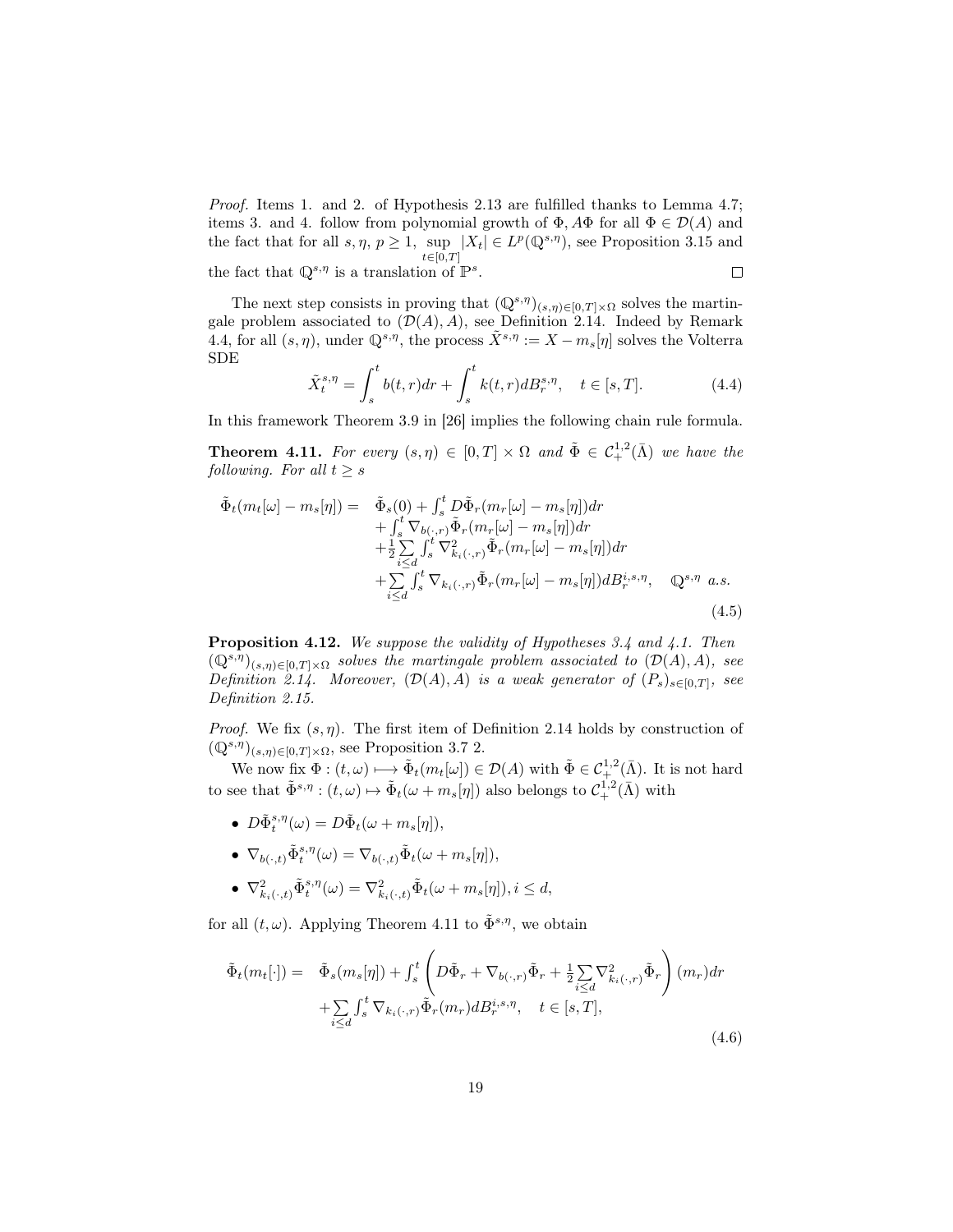in the sense of  $\mathbb{Q}^{s,\eta}$ -indistinguishability. Therefore, by definition of  $\Phi$  and A in Definition 4.8,  $\Phi - \int_0^{\cdot} A \Phi_r dr$  is on  $[s, T]$  a  $(\mathbb{Q}^{s,\eta}, \mathbb{F}^o)$ -local martingale, since it is indistinguishable, from  $\Phi_s(\eta) + \sum_{i \le d}$  $\int_s^{\cdot} \nabla_{k_i(\cdot,r)} \tilde{\Phi}_r(m_r) dB_r^{i,s,\eta}.$ 

Since for all  $i, (t, \omega) \mapsto \nabla_{k_i(\cdot, r)} \tilde{\Phi}_r(m_r[\omega])$  is assumed to have polynomial  $\sup_{t \in [s,T]} |\nabla_{k_i(\cdot,r)} \tilde{\Phi}_r(m_r)| \in L^2(\mathbb{Q}^{s,\eta}),$  $\sup_{t\in[s,T]} X_t \in L^2(\mathbb{Q}^{s,\eta})$  then, for all i, sup<br> $\sup_{t\in[s,T]}$ growth and sup  $\int_s \nabla_{k_i(\cdot,r)} \tilde{\Phi}_r(m_r) d B^{i,s,\eta}_r$  is a martingale. So  $\Phi - \int_0^{\cdot} A \Phi_r dr$  is therefore finally  $\Sigma$ i≤d on  $[s, T]$  a  $(\mathbb{Q}^{s,\eta}, \mathbb{F}^o)$ -martingale. Since this holds for any  $(s, \eta)$  and  $\Phi \in \mathcal{D}(A)$ then  $(\mathbb{Q}^{s,\eta})_{(s,\eta)\in[0,T]\times\Omega}$  solves the martingale problem associated to  $(\mathcal{D}(A), A)$ .  $\Box$ 

The second part of statement follows by Proposition 2.16.

**Notation 4.13.** For every  $\tilde{\Phi} \in \mathcal{D}(\tilde{A})$  and  $(s, \eta) \in [0, T] \times \Omega$ , we denote  $M[\Phi]^{s, \eta}$ the continuous  $\mathbb{Q}^{s,\eta}$ -martingale  $\Phi - \Phi_s(\eta) - \int_s^t A \Phi_r dr$ , indexed by [s, T].

A direct consequence of Lemma 3.14 in [2], taking into account Notation 4.13, is the following.

**Corollary 4.14.** Let  $\tilde{\Phi}, \tilde{\Psi} \in \mathcal{D}(A)$ . Then for all  $(s, \eta)$ 

$$
\langle M[\Phi]^{s,\eta}, M[\Psi]^{s,\eta} \rangle = \sum_{i \le d} \int_s \nabla_{k_i(\cdot,r)} \tilde{\Phi}_r(m_r) \nabla_{k_i(\cdot,r)} \tilde{\Psi}_r(m_r) dr, \tag{4.7}
$$

with respect to  $\mathbb{Q}^{s,\eta}$ .

The following bilinear operator was introduced in [2] in a general pathdependent framework.

**Notation 4.15.** Let  $\Phi, \Psi \in \mathcal{D}(A)$ . We denote by  $\Gamma(\Phi, \Psi)$  the process  $A(\Phi\Psi)$  –  $\Phi A(\Psi) - \Psi A(\Phi)$ . If  $\Phi$  or  $\Psi$  is multidimensional, then we define  $\Gamma(\Phi, \Psi)$  as a vector or matrix, coordinate by coordinate.  $\Gamma(\Phi, \Phi)$  will be denoted  $\Gamma(\Phi)$ .

Γ can be interpreted as a path-dependent extension of the concept of carré du champ operator in the theory of Markov processes.

**Proposition 4.16.** For every  $\tilde{\Phi}$ ,  $\tilde{\Psi} \in \mathcal{D}(\tilde{A})$ , we have

$$
\Gamma(\Phi, \Psi)_t(\omega) = \sum_{i \leq d} \nabla_{k_i(\cdot, t)} \tilde{\Phi}_t \nabla_{k_i(\cdot, t)} \tilde{\Phi}_t(m_t[\omega]), \forall t, \omega.
$$

*Proof.* This directly follows from the fact that D and for  $\zeta$ ,  $\nabla_{\zeta}$  verify the usual product rules.  $\Box$ 

#### 4.3 Construction of the driving martingale for the BSDE

Notation 4.17. We will indicate by  $dt \otimes d\mathbb{Q}^{s,\eta}$  the measure on  $\mathcal{B}([0,T]) \otimes \mathcal{F}$ defined by  $dt \otimes d\mathbb{Q}^{s,\eta}(C) = \mathbb{E}^{s,\eta} \left[ \int_s^T \mathbb{1}_C(r,\omega) dr \right]$ , and by  $\mathcal{L}^2(dt \otimes d\mathbb{Q}^{s,\eta})$  the space of  $\mathbb{F}^{s,\eta}$ -progressively measurable processes Y such that  $\mathbb{E}^{s,\eta}\left[\int_s^T |Y_r|^2 dr\right] < \infty$ .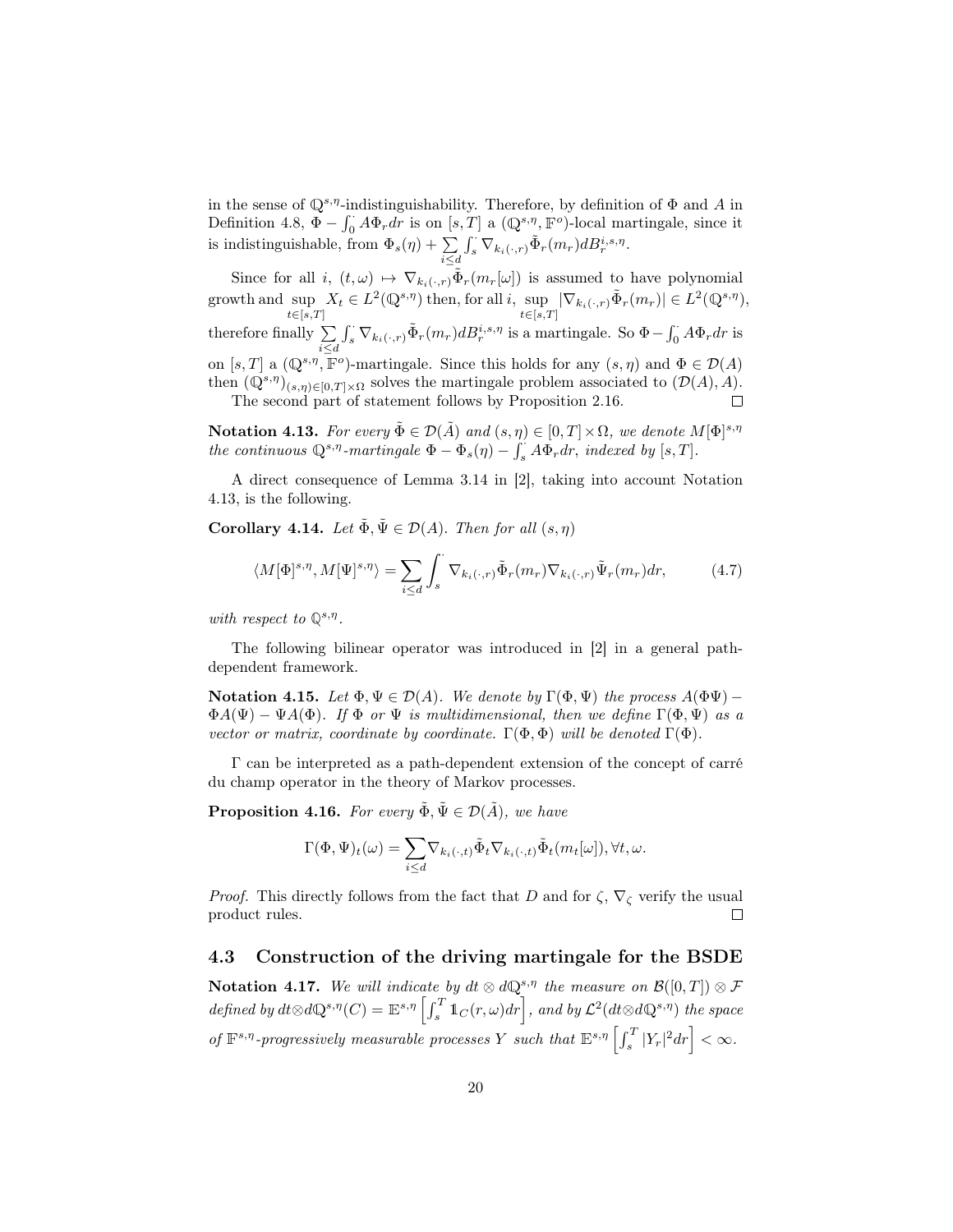$\mathcal{H}^{2}_{0}(\mathbb{Q}^{s,\eta})$  will denote the space of  $(\mathbb{Q}^{s,\eta}, \mathbb{F}^{s,\eta})$ -square integrable martingales vanishing at time s, hence on the interval  $[0, s]$  since it is  $\mathbb{Q}^{s, \eta}$  a.s. deterministic on  $[0, s]$ , see Proposition 2.12. The elements of that space will be identified up to indistinguishability with respect to  $\mathbb{Q}^{s,\eta}$ .

We define  $\mathcal{L}^2_{uni}$  as the linear space of  $\mathbb{F}^o$ -progressively measurable processes belonging to  $\mathcal{L}^2(dt \otimes dQ^{s,\eta})$  for all  $(s,\eta) \in [0,T] \times \Omega$ . Let N be the linear subspace of  $\mathcal{L}^2_{uni}$  constituted of elements which are equal to 0 dt⊗d $\mathbb{Q}^{s,\eta}$  a.e. for all  $(s, \eta) \in [0, T] \times \Omega$ . We denote  $L^2_{uni} := \mathcal{L}^2_{uni} \setminus \mathcal{N}$ .

Definition 4.18. A property will be said to hold quasi surely, abbreviated by q.s. if it holds everywhere but in some  $C \in \mathcal Pro^o$  such that  $\mathbb E^{s,\eta} \left[ \int_s^T \mathbb 1_C(t,\omega) dt \right] =$ 0 for all  $(s, \eta)$ .

Notation 4.19. From now on,  $m^T := (m^{T,1}, \cdots, m^{T,d})$  will denote what we call **prediction process**  $(t, \omega) \mapsto m_t[\omega](T) = \mathbb{E}^{t, \omega}[X_T] - \beta_T$ , in agreement with the last statement of Remark 4.4 and Definition 4.2. For all  $(s, \eta)$  we introduce the  $\mathbb{R}^d$ -valued  $\mathbb{Q}^{s,\eta}$ -martingale

$$
m^{T,s,\eta} := (m^{T,1,s,\eta}, \cdots, m^{T,d,s,\eta}) := \int_s^{\cdot} k(T,r) dB_r^{s,\eta},
$$

indexed by  $[s, T]$  (extended by convention on  $[0, s]$  with the value 0), where we recall that  $B^{s,\eta}$  is the Brownian motion introduced in Remark 4.4.

**Proposition 4.20.** For all  $i \leq d$ , we have the following.

1.  $m^{T,i}$  and  $(m^{T,i})^2$  belong to  $\mathcal{D}(A)$  with  $A(m^{T,i}) \equiv 0$  and

$$
\Gamma(m^{T,i}) = \sum_{j \le d} k_{i,j}^2(T, \cdot) = (kk^{\mathsf{T}})_{i,i}(T, \cdot),
$$

which is bounded;

- 2. for every  $\tilde{\Phi} \in \tilde{\mathcal{D}}(\tilde{A})$  we have  $\Gamma(\Phi, m^{T,i})_t(\omega) = \sum_{j \leq d} k_{i,j}(T,t) \nabla_{k_j(\cdot,t)} \tilde{\Phi}_t(m_t[\omega]),$ for all  $t, \omega$ ;
- 3. for every  $(s, \eta)$ , on  $[s, T]$ ,  $m^{T, i, s, \eta}$  is  $\mathbb{Q}^{s, \eta}$ -indistinguishable from  $m^{T,i} - m_s^{T,i}(\eta)$ ; it belongs to  $\mathcal{H}^2_0(\mathbb{Q}^{s,\eta})$  and  $\frac{d\langle m^{T,i,s,\eta}\rangle_t}{dt} = \sum_i$ j≤d  $k_{i,j}^2(T,t)$  is bounded  $dt \otimes d\mathbb{Q}^{s,\eta}$  a.e.;

$$
\mathcal{A}.\ \ m^{T,i} \in \mathcal{L}^2_{uni}.
$$

**Remark 4.21.** Let  $1 \leq i \leq d$ . For all  $(t, \omega)$ , by definition of canonical process, we get  $m_t^{T,i}(\omega) = X_T^i(m_t[\omega])$ . So  $(t,\omega) \mapsto X_T^i(\omega)$  is the  $\tilde{\Phi}$  corresponding to  $\Phi = m^{T,i}.$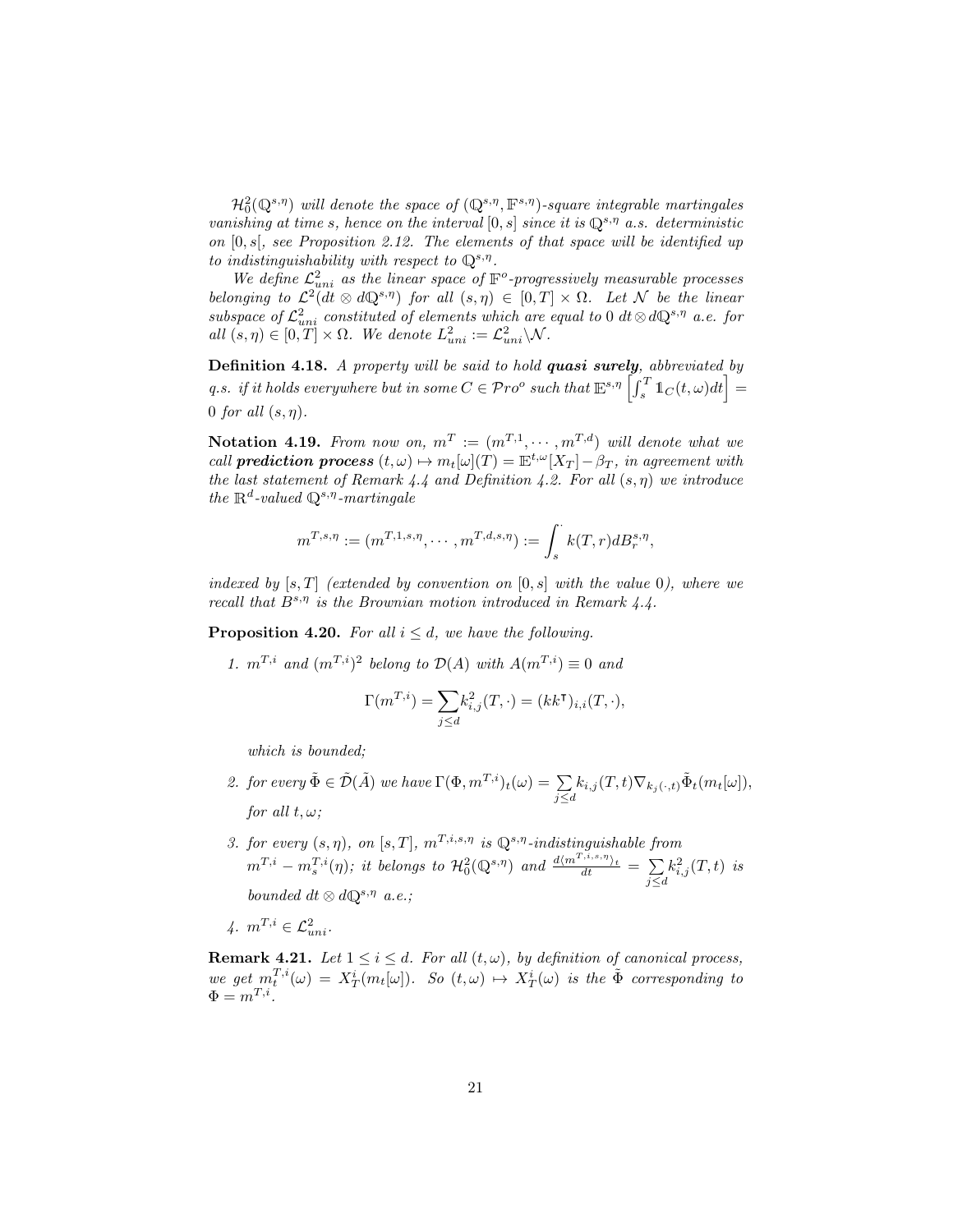*Proof.* We fix  $i \leq d$ .

By Example 3.5 1. in [26] both  $(t, \omega) \mapsto X_T^i(\omega), (X_T^i)^2(\omega)$  belong to  $\mathcal{C}_+^{1,2}(\bar{\Lambda})$ ; also  $DX^i_T \equiv 0$ ,  $\nabla_{b(\cdot,t)} X^i_T(\omega) = b_i(T,t)$ ,  $\nabla_{k_j(\cdot,t)} X^i_T(\omega) = k_{i,j}(T,t)$  for all  $j \leq$  $d;(t,\omega)$  and that  $\nabla^2_{k_j(\cdot,t)}(X^i_T)_t(\omega) = 0$  for all  $j \leq d, (t,\omega)$ . Therefore, according to Definition 4.8,  $m^{T,i}$  belongs to  $\mathcal{D}(A)$  and  $A(m^{T,i}) \equiv 0$ . Since  $(X_T^i)^2 \in C_+^{1,2}(\bar{\Lambda}),$ then by Proposition 4.16,  $\Gamma(m^{T,i})$  is equal to  $\Sigma$ j≤d  $k_{i,j}^2(T, \cdot)$  which is bounded by

Hypothesis 4.1. This shows item 1.

The second statement also holds by Proposition 4.16, and the fact that  $\nabla_{k_j(\cdot,t)} X_T^i(\omega) = k_{i,j}(T,t)$  for all  $i, j \leq d$  and  $(t, \omega)$ .

Concerning the third statement, we have  $X_T^i = m_s^{T,i}(\eta) + \beta_T^i + \int_s^T k_i(T, r) d_s^{s,\eta}$ <br>Q<sup>s, $\eta$ </sup> a.s. (see Remark 4.4) so that for all  $t \geq s$ , taking into account Notation 4.19

$$
m_t^{T,i}(\omega) = \mathbb{E}^{t,\omega}[X_T^i] - \beta_T^i
$$
  
\n
$$
= \mathbb{E}^{s,\eta}[X_T^i] \mathcal{F}_t^o](\omega) - \beta_T^i \mathbb{Q}^{s,\eta} \text{a.s.}
$$
  
\n
$$
= m_s^{T,i}(\eta) + \beta_T^i - \beta_T^i + \mathbb{E}^{s,\eta}[\int_s^T k_i(T,r) dB_r^{s,\eta} | \mathcal{F}_t^o](\omega) \mathbb{Q}^{s,\eta} \text{a.s.}
$$
  
\n
$$
= m_s^{T,i}(\eta) + \int_s^t k_i(T,r) dB_r^{s,\eta} \mathbb{Q}^{s,\eta} \text{a.s.},
$$
  
\n(4.8)

where the second equality holds because  $(\mathbb{Q}^{s,\eta})$  is a path-dependent canonical class, taking into account Remark 2.5. So, according to Notation 4.19  $m^{T,i,s,\eta}$ is a  $\mathbb{Q}^{s,\eta}$ -modification of  $m^{T,i} - m_s^{T,i}(\eta)$ . Since  $m^{T,i,s,\eta}$  is  $\mathbb{Q}^{s,\eta}$ -a.s. continuous and  $t \mapsto m_t^{T,i}(\omega) - m_s^{T,i}(\eta)$  is right-continuous for all  $\omega$  (see Proposition 3.11), then those processes are indistinguishable. The quadratic variation of  $m^{T,i,s,\eta}$  is<br>then those processes are indistinguishable. The quadratic variation of  $m^{T,i,s,\eta}$  is  $\sum$ j≤d  $\int_s^{\cdot} k_{i,j}^2(T,r)dr$  so  $\frac{d\langle m^{T,i,s,\eta}\rangle_t}{dt} = \sum_{i,j}$ j≤d  $k_{i,j}^2(T,t) dt \otimes d\mathbb{Q}^{s,\eta}$  a.e. is indeed bounded a.e. since k is bounded.  $m^{T,i,s,\eta}$  is a square integrable martingale, because its

quadratic variation is bounded.

We now discuss the last statement. For all  $(s, \eta)$ ,  $m^{T,i,s,\eta}$  is on  $[s, T]$   $\mathbb{Q}^{s,\eta}$ . indistinguishable from  $m^{T,i} - m_s^{T,i}(\eta)$  therefore  $m^{T,i} \in \mathcal{L}^2_{uni}$  if and only if for every  $(s, \eta)$ ,  $m^{T,i,s,\eta} \in \mathcal{L}^2(dt \otimes d\mathbb{Q}^{s,\eta})$ . This indeed holds, since for every  $(s, \eta)$ , by statement 3.,  $m^{T,i,s,\eta}$  is a square integrable martingale, hence  $\sup |m_r^{T,i,s,\eta}| \in \mathcal{L}^2(\mathbb{Q}^{s,\eta})$  by Doob inequality.  $\Box$  $r{\in}[s,T]$ 

### 4.4 The semilinear path-dependent PDE and associated BSDE

We now introduce the path-dependent PDE that interests us. We consider some  $\xi$ , f verifying the following hypothesis.

#### Hypothesis 4.22.

- 1.  $\xi$  is a r.v. with polynomial growth;
- 2. f :  $([0, T] \times \Omega) \times \mathbb{R} \times \mathbb{R} \longrightarrow \mathbb{R}$  is measurable with respect to  $\mathcal{P}ro^o \otimes \mathcal{B}(\mathbb{R}) \otimes$  $\mathcal{B}(\mathbb{R})$  and such that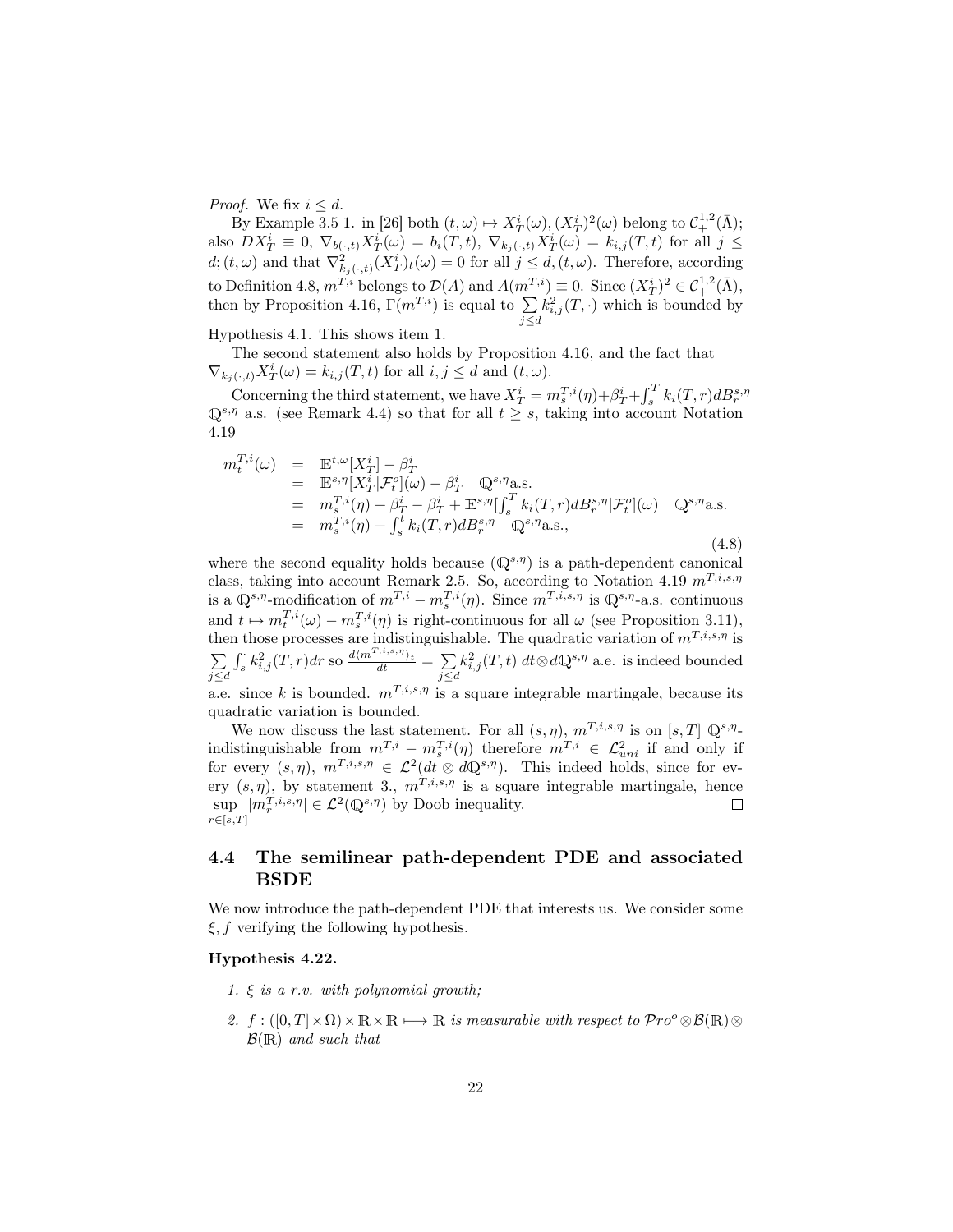- (a)  $f(\cdot, \cdot, 0, 0)$  has polynomial growth;
- (b) there exists  $K > 0$  such that for all  $(t, \omega, y, y', z, z') \in [0, T] \times \Omega \times$  $R \times R \times R$

$$
|f(t, \omega, y', z') - f(t, \omega, y, z)| \le K(|y' - y| + |z' - z|). \tag{4.9}
$$

We recall that the notion of polynomial growth has been introduced in Definition 4.6.

**Remark 4.23.** A direct consequence of Proposition 3.15 and the fact that  $\mathbb{Q}^{s,\eta}$ is a translation of  $\mathbb{P}^{s,\eta}$ , is that since  $\xi$ , f verify Hypothesis 4.22, then  $\xi$  belongs to  $\mathcal{L}^2(\mathbb{Q}^{s,\eta})$  for all  $(s,\eta)$  and  $f(\cdot,\cdot,0,0) \in \mathcal{L}^2_{uni}$ . We remark that  $\mathbb{Q}^{s,\eta}$  is just a translation of  $\mathbb{P}^{s,\eta}$ , under which  $\|\omega\|_{\infty}$  admits finite moments of every order, see Proposition 3.15.

We now consider the following abstract path-dependent non linear equation.

$$
\begin{cases}\nA\Phi + f(\cdot, \cdot, \Phi, \Gamma(m^T, \Phi)) = 0 & \text{on } [0, T] \times \Omega \\
\Phi_T = \xi & \text{on } \Omega.\n\end{cases}
$$
\n(4.10)

**Remark 4.24.** In previous equation (4.10), if  $\tilde{\Phi} \in \mathcal{D}(\tilde{A})$  then the equation can also be written

$$
\begin{cases}\n\left(D\tilde{\Phi}_t + \nabla_{b(\cdot,t)}\tilde{\Phi}_t + \frac{1}{2}\sum_{i\leq d}\nabla^2_{k_i(\cdot,t)}\tilde{\Phi}_t + f\left(t,\cdot,\tilde{\Phi}_t,k(T,t)\nabla_{k(\cdot,t)}\tilde{\Phi}_t\right)\right)(m_t[\omega]) = 0, \\
\text{ on } [0,T] \times \Omega \\
\tilde{\Phi}_T(\omega) = \xi(\omega) \quad \text{on } \Omega,\n\end{cases} \tag{4.11}
$$

see Definition 4.8 and Proposition 4.20, observing that  $m_T(\omega) = \omega$ , hence  $\tilde{\Phi}_T = \Phi_T$ .

Notation 4.25. Equation (4.10) will be denoted  $PDPDE(f, \xi)$ .

**Definition 4.26.** A process Y will be called a **classical solution of**  $PDPDE(f, \xi)$ if it belongs to  $\mathcal{D}(A)$  and if Y verifies (4.10). A process  $Y \in \mathcal{L}^2_{uni}$  will be called decoupled mild solution of  $PDPDE(f, \xi)$  if there exist auxiliary processes  $Z^1, \cdots, Z^d \in \mathcal{L}^2_{uni}$  such that for all  $(s, \eta) \in [0, T] \times \Omega$ :

$$
\begin{cases}\nY_s(\eta) &= P_s[\xi](\eta) + \int_s^T P_s[f(r,\cdot,Y_r,Z_r)](\eta) dr \\
(Ym^T)_s(\eta) &= P_s[\xi m_T^T](\eta) - \int_s^T P_s\left[ (Z_r - m_r^T f(r,\cdot,Y_r,Z_r)) \right](\eta) dr,\n\end{cases} \tag{4.12}
$$

where  $Z := (Z^1, \cdots, Z^d)$ .

The couple  $(Y, Z)$  will be said to **solve the identification problem**  $IP(f, \xi)$ .

Decoupled mild solutions were introduced in path-dependent framework in [2] and in the framework of classical parabolic PDEs in [3].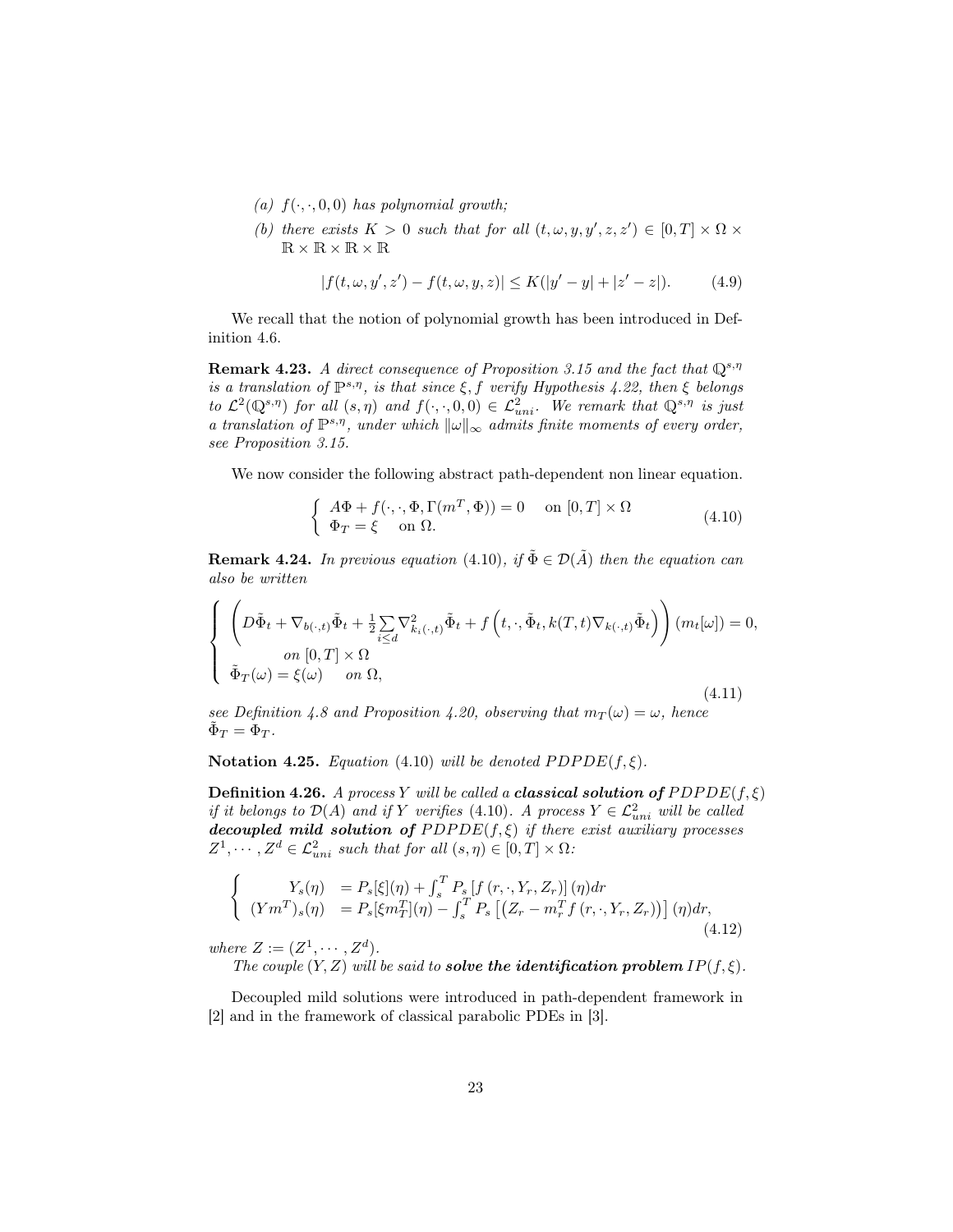To  $PDPDE(f, \xi)$  we associate the following family of BSDEs indexed by  $(s, \eta)$  and defined on the time interval  $[s, T]$ :

$$
Y_{.}^{s,\eta} = \xi + \int_{.}^{T} f\left(r, \cdot, Y_{r}^{s,\eta}, \frac{d\langle M^{s,\eta}, m^{T,s,\eta} \rangle_{r}}{dr}\right) dr - (M_{T}^{s,\eta} - M_{.}^{s,\eta}), \quad (4.13)
$$

in the stochastic basis  $(\Omega, \mathcal{F}^{s,\eta}, \mathbb{F}^{s,\eta}, \mathbb{Q}^{s,\eta}),$  where  $m^{T,s,\eta}$ , which was introduced in Notation 4.19, is the driving martingale.

Remark 4.27. Taking into account Hypothesis 4.22, Remark 4.23 and the fact that  $\frac{d\langle m^{T,s,\eta}\rangle_t}{dt}$  is bounded  $dt \otimes d\mathbb{Q}^{s,\eta}$  a.e. (see Proposition 4.20), Theorem 3.3 and Remark 3.4 in [3] applied with  $\hat{M} := m^{T,s,\eta}$ ;  $V_t \equiv t$  imply that for every  $(s, \eta)$ , there exists a unique couple  $(Y^{s,\eta}, M^{s,\eta}) \in \mathcal{L}^2(dt \otimes d\mathbb{Q}^{s,\eta}) \times \mathcal{H}^2_0(\mathbb{Q}^{s,\eta})$ verifying  $(4.13)$  on  $[s, T]$ .

We state now the main results of this paper.

**Theorem 4.28.** Assume the validity of Hypotheses 3.4 for  $\mathbb{P}$ , 4.1 for b, k and  $4.22$  for  $\xi, f$ .

- 1.  $PDPDE(f, \xi)$  has a unique decoupled mild solution;
- 2. IP(f,  $\xi$ ) admits a unique solution  $(Y, Z) \in \mathcal{L}_{uni}^2 \times (L_{uni}^2)^d$ . By uniqueness we mean more precisely the following: if  $(Y, Z)$  and  $(\bar{Y}, \bar{Z})$  are two solutions then Y and  $\overline{Y}$  are identical and  $Z = \overline{Z}$  q.s.
- 3. For every  $(s, \eta)$ , let  $(Y^{s,\eta}, M^{s,\eta})$  be the solution of (4.13). Then, for every  $(s, \eta)$ , we have that,  $Y^{s, \eta}$  is on  $[s, T]$  a  $\mathbb{Q}^{s, \eta}$  modification of Y, and  $Z_t = \frac{d\langle M^{s,\eta}, m^{T,s,\eta} \rangle_t}{dt} \, dt \otimes d\mathbb{Q}^{s,\eta}$  a.e. In particular,  $Y_s(\eta) = Y_s^{s,\eta}$ .

*Proof.* We make use of Theorem 3.19 in [2] applied with the operator  $(\mathcal{D}(A), A)$ introduced in Definition 4.8 and with  $\Psi := m^T$ .

 $(\mathbb{Q}^{s,\eta})_{(s,\eta)\in[0,T]\times\Omega}$  is a progressive path-dependent canonical class verifying Hypothesis 2.6 (see Propositions 3.10, 3.18 and Corollary 3.21) and  $(\mathcal{D}(A), A)$ is weak generator of  $(P_s)_{s\in[0,T]}$  (see Proposition 4.12) as required in Section 3.6 of [2].  $\Psi := m^T$  verifies Hypothesis 3.16 in [2] thanks to Proposition 4.20, and  $\xi$ , f verify Hypothesis 3.6 in [2] thanks to Hypothesis 4.22 and Remark 4.23. So Theorem 3.19 in [2] applies.  $\Box$ 

The link between decoupled mild solutions and classical solutions is the following.

#### Proposition 4.29.

1. Let  $\Phi$  be a classical solution of PDPDE(f,  $\xi$ ), see Definition 4.26. Then  $(\Phi, \Gamma(m^T, \Phi))$  is a solution of the identification problem IP(f,  $\xi$ ) (see Definition 4.26) and in particular,  $\Phi$  is a decoupled mild solution of  $PDPDE(f, \xi)$ ;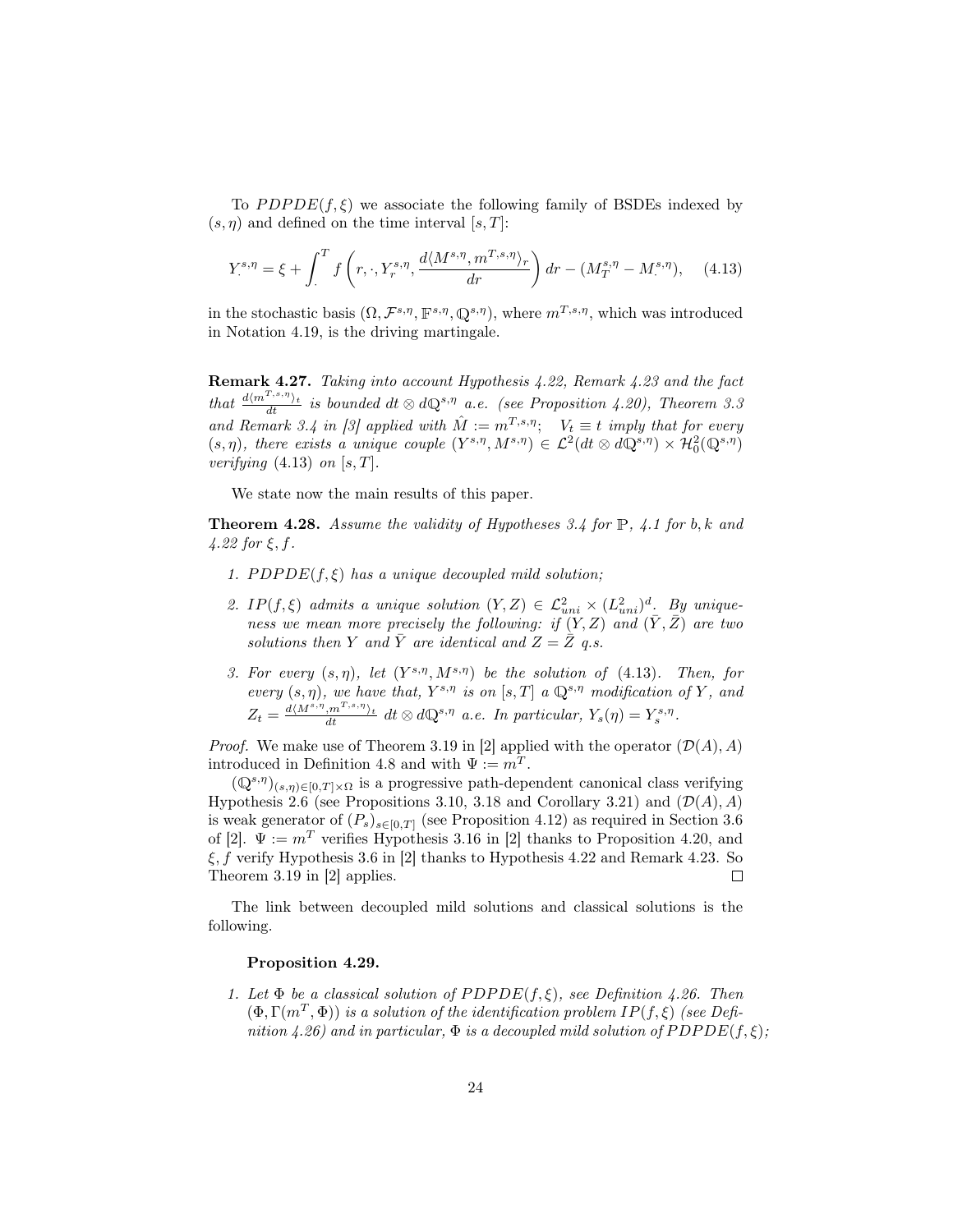- 2. there is at most one classical solution of  $PDPDE(f, \xi)$ ;
- 3. assume that the unique decoupled mild solution Y of  $PDPDE(f, \xi)$  verifies  $Y \in \mathcal{D}(A)$ ; then Y is a classical solution q.s., in the sense that  $Y_T = \xi$ (for all  $\omega$ ) and that  $A(Y) = -f(\cdot, \cdot, Y, \Gamma(m^T, Y))$  q.s., see Definition 4.18.

Proof.

1. Let  $\Phi: (t, \omega) \longmapsto \tilde{\Phi}_t(m_t[\omega])$  be a classical solution. First, since  $\Phi$  belongs to  $\mathcal{D}(A)$  then  $\Phi$  and

$$
\Gamma(m^{T,i}, \Phi) : (t, \omega) \longmapsto \sum_{j \leq d} k_{i,j}(T, t) \nabla_{k_j(\cdot, t)} \tilde{\Phi}_t(m_t[\omega]), i \leq d,
$$

have polynomial growth, see Definition 4.8. Hence thanks to Proposition 3.15 and since  $\mathbb{Q}^{s,\eta}$  is a translation of  $\mathbb{P}^{s,\eta}$ , those processes belong to  $\mathcal{L}^2_{uni}.$ 

On the other hand, let  $(s, \eta) \in [0, T] \times \Omega$ . By Proposition 4.12,

$$
M[\Phi]^{s,\eta} = \Phi - \Phi_s(\eta) - \int_s^{\cdot} A \Phi_r dr, \qquad (4.14)
$$

$$
M[\Phi m^T]^{s,\eta} = \Phi m^T - \Phi_s(\eta) m_s^T(\eta) - \int_s^{\cdot} A(\Phi m^T)_r dr, \quad (4.15)
$$

are  $\mathbb{Q}^{s,\eta}$ -martingales on  $[s,T]$  vanishing at time s. By Definition 4.26 we have  $A\Phi = -f(\cdot, \cdot, \Phi, \Gamma(m^T, \Phi))$  and by Propositions 4.16, 4.20, taking into account Notation 4.15, we have

$$
A(\Phi m^T) = \Gamma(\Phi, m^T) + \Phi Am^T + m^T A \Phi = \Gamma(\Phi, m^T) - m^T f(\cdot, \cdot, \Phi, \Gamma(m^T, \Phi)),
$$

so the martingales  $(4.14)$ , indexed by  $[s, T]$ , can be rewritten as

$$
\begin{cases}\nM[\Phi]^{s,\eta} = \Phi - \Phi_s(\eta) + \int_s^{\cdot} f(r,\cdot,\Phi_r, \Gamma(m^T,\Phi)_r) dr \\
M[\Phi m^T]^{s,\eta} = \Phi m^T - \Phi_s(\eta) m_s^T(\eta) - \int_s^{\cdot} (\Gamma(m^T,\Phi)_r - m_r^T f(r,\cdot,\Phi, \Gamma(m^T,\Phi)_r) dr.\n\end{cases} (4.16)
$$

Finally, again by Definition 4.26 we have  $\Phi_T = \xi$ , so, for any  $(s, \eta)$ , taking the expectations in (4.16) at  $s = T$ , we get

$$
\begin{cases}\n\mathbb{E}^{s,\eta}\left[\xi-\Phi_s(\eta)+\int_s^T f(r,\cdot,\Phi_r,\Gamma(m^T,\Phi)_r)dr\right]=0; \\
\mathbb{E}^{s,\eta}\left[\xi m^T_T-(\Phi m^T)_s(\eta)-\int_s^T (\Gamma(m^T,\Phi)_r-m^T_r f(r,\cdot,\Phi,\Gamma(m^T,\Phi)_r))dr\right]=0, \\
(4.17)\n\end{cases}
$$

which by Fubini's theorem and Definition 2.10 yields

$$
\begin{cases}\n\Phi_s(\eta) = P_s[\xi](\eta) + \int_s^T P_s \left[ f(r, \cdot, \Phi_r, \Gamma(m^T, \Phi)_r) \right](\eta) dr \\
(\Phi m^T)_s(\eta) = P_s[\xi m_T^T](\eta) - \int_s^T P_s \left[ \Gamma(m^T, \Phi)_r - m_r^T f(r, \cdot, \Phi_r, \Gamma(m^T, \Phi)_r) \right](\eta) dr\n\end{cases} (4.18)
$$

and the first item is proved.

2. The second item follows from item 1. and by the uniqueness of a decoupled mild solution of  $PDPDE(f, \xi)$ , see Theorem 4.28 1.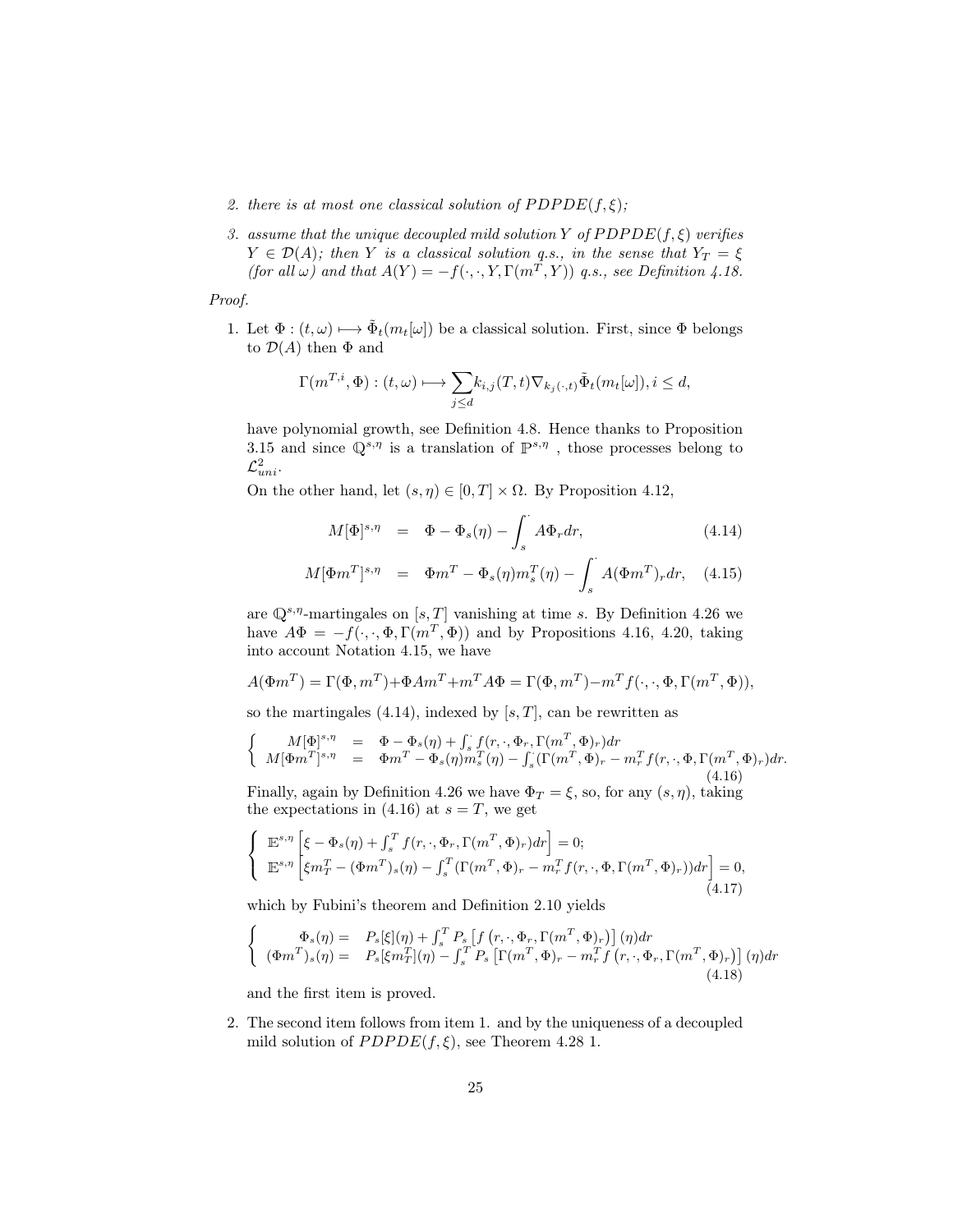3. Concerning item 3. let  $(Y, Z)$  be the unique solution of  $IP(f, \xi)$ . We first note again that the first line of (4.12) taken with  $s = T$  yields  $Y_T = \xi$ .

Let us now fix some  $(s, \eta) \in [0, T] \times \Omega$ . The fact that  $Y \in \mathcal{D}(A)$ , Proposition 4.12 implies that  $M^{s,\eta}[Y] = Y - Y_s - \int_s^{\cdot} A Y_r dr$  is on  $[s, T]$ a continuous  $\mathbb{Q}^{s,\eta}$ -martingale. Hence Y is under  $\mathbb{Q}^{s,\eta}$  a continuous semimartingale. Let us keep in mind the unique solution  $(Y^{s,\eta}, M^{s,\eta})$  of  $(4.13)$ . A consequence of item 3. of Theorem 4.28 is that Y admits on  $[s, T]$ ,  $Y^{s,\eta}$  as  $\mathbb{Q}^{s,\eta}$  cadlag version which is a special semi-martingale verifying  $Y_t^{s,\eta} = Y_s^{s,\eta} - \int_s^t f(r,Y_r,Z_r)dr + M_t^{s,\eta}, t \in [s,T].$  Since Y is  $\mathbb{Q}^{s,\eta}$ a.s. continuous, then Y and  $Y^{s,\eta}$  are actually  $\mathbb{Q}^{s,\eta}$ -indistinguishable on  $[s, T]$ ; so the uniqueness of the decomposition of the semi-martingale Y, yields that  $(\int_s^{\cdot} A Y_r dr, M^{s,\eta}[Y])$  and  $(-\int_s^{\cdot} f(r, Y_r, Z_r) dr, M^{s,\eta})$  are  $\mathbb{Q}^{s,\eta}$ . indistinguishable on  $[s, T]$ . Since this holds for all  $(s, \eta)$ , by Definition 4.18 we have  $AY = -f(\cdot, \cdot, Y, Z)$  q.s. so we are left to show that  $Z = \Gamma(m^T, Y)$ q.s.

For this we fix again  $(s, \eta)$ . By item 3. of Theorem 4.28,  $\langle M^{s,\eta}, m^{T,s,\eta} \rangle =$  $\int_{s}^{s} Z_r dr$ . By Corollary 4.14 and Propositions 4.16, 4.20, we have

$$
\langle M^{s,\eta}[Y], m^{T,s,\eta} \rangle = \int_s \Gamma(m^T, \Phi)_r dr.
$$

As we have remarked above,  $M^{s,\eta} = M^{s,\eta}[Y]$  so  $\int_s^{\cdot} Z_r dr = \langle M^{s,\eta}, m^{T,s,\eta} \rangle =$  $\langle M^{s,\eta}[Y], m^{T,s,\eta} \rangle = \int_s \Gamma(m^T, \Phi)_r dr$  under  $\mathbb{Q}^{s,\eta}$  on [s, T]. Since this holds for all  $(s, \eta)$ , we indeed have by Definition 4.18 that  $Z = \Gamma(m^T, \Phi)$  q.s., and the proof is complete.

 $\Box$ 

### A Technical proofs of Section 3

**Proof** of Proposition 3.10.

The fact that item 1. of Definition 2.4 holds comes from item 1. of Proposition 3.7. We now show that item 2. of Definition 2.4 holds. We fix  $s \in [0, T]$ . By item 2. (b) of Proposition 3.7,  $\begin{array}{ccc}\n\eta & \longmapsto & \mathbb{P}^{s,\eta} \\
\Omega_s & \longrightarrow & \mathcal{P}(\Omega)\n\end{array}$  is continuous hence Borel, and by Proposition 5.3 in [4],  $\mathcal{B}(\Omega_s) = \Omega_s \cap \mathcal{F}_s^o$ . Since  $\pi_s : \Omega \to \Omega_s$  is trivially  $(\mathcal{F}^o_s, \Omega_s \cap \mathcal{F}^o_s)$ -measurable, taking Definition 3.8 into account, it follows that  $\eta \longrightarrow P^{s,\eta}$  is  $\mathcal{F}^o_s$ -measurable; so item 2. of Definition 2.4 holds.

We are left to show that its item 3. also holds. We fix  $0 \leq s \leq t \leq T$ . We recall that there exists a countable  $\pi$ -system  $\Pi_T$  (resp.  $\Pi_t$ ) generating  $\mathcal F$  (resp.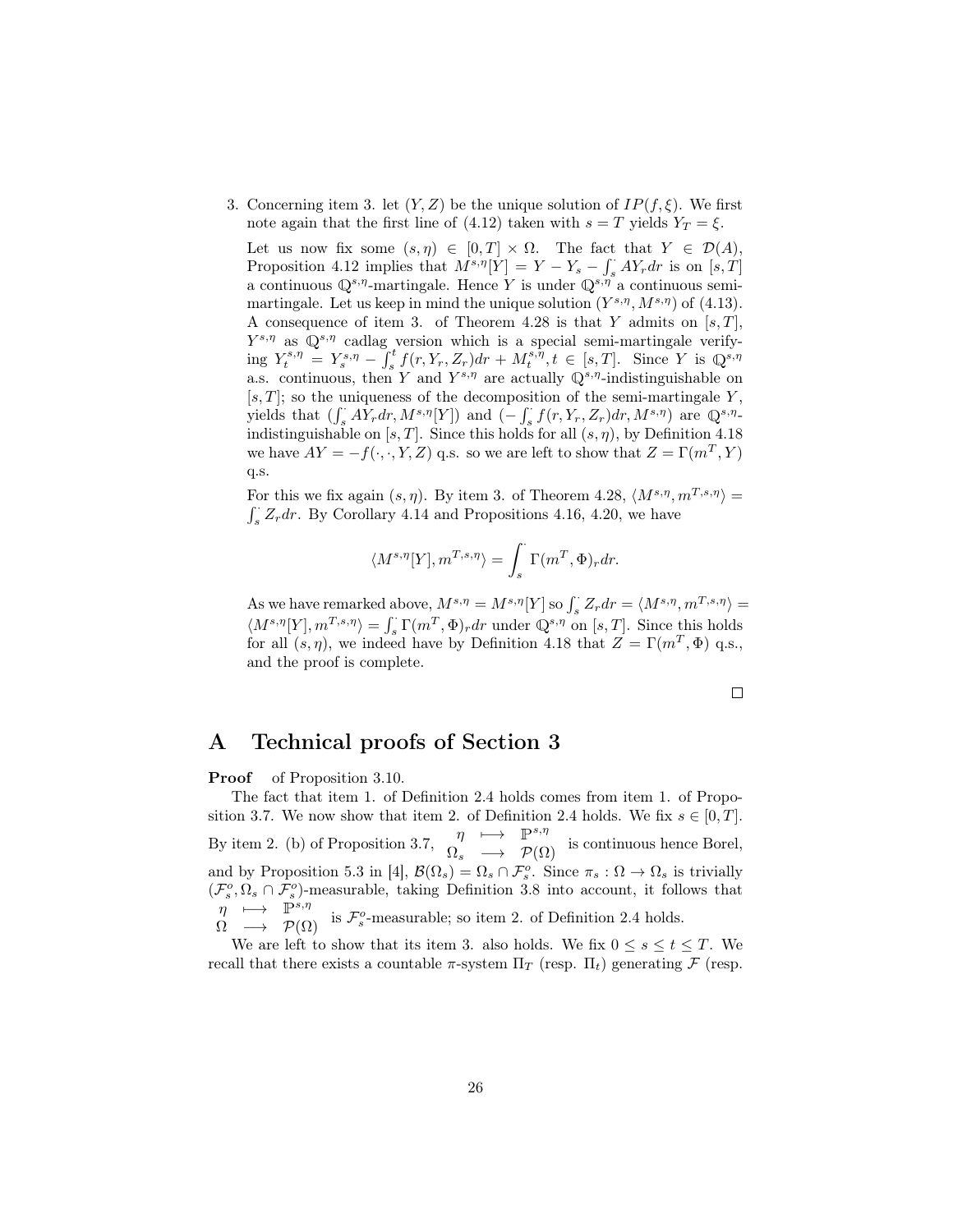$\mathcal{F}_t^o$ , see Notation 5.3 in [4] for instance. We fix  $F \in \Pi_T$  and  $G \in \Pi_t$  and we get

$$
\begin{aligned}\n& \mathbb{E}^{s,\eta}[\mathbb{P}^{t,\zeta}(F)\mathbf{1}_{G}(\zeta)] \\
&= \mathbb{E}^{s,\eta}[\mathbb{E}^{t,\zeta}[\mathbf{1}_{F}(\omega)]\mathbf{1}_{G}(\zeta)] \\
&= \mathbb{E}^{s,\eta}[\mathbb{E}^{t,\zeta}[\mathbf{1}_{F}(\omega)\mathbf{1}_{G}(\zeta)]] \\
&= \mathbb{E}^{s,\eta}[\mathbb{E}^{t,\zeta}[\mathbf{1}_{F}(\omega)\mathbf{1}_{G}(\omega)]] \\
&= \mathbb{E}[\mathbb{E}[\mathbf{1}_{F}\mathbf{1}_{G}|\mathcal{F}_{t}^{o}][\mathcal{F}_{s}^{o}](\eta), \quad \mathbb{P} \text{ a.s.} \\
&= \mathbb{E}[\mathbf{1}_{F}\mathbf{1}_{G}|\mathcal{F}_{s}^{o}](\eta), \quad \mathbb{P} \text{ a.s.} \\
&= \mathbb{E}^{s,\eta}[\mathbf{1}_{F}\mathbf{1}_{G}], \quad \mathbb{P} \text{ a.s.},\n\end{aligned} \tag{A.1}
$$

where the third equality holds because  $G \in \mathcal{F}_t^o$  and  $\mathbb{P}^{t,\zeta}(\omega^t = \zeta^t) = 1$  therefore  $\mathbb{1}_G = \mathbb{1}_G(\zeta) \mathbb{P}^{t,\zeta}$ -a.s.; the fourth and sixth equalities hold by (3.3). Since  $\Pi_t$ and  $\Pi_T$  are countable, there is a set  $\mathcal{N}^c$  of **P**-full measure, such that for all  $\eta$  in a set  $\mathcal{N}^c$ 

$$
\mathbb{E}^{s,\eta}[\mathbb{P}^{t,\omega}(F)\mathbb{1}_G(\omega)] = \mathbb{E}^{s,\eta}[\mathbb{1}_F\mathbb{1}_G],\tag{A.2}
$$

for all  $F \in \Pi_T, G \in \Pi_t$ . By a monotone class argument, for all  $\eta \in \mathcal{N}^c$ , (A.2) holds for all  $F \in \mathcal{F}, G \in \mathcal{F}_t^o$ . Therefore for every  $\eta \in \mathcal{N}^c$ ,  $(\mathbb{P}^{t,\omega})_{\omega \in \Omega}$  verifies  $(2.1).$ 

We will now show that  $(\mathbb{P}^{t,\omega})_{\omega \in \Omega}$  verifies  $(2.1)$  for all  $\eta \in \Omega$  and not just for  $\eta \in \mathcal{N}^c$ . Since  $\mathcal{N}^c$  is of full measure, then its closure is a closed set of full measure hence is equal to  $\Omega$  by Hypothesis 3.4 item 2., so  $\mathcal{N}^c$  is dense in Ω. We fix  $η ∈ Ω$ , a sequence  $(η<sub>n</sub>)<sub>n</sub>$  of elements of  $\mathcal{N}^c$  converging to  $η$ , some  $\Phi \in \mathcal{C}_b(\Omega,\mathbb{R})$  and some  $\mathcal{F}_t^o$ -measurable  $\Psi^t \in \mathcal{C}_b(\Omega,\mathbb{R})$ . For every *n*, since  $\eta_n \in \mathcal{N}^c$ , then  $(\mathbb{P}^{t,\omega})_{\omega \in \Omega}$  verifies  $(2.1)$  with  $(s,\eta)$  replaced by  $(s,\eta_n)$ , so

$$
\mathbb{E}^{s,\eta_n}[\Phi\Psi^t] = \mathbb{E}^{s,\eta_n}[\mathbb{E}^{t,\omega}[\Phi]\Psi^t(\omega)].\tag{A.3}
$$

 $\Phi, \Psi^t$  are bounded continuous. By Proposition 3.7 item 2.(b),  $\omega \mapsto \mathbb{P}^{t,\omega}$  is continuous; by definition of the topology on  $\mathcal{P}(\Omega)$ ,  $\omega \mapsto \mathbb{E}^{t,\omega}[\Phi]$  is (bounded) continuous, therefore  $\mathbb{E}^{t}$ .  $[\Phi]\Psi^t$  is bounded continuous; moreover  $\Phi\Psi^t$  is also bounded and continuous. Since  $\eta \mapsto \mathbb{P}^{s,\eta}$  is continuous, we can pass to the limit in  $n$  in  $(A.3)$  and we get

$$
\mathbb{E}^{s,\eta}[\Phi\Psi^t] = \mathbb{E}^{s,\eta}[\mathbb{E}^{t,\omega}[\Phi]\Psi^t(\omega)].\tag{A.4}
$$

(A.4) holds for all bounded continuous  $\Phi$  and bounded continuous  $\mathcal{F}^o_t\text{-measurable}$  $\Psi^t$  so by the functional monotone class theorem (see Theorem 21 in [9] Chapter I), it holds for all bounded measurable  $\Phi$  and bounded  $\mathcal{F}_t^o$ -measurable  $\Psi^t$ . Since this is true for any  $\eta$  we have shown in particular that for all  $\eta$ ,  $(\mathbb{P}^{t,\omega})_{\omega \in \Omega}$ verifies (2.1), i.e. item 3. of Definition 2.4.  $\Box$ 

**Remark A.1.** For given  $s \in ]0,T]$ ,  $\Omega_s^*$  can be characterized as the set of bounded positive measures on  $[0, s]$  not charging 0.

The action of  $\pi_s^*: \Omega_s^* \longrightarrow \Omega^*$  is given by  $\pi_s^*(\mu) : \omega \longmapsto \mu(\omega|_{[0,s]})$  for all  $\mu \in \Omega_s^*$ .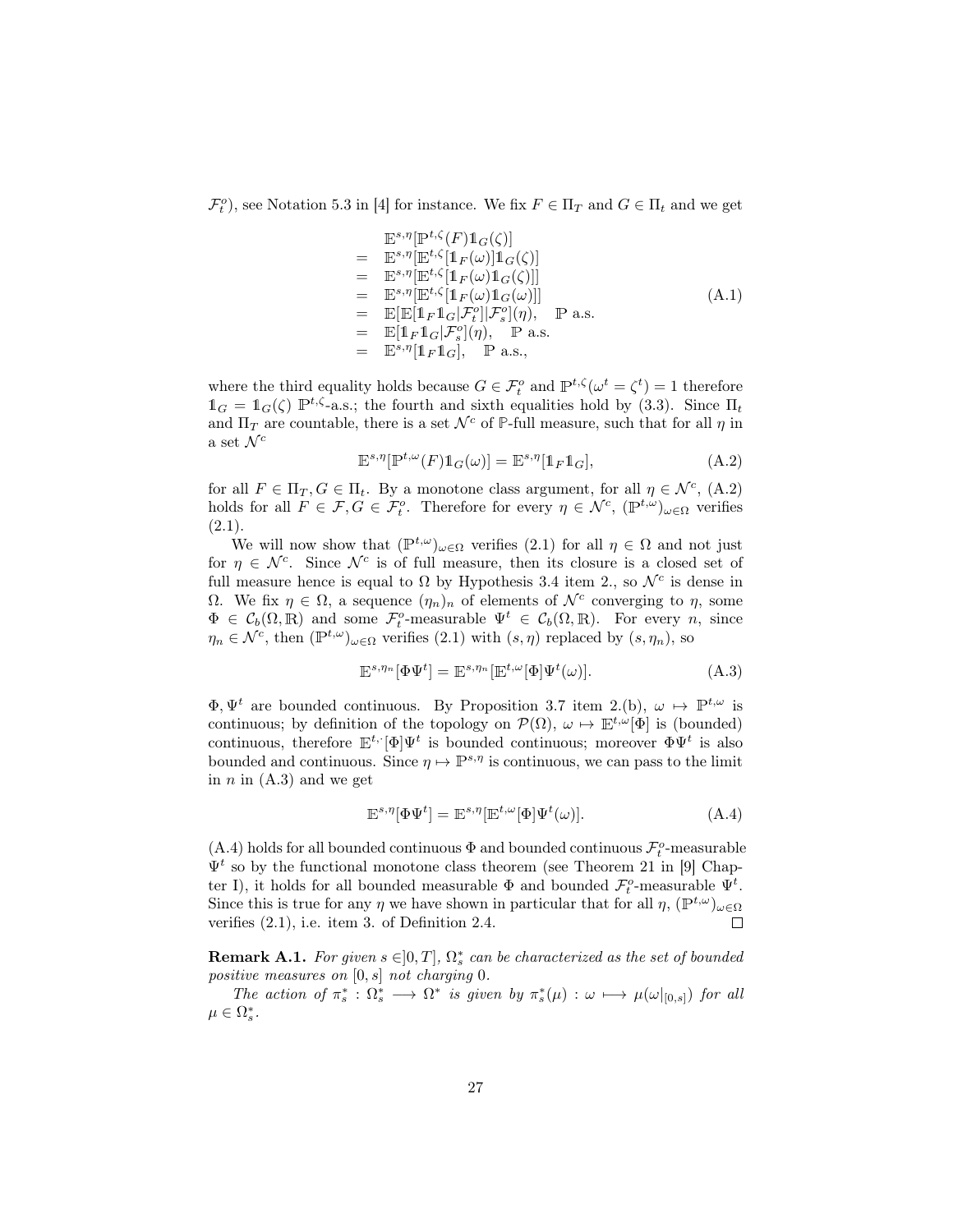**Proof** of Proposition 3.11.

We fix  $\eta \in \Omega$  and  $s \in [0, T]$  and we show that  $m. [\eta]$  is right-continuous in s. We recall that  $\pi_s K \pi_s^* \Omega_s^*$  is dense in  $\Omega_s$  and that on  $K \pi_s^* \Omega_s^*$ ,  $m_s \circ \pi_s$  coincides with the identity, see Proposition 3.7 item 2.(f). Therefore since for all  $\delta \geq 0$ , we clearly have  $\pi_s^*\Omega_s^* \subset \pi_{s+\delta}^*\Omega_{s+\delta}^*$ , so  $K\pi_s^*\Omega_s^* \subset K\pi_{s+\delta}^*\Omega_{s+\delta}^*$  then for all  $\epsilon \geq 0$ there exists  $\eta_{\epsilon} \in K \pi_s^* \Omega_s^*$  such that

$$
\|\pi_s(\eta) - \pi_s(\eta_{\epsilon})\|_{\infty} \le \frac{\epsilon}{4M_{op}};
$$
  

$$
m_s \pi_s(\eta_{\epsilon}) = \eta_{\epsilon};
$$
  
for all  $\delta \ge 0, m_{s+\delta} \pi_{s+\delta}(\eta_{\epsilon}) = \eta_{\epsilon}.$  (A.5)

For all  $\delta \geq 0$ , by Definition 3.8 we write

$$
m_{s+\delta}(\eta) - m_s(\eta)
$$
  
=  $m_{s+\delta}\pi_{s+\delta}(\eta) - m_s\pi_s(\eta)$   
=  $(m_{s+\delta}\pi_{s+\delta}(\eta) - m_{s+\delta}\pi_s(\eta)) + (m_{s+\delta}\pi_s(\eta) - m_{s+\delta}\pi_s(\eta_{\epsilon}))$   
+  $(m_{s+\delta}\pi_s(\eta_{\epsilon}) - m_{s+\delta}\pi_{s+\delta}(\eta_{\epsilon})) + (m_{s+\delta}\pi_{s+\delta}(\eta_{\epsilon}) - m_s\pi_s(\eta_{\epsilon}))$   
+  $(m_s\pi_s(\eta_{\epsilon}) - m_s\pi_s(\eta)),$  (A.6)

where the fourth term of the sum is equal to zero since by  $(A.5)$ ,  $m_s \pi_s(\eta_{\epsilon}) =$  $\eta_{\epsilon} = m_{s+\delta} \pi_{s+\delta}(\eta_{\epsilon}).$  So we obtain

$$
\|m_{s+\delta}(\eta) - m_s(\eta)\|_{\infty} \n\leq \|m_{s+\delta}\pi_{s+\delta}(\eta) - m_{s+\delta}\pi_s(\eta)\|_{\infty} + \|m_{s+\delta}\pi_s(\eta) - m_{s+\delta}\pi_s(\eta_{\epsilon})\|_{\infty} \n+ \|m_{s+\delta}\pi_s(\eta_{\epsilon}) - m_{s+\delta}\pi_{s+\delta}(\eta_{\epsilon})\|_{\infty} + \|m_s\pi_s(\eta_{\epsilon}) - m_s\pi_s(\eta)\|_{\infty} \n\leq M_{op}(\|\pi_{s+\delta}(\eta) - \pi_s(\eta)\|_{\infty} + 2\|\pi_s(\eta) - \pi_s(\eta_{\epsilon})\|_{\infty} + \|\pi_s(\eta_{\epsilon}) - \pi_{s+\delta}(\eta_{\epsilon})\|_{\infty} \n\leq \frac{\epsilon}{2} + M_{op}(\|\pi_{s+\delta}(\eta) - \pi_s(\eta)\|_{\infty} + \|\pi_s(\eta_{\epsilon}) - \pi_{s+\delta}(\eta_{\epsilon})\|_{\infty},
$$
\n(A.7)

where the second inequality holds by Proposition 3.7 item 2. (e), and the third inequality by the first line of (A.5). Since clearly, for all  $\omega \in \Omega$ ,  $\pi_{s+\delta}(\omega)$  tends uniformly to  $\pi_s(\omega)$ , then there exists  $\delta$  small enough such that  $\|\pi_{s+\delta}(\eta) \pi_s(\eta) \|_{\infty} \leq \frac{\epsilon}{4M_{op}}$  and  $\|\pi_{s+\delta}(\eta) - \pi_s(\eta)\|_{\infty} + \|\pi_s(\eta_{\epsilon}) - \pi_{s+\delta}(\eta_{\epsilon})\|_{\infty} \leq \frac{\epsilon}{4M_{op}}$  which combined with (A.7) gives

$$
||m_{s+\delta}(\eta) - m_s(\eta)||_{\infty} \le \epsilon; \tag{A.8}
$$

the right-continuity of  $m(\eta)$  at time s is now proved.

 $\Box$ 

#### **Proof** of Proposition 3.16.

We fix some  $\eta_0 \in \Omega$ . It is obvious that  $supp(\mathbb{P}^{s,\eta_0}) \subset \eta_0^s + \Omega_s^{\perp}$ . We assume that there exists an open set of  $\eta_0^s + \Omega_s^{\perp}$  which has  $\mathbb{P}^{s,\eta_0}$  zero measure. We will find a contradiction, and this will imply that  $supp(\mathbb{P}^{s,\eta_0}) = \eta_0^s + \Omega_s^{\perp}$ .  $\eta_0^s + \Omega_s^{\perp}$ is a closed subset of  $\Omega$ . Suppose that there is an open subset (with respect to the induced topology) of  $\eta_0^s + \Omega_s^{\perp}$  having zero ( $\mathbb{P}^{s,\eta_0}$ )-measure. It necessarily contains a set of type  $\eta_0^s + B(\zeta, \delta) \cap \Omega_s^{\perp}$  where  $B(\zeta, \delta)$  is the open ball (in  $\Omega$ ) of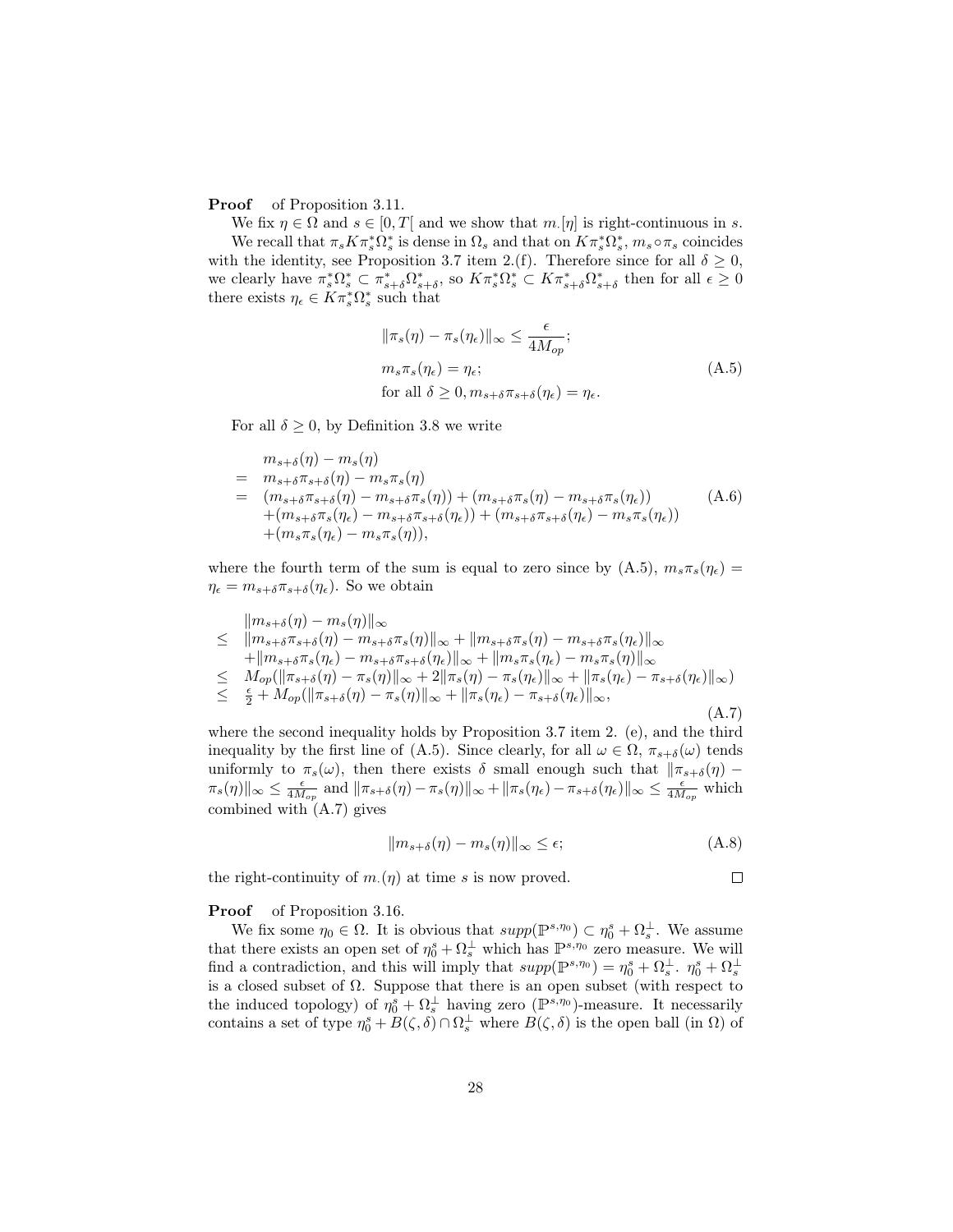center  $\zeta \in \Omega$  and radius  $\delta > 0$ . Then we have

$$
\begin{aligned}\n\mathbb{P}^{s,\eta_0}(\eta_0^s + B(\zeta,\delta) \cap \Omega_s^{\perp}) &= 0 \\
\Longleftrightarrow \quad &\mathbb{P}^{s,\eta_0}(\omega^s = \eta_0^s \text{ and } \pi_s^{\perp}(\omega) \in B(\zeta,\delta)) = 0 \\
\Longleftrightarrow \quad &\mathbb{P}^{s,\eta_0}(\pi_s^{\perp}(\omega) \in B(\zeta,\delta)) = 0 \\
\Longleftrightarrow \quad &\mathbb{P}^{s,\eta_0}((\pi_s^{\perp})^{-1} (B(\zeta,\delta))) = 0,\n\end{aligned} \tag{A.9}
$$

where we remark that, being  $\pi_s^{\perp}$  continuous,  $(\pi_s^{\perp})^{-1} (B(\zeta,\delta))$  is an open set of Ω. By continuity of  $m_s$ ,  $m_s^{-1}(B(m_s[\eta_0], \frac{\delta}{2}))$  is also an open set of Ω.

Let  $\eta \in m_s^{-1}(B(m_s[\eta_0], \frac{\delta}{2}))$ . Then

$$
\begin{array}{lll}\n\mathbb{P}^{s,\eta}((\pi_{s}^{\perp})^{-1} (B(\zeta, \frac{\delta}{2}))) \\
= & \mathbb{P}^{s,\eta}(\omega - \omega^{s} \in B(\zeta, \frac{\delta}{2})) \\
= & \mathbb{P}^{s,\eta}(\omega - \eta^{s} \in B(\zeta, \frac{\delta}{2})) \\
= & \mathbb{P}^{s,\eta\omega}(\omega - \eta^{s} + m_{s}[\eta] - m_{s}[\eta_{0}] \in B(\zeta, \frac{\delta}{2})) \\
= & \mathbb{P}^{s,\eta\omega}(\omega - \eta^{s} + (\eta^{s} + \pi_{s}^{\perp}(m_{s}[\eta])) - (\eta_{0}^{s} + \pi_{s}^{\perp}(m_{s}[\eta_{0}])) \in B(\zeta, \frac{\delta}{2})) \\
= & \mathbb{P}^{s,\eta\omega}(\omega - \eta_{0}^{s} + \pi_{s}^{\perp}(m_{s}[\eta] - m_{s}[\eta_{0}])) \in B(\zeta, \frac{\delta}{2})) \\
= & \mathbb{P}^{s,\eta\omega}(\omega - \omega^{s} + \pi_{s}^{\perp}(m_{s}[\eta] - m_{s}[\eta_{0}])) \in B(\zeta, \frac{\delta}{2})) \\
= & \mathbb{P}^{s,\eta\omega}(\pi_{s}^{\perp}(\omega) \in B(\zeta, \frac{\delta}{2}) - (m_{s}[\eta] - m_{s}[\eta_{0}])) \\
\leq & \mathbb{P}^{s,\eta\omega}(\pi_{s}^{\perp}(\omega) \in B(\zeta, \delta)) \\
= & 0, \tag{A.10}\n\end{array}
$$

where the third equality holds by Remark 3.13. The fourth is due to the fact that any  $\omega$  can be decomposed in  $\omega = \pi_s(\omega) + \pi_s^{\perp}(\omega)$  (see Notation 3.6) and that for all  $\omega$ ,  $m_s[\omega]$  and  $\omega$  coincide on  $[0, s]$  hence  $\pi_s[m_s[\omega]] = \pi_s[\omega] = \omega^s$ . The inequality holds because  $B(\zeta, \frac{\delta}{2}) - (m_s[\eta] - m_s[\eta_0])) \subset B(\zeta, \delta)$  since  $\|m_s[\eta]$  $m_s[\eta_0]$   $| < \frac{\delta}{2}$ , and the last equality by (A.9).

We can now consider the set  $m_s^{-1}(B(m_s[\eta_0], \frac{\delta}{2})) \cap (\pi_s^{\perp})^{-1}(B(\zeta, \delta))$  which is open as intersection of open sets, and we compute

$$
\begin{split}\n&= \mathbb{E}\left[\mathbb{E}\left[\mathbb{1}_{m_{s}^{-1}(B(m_{s}[\eta_{0}],\frac{\delta}{2}))}\cap (\pi_{s}^{\perp})^{-1}(B(\zeta,\delta))\right]\right] \\
&= \mathbb{E}\left[\mathbb{E}\left[\mathbb{1}_{m_{s}^{-1}(B(m_{s}[\eta_{0}],\frac{\delta}{2}))}\mathbb{1}_{(\pi_{s}^{\perp})^{-1}(B(\zeta,\delta))}|\mathcal{F}_{s}^{o}\right]\right] \\
&= \mathbb{E}\left[\mathbb{E}\left[\mathbb{1}_{(\pi_{s}^{\perp})^{-1}(B(\zeta,\delta))}|\mathcal{F}_{s}^{o}\right]\mathbb{1}_{m_{s}^{-1}(B(m_{s}[\eta_{0}],\frac{\delta}{2}))}\right] \\
&= \mathbb{E}\left[\mathbb{P}^{s}\colon ((\pi_{s}^{\perp})^{-1}(B(\zeta,\delta)))\mathbb{1}_{m_{s}^{-1}(B(m_{s}[\eta_{0}],\frac{\delta}{2}))}\right] \\
&= 0,\n\end{split} \tag{A.11}
$$

where the second equality holds (taking into account Definition 3.8), because  $m_s$  is  $\mathcal{F}_0^s$ -measurable, and the last equality holds by (A.10).

So the non-empty open set  $m_s^{-1}(B(m_s[\eta_0], \frac{\delta}{2})) \cap \pi_s^{\perp})^{-1}(B(\zeta, \delta))$  is of 0 Pmeasure, which is in contradiction with the fact that <sup>P</sup> is of full support as assumed in Hypothesis 3.4.  $\Box$ 

Proof of Proposition 3.18.

We will proceed showing that for every bounded r.v.  $Z$ ,

$$
(s, \eta) \mapsto \mathbb{E}^{s, \eta}[Z]
$$
 is  $\mathbb{F}^o$ -progressively measurable. (A.12)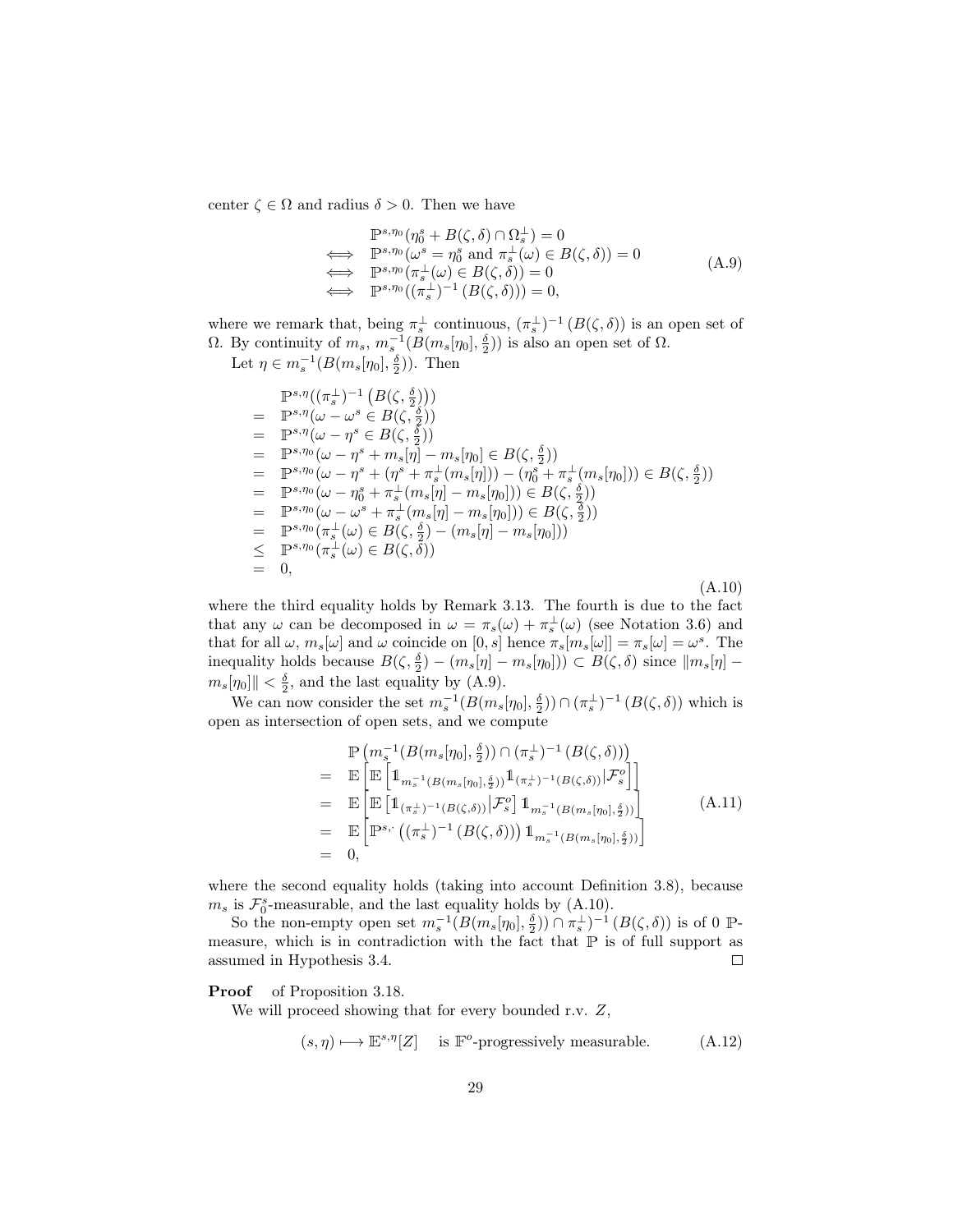We will make use of the functional monotone class Theorem. Let  $C$  be the set of r.v. of the type  $e^{i\sum \lambda_j X^{i_j}_{t_j}}$ , where  $\lambda_j, j \leq n$  are real numbers and  $i_j, j \leq n$ belong to  $\{1, \dots, d\}$ , then C is stable by product and generates the  $\sigma$ -algebra F. Since the set of bounded r.v. Z verifying  $(A.12)$  contains all constants and is closed by uniform convergence and by monotone pointwise convergence, then by the functional monotone class Theorem (see Theorem 21 in [9] which easily extends to complex valued r.v.) it is enough to show that (A.12) holds for all  $Z \in \mathcal{C}$ .

We fix  $n \in \mathbb{N}, i_1, \dots, i_n \in \{1, \dots, d\}$  and  $t_1, \dots, t_n \in [0, T]$ . For any  $(s, \eta)$ ,  $(X_{t_1}^{i_1}, \dots, X_{t_n}^{i_n})$  is under  $\mathbb{P}^{s,\eta}$  a Gaussian vector whose mean is

$$
\mu_{s,\eta} := (m_s[\eta]^{i_1}(t_1), \cdots, m_s[\eta]^{i_n}(t_n))
$$

and its covariance matrix  $\Sigma_s$ , where its coefficient  $\Sigma_s(k, j)$  is equal to the  $(i_k, i_j)$ th coefficient of  $c^{s}(t_i,t_j)$ . Therefore for all  $\lambda \in \mathbb{R}^n$  we have

$$
\mathbb{E}^{s,\eta} \left[ e^{i \sum_j \lambda_j X^{i_j}_{t_j}} \right] = e^{i(\lambda,\mu_{s,\eta}) - \frac{1}{2}(\lambda,\Sigma_s \lambda)}.
$$
 (A.13)

By Corollary 3.12,  $m.[\cdot](t)$  is  $\mathbb{F}^o$ -progressively measurable for all t, and by Lemma 3.17,  $s \mapsto \Sigma_s$  is a (deterministic) continuous function. Therefore taking (A.13) into account, for all  $\lambda \in \mathbb{R}^n$ ,  $(s, \eta) \longmapsto \mathbb{E}^{s,\eta} \left[ e^{i \sum_i \lambda_j X^{i,j}_{t_j}} \right]$ is  $\mathbb{F}^o$ progressively measurable, meaning that  $(A.12)$  holds with  $Z \in \mathcal{C}$  and the proof is complete.  $\Box$ 

Before the proof of Proposition 3.20, we need a few technical lemmas.

**Lemma A.2.** Let  $s \in [0, T]$ . For any  $n \in \mathbb{N}^*$  and  $t_1, \dots, t_n \in [s, T]$ , the joint law of  $(\int_s^{t_j} k_i(t_j,r) d_s)_{j \leq n; i \leq d}$  under  $\mathbb P$  is equal to the joint law of  $(X_{t_j}^i)_{j \leq n; i \leq d}$ under  $\mathbb{P}^s$ .

Proof. Since both laws relate to mean-zero Gaussian vectors, it is enough to check that the covariance matrices are the same. We pick some  $i_1, i_2 \leq d$  and  $j_1, j_2 \leq n$  and through Definition 3.2, Lemma 3.17, the following calculations hold:

$$
\mathbb{E}^{s}[X_{t_{j_1}}^{i_1} X_{t_{j_2}}^{i_2}] = c_{i_1, i_2}^{s}(t_{j_1}, t_{j_2})
$$
\n
$$
= \int_{s}^{t_{j_1} \wedge t_{j_2}} k(t_{j_1}, r) k(t_{j_2}, r) dr
$$
\n
$$
= \mathbb{E}\left[\int_{s}^{t_{j_1}} k(t_{j_1}, r) d_s_r \int_{s}^{t_{j_2}} k(t_{j_2}, r) d_s_r\right],
$$
\n(A.14)

which concludes the proof.

Corollary A.3. For all  $s \in [0, T]$ ,  $1 \leq i \leq d$ , every finite subfamily of  $\left\{\int_s^t k_i(t, r) dB_r | i \leq d; t \in [0, T] \right\}$  is linearly independent in  $L^2(\mathbb{P})$ , where for all  $i \leq d$ ,  $k_i$  denotes the *i*-th raw of *k*.

 $\Box$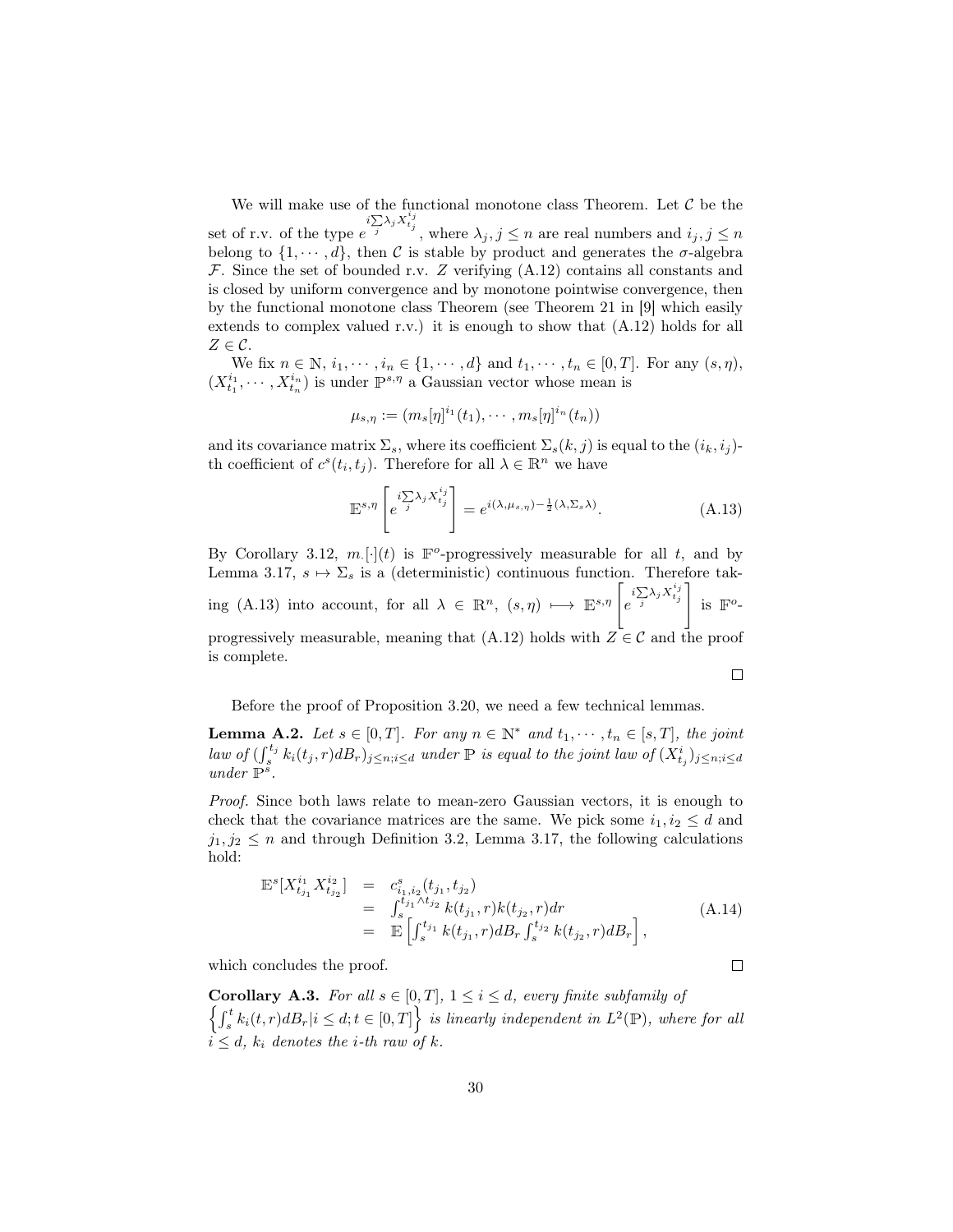*Proof.* We assume that  $\sum$  $\sum_{j \leq n, i \leq d} \lambda_{j,i} \int_s^{t_j} k_i(t_j, r) d_s_r = 0$  P a.s. where  $n \in \mathbb{N}^*; \lambda_{i,j} \in$  $\mathbb{R}, j \leq n, i \leq d; t_1 < \cdots < t_n \in [s, T].$ 

By previous Lemma A.2, this is equivalent to having

$$
l := \sum_{j \le n, i \le d} \lambda_{j,i} X_{t_j}^i = 0 \quad \mathbb{P}^s \text{ a.s.}
$$
 (A.15)

We denote by  $l_s$  the restriction of l in (A.15) to  $\Omega_s^{\perp}$ . By (A.15), the nonempty open set  $l_s^{-1}(\mathbb{R}^*)$  is of zero  $\mathbb{P}^s$ -measure, which is in contradiction with the fact that  $supp(\mathbb{P}^s) = \Omega_s^{\perp}$  thanks to Proposition 3.16.

 $\Box$ 

**Lemma A.4.** For  $s \in [0,T]$  we recall that the spaces  $H^s(\mathbb{P})$  and  $H(\mathbb{P})$  were introduced in Definition 3.2. Let  $H^s(\mathbb{P})^{\perp}$  us denote the orthogonal of  $H^s(\mathbb{P})$  in  $H(\mathbb{P})$ . There is an isometry  $\Phi^s$  mapping  $H^s(\mathbb{P})^{\perp}$  onto  $H(\mathbb{P}^s)$  such that, for any s, we have the following.

- 1. For  $t \geq s$ ,  $\Phi^s(H^s(\mathbb{P})^{\perp} \cap H^t(\mathbb{P})) = H^t(\mathbb{P}^s)$ .
- 2. Let B be the Brownian motion whose existence is assumed in item 3. of Hypothesis 3.4. We have

$$
\Phi^s \left( \int_s^t k_i(t, r) d_s \right) = X_t^i, t \ge s, i \le d. \tag{A.16}
$$

3.  $\Phi^s$  is the unique isometry fulfilling (A.16).

*Proof.* We fix s and denote by  $p_s^{\perp}$  the orthogonal projection on  $H^s(\mathbb{P})^{\perp}$  from the space  $H(\mathbb{P})$ .

For all  $t \geq s, 1 \leq i \leq d$ , under  $\mathbb{P}$  we have  $X_t^i = \int_0^s k_i(t, r) d_s_r + \int_s^t k_i(t, r) d_s_r$ , where  $\int_0^s k_i(t, r) d_s_F \in H^s(\mathbb{P})$  and  $\int_s^t k_i(t, r) d_s_F$  is orthogonal to  $\overline{Span(\{B^i_r|1\leq i\leq d; r\in[0,s]\})}^{L^2(\mathbb{P})}$  (which by Remark 3.5 is equal to  $H^s(\mathbb{P})$ ), hence belongs to  $H^s(\mathbb{P})^{\perp}$ . So  $p_s^{\perp}(X_t^i) = \int_s^t k_i(t, r) dB_r$ .

Since  $H(\mathbb{P}) = \overline{Span(\{X_r^i | i \leq d; r \in [0,T]\})}^{L^2(\mathbb{P})}$  and  $H^s(\mathbb{P})^{\perp} = p_s^{\perp}(H(\mathbb{P}))$ then by continuity of  $p_s^{\perp}$ ,

$$
H^{s}(\mathbb{P})^{\perp} = \overline{Span(\{p_s^{\perp}(X_r^i)|i \leq d; r \in [0,T]\})}^{L^2(\mathbb{P})} = \overline{V}^{L^2(\mathbb{P})},
$$

where

$$
V = Span\left\{\int_{s}^{t} k_i(t,r)dB_r|i \leq d; t \in [0,T]\right\}.
$$

We start by defining  $\Phi^s$  on V. First we fix  $\Phi^s(\int_s^t k_i(t, r) dB_r)$  conformally to (A.16). Since by Corollary A.3,  $\left\{\int_s^t k_i(t, r) d_s_r | i \leq d; t \in [0, T]\right\}$  is linearly independent, then we can extend  $\Phi^s$  by linearity to the rest of V without ambiguity. For all  $t, u \geq s, i, j \leq d$ , a consequence of Lemma A.2 is that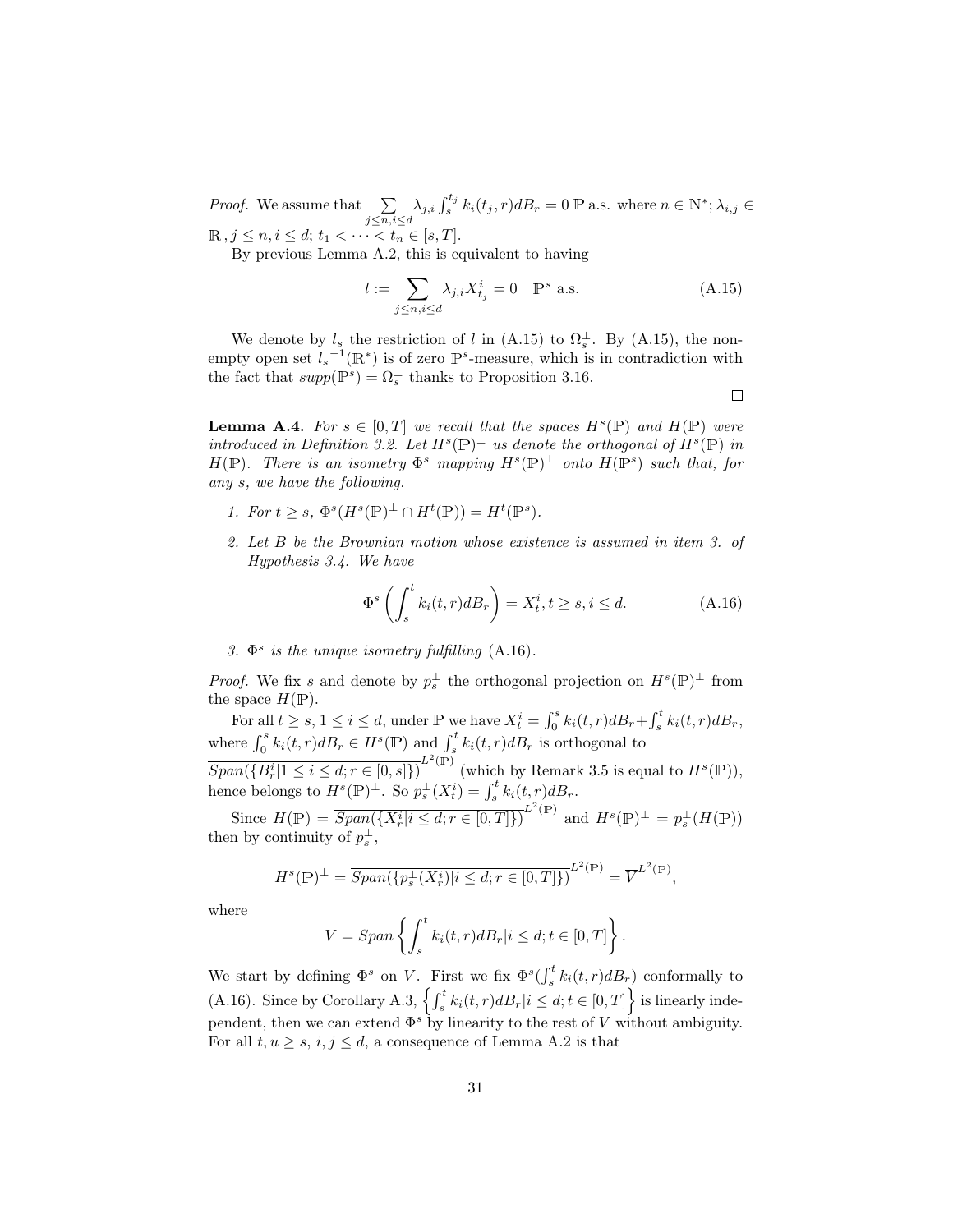$$
\mathbb{E}\left[\int_{s}^{t}k_{i}(t,r)dB_{r}\int_{s}^{u}k_{j}(u,r)dB_{r}\right]=\mathbb{E}^{s}[X_{t}^{i}X_{u}^{j}].
$$

This implies that  $\Phi^s$  preserves the scalar product, and therefore that it is an isometry from V onto  $Span({X_r^i | i \leq d; t \in [s, T]}),$  as a subset of  $H(\mathbb{P}^s)$ .

By the extension theorem we can (uniquely) extend  $\Phi^s$  to a continuous mapping from  $H^s(\mathbb{P})^{\perp} = \overline{Span(\{\int_s^t k_i(t,r)dB_r|i \leq d;t \in [s,T]\}}^{L^2(\mathbb{P})}$  to

$$
H(\mathbb{P}^s) = \overline{Span(\{X_r^i | i \leq d; t \in [s, T]\})}^{L^2(\mathbb{P})}.
$$

By continuity of the scalar product,  $\Phi^s$  still preserves the scalar product, therefore the norm, and therefore is still injective. The surjectivity follows by density of  $Span(\lbrace X_t^i | i \leq d; t \in [s, T] \rbrace)$  in  $H(\mathbb{P}^s)$  and  $(A.16)$ .

The proof of items 2. are 3. is contained in previous constructing considerations. It remains to show item 1. We fix  $t \in [s, T]$ . We can argue as above and say that  $H^t(\mathbb{P}) = \overline{Span(\{X_u^i | i \leq d; u \in [0, t]\})}^{L^2(\mathbb{P})}$  and therefore that  $H^s(\mathbb{P})^{\perp} \cap H^t(\mathbb{P})$  is the closure of  $Span(\{p_s^{\perp}(X_u^i)|i \leq d; u \in [0,t]\})$  =  $Span(\{\int_s^t k_i(u,r) d\mathcal{B}_r | i \leq d; u \in [s,t]\})$  whose elements are mapped in  $H^t(\mathbb{P}^s)$ by  $\Phi^s$  since  $\Phi^s(\int_s^t k_i(u,r) d_s) = X_u^i \in H^t(\mathbb{P}^s)$  for all  $u \in [s,t], i \leq d$ .  $H^t(\mathbb{P}^s)$ is closed and  $\Phi^s$  is continuous, so  $\Phi^s$  also maps

$$
E^{2(\mathbb{P})} = L^{2}(\mathbb{P})
$$
  
Span( $\{\int_{s}^{t} k_{i}(u,r)dB_{r}|i \leq d; u \in [s,t]\})$ 
$$
= H^{s}(\mathbb{P})^{\perp} \cap H^{t}(\mathbb{P}),
$$

into  $H^t(\mathbb{P}^s)$ . Conversely,  $(\Phi^s)^{-1}$  maps  $X_u^i$  to  $\int_s^t k_i(u,r) dB_r \in H^s(\mathbb{P})^{\perp} \cap H^t(\mathbb{P})$ for all  $u \in [s,t], i \leq d$ . By continuity of  $(\Phi^s)^{-1}$  (the inverse of an isometry being an isometry) and since  $H^s(\mathbb{P})^{\perp} \cap H^t(\mathbb{P})$  is closed,  $(\Phi^s)^{-1}$  also maps  $\overline{Span(\{X_u^i | i \leq d; u \in [s, t]\})}^{L^2(\mathbb{P})} = H^t(\mathbb{P}^s)$  into  $H^s(\mathbb{P})^{\perp} \cap H^t(\mathbb{P})$ . This proves item 1.

 $\Box$ 

In the proof of Proposition 3.20, we will denote by  $\mathcal{F}_t^{o,s,\eta}$ , the  $\sigma$ -field  $\mathcal{F}_t^o$ augmented with  $\mathbb{P}^{s,\eta}$ -null sets.

#### Proof of Proposition 3.20.

By Notation 3.14 we recall that under  $\mathbb{P}^{s,\eta}$ , the law of  $X^{s,\eta} = X - m_s[\eta]$ is  $\mathbb{P}^s$ , where  $m_s[\eta]$  is the deterministic function, introduced in Proposition 3.7 and Notation 3.8. Consequently  $H(\mathbb{P}^{s,\eta}) = H(\mathbb{P}^s)$ . By Lemma A.4 that space is isometric to  $H^s(\mathbb{P})^{\perp}$ . We define

$$
T^{s,\eta}: H(\mathbb{P}^s) \longrightarrow H(\mathbb{P}^{s,\eta})
$$
  

$$
Y \longrightarrow Y - \mathbb{E}^{s,\eta}[Y],
$$
  
(A.17)

which is clearly an isometry and maps  $X_t^i$  to  $X_t^{i,s,\eta}$  for all  $t \geq s, i \leq d$ , hence it is easy to show

$$
T^{s,\eta}(H^t(\mathbb{P}^s)) = H^t(\mathbb{P}^{s,\eta}) \quad \text{ for all } t. \tag{A.18}
$$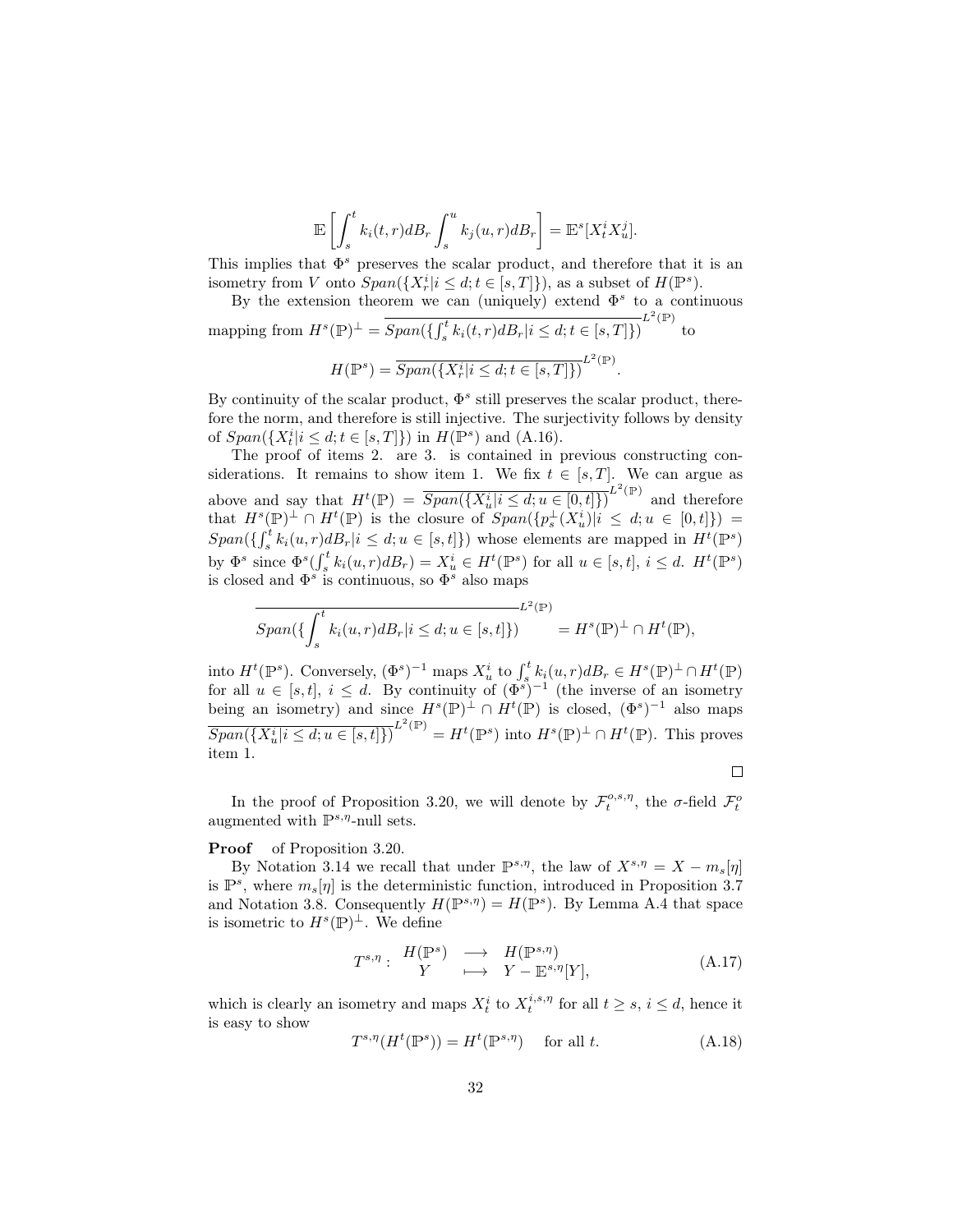We also define

$$
\Phi^{s,\eta} := T^{s,\eta} \circ \Phi_s : H^s(\mathbb{P})^\perp \longrightarrow H(\mathbb{P}^{s,\eta}),\tag{A.19}
$$

which is an isometry mapping  $\int_s^t k_i(u, r) d_s_r$  to  $X_t^{i, s, \eta}$  for all  $t \geq s, i \leq d$ . Combining item 1. of Lemma A.4 and (A.18), it is clear that

$$
\Phi^{s,\eta}(H^s(\mathbb{P})^\perp \cap H^t(\mathbb{P})) = H^t(\mathbb{P}^{s,\eta}) \quad \text{ for all } t \ge s. \tag{A.20}
$$

By Remark 3.5 item 2.,  $H(\mathbb{P})$  contains all the r.v. related to B. Moreover  $B_t^j - B_s^j$  is for all  $j \leq d$  and  $t \geq s$  orthogonal to  $\overline{Span(\{B_r^i | i \leq d; r \in [0, s]\})}^{L^2(\mathbb{P})}$ which is equal to  $H^s(\mathbb{P})$  again by Remark 3.5 2.

So for all  $t \geq s, i \leq d$ ,

$$
B_t^i - B_s^i \in H^s(\mathbb{P})^\perp \cap H^t(\mathbb{P})\tag{A.21}
$$

and we denote  $B_t^{i,s,\eta} := \Phi^{s,\eta}(B_t^i - B_s^i)$  which by (A.20) verifies

$$
B_t^{i,s,\eta} \in H^t(\mathbb{P}^{s,\eta}).\tag{A.22}
$$

We also denote  $B^{s,\eta} := (B^{1,s,\eta}, \cdots, B^{d,s,\eta}).$   $H(\mathbb{P}^{s,\eta})$  is a Gaussian space of mean-zero r.v. so clearly,  $(B_t^{s,\eta})_{t\in [s,T]}$  is a mean-zero Gaussian process. Taking into account the isometry  $(\Phi^{s,\eta})^{-1}$ , see considerations after  $(A.21)$ , for all  $s \leq$  $r, t, u, v \leq T, i, j \leq d$ , we have

$$
\mathbb{E}^{s,\eta}[(B_v^{i,s,\eta} - B_u^{i,s,\eta})(B_r^{j,s,\eta} - B_t^{j,s,\eta})] = \langle B_v^{i,s,\eta} - B_u^{i,s,\eta}, B_r^{j,s,\eta} - B_t^{j,s,\eta} \rangle_{H(\mathbb{P}^{s,\eta})}
$$
  
\n
$$
= \langle B_v^i - B_u^i, B_r^j - B_t^j \rangle_{H(\mathbb{P})}
$$
  
\n
$$
= \mathbb{E}[(B_v^i - B_u^i)(B_r^j - B_t^j)].
$$
  
\n(A.23)

In particular, under  $\mathbb{P}^{s,\eta}$ ,  $(B_t^{s,\eta})_{t\in[s,T]}$  has independent increments, and for all  $s \le t \le u$ ,  $B_{u}^{s,\eta} - B_{t}^{s,\eta}$  has variance  $u - t$ .

By Kolmogorov's Theorem (see Theorem 2.8 and Problem 2.10 in [19])  $(B_t^{s,\eta})_{t\in [s,T]}$  admits a  $\mathbb{P}^{s,\eta}$  continuous version which is a Brownian motion starting in s and which we still denote  $(B_t^{s,\eta})_{t\in [s,T]}$ . We prove below that this Brownian motion is adapted to  $(\mathcal{F}^{o,s,\eta}_t)_{t\in [s,T]}$ , that filtration being introduced just after the statement of the present Proposition 3.20. Indeed, for all  $t, i \leq d$ , we have by (A.22) that  $B_t^{i,s,\eta} \in H^t(\mathbb{P}^{s,\eta})$ . So  $B_t^{i,s,\eta}$  is the  $L^2(\mathbb{P}^{s,\eta})$  limit of linear combinations of values of X at times prior to t, hence it is  $\mathcal{F}^{o,s,\eta}_t$ -measurable as the  $L^2(\mathbb{P}^{s,\eta})$  limit of  $\mathcal{F}_t^{o,s,\eta}$ -measurable r.v.

For all  $i \leq d$ ,  $t \geq s$ ,  $\int_s^t k_i(t,r) d_s^{s,\eta}$  is, by linearity and continuity of  $\Phi^{s,\eta}$ and by construction of the Wiener integral, equal to  $\Phi^{s,\eta}(\int_s^t k_i(t,r)dB_r)$ . Mores over we also have  $\Phi^{s,\eta}(\int_s^t k_i(t,r)dB_r) = X_t^{i,s,\eta}$ , see the lines after (A.19). In particular  $\int_s^t k_i(t, r) dB_r^{s, \eta} = X_t^{i, s, \eta}$  holds in  $L^2(\mathbb{P}^{s, \eta})$  and the first statement of Proposition 3.20 is proved.

In particular,  $(\bar{X}_t)_{t\geq s}$  is adapted to the filtration generated by  $(B_t^{s,\eta})_{t\in [s,T]}$ augmented with  $\mathbb{P}^{s,\eta}$ -null sets. Since  $(B_t^{s,\eta})_{t\in[s,T]}$  has been shown to be  $(\mathcal{F}_{t}^{\overline{o},s,\eta})_{t\in [s,T]}$ -adapted, then  $(\mathcal{F}_{t}^{o,s,\eta})_{t\in [s,T]}$  is equal to the filtration generated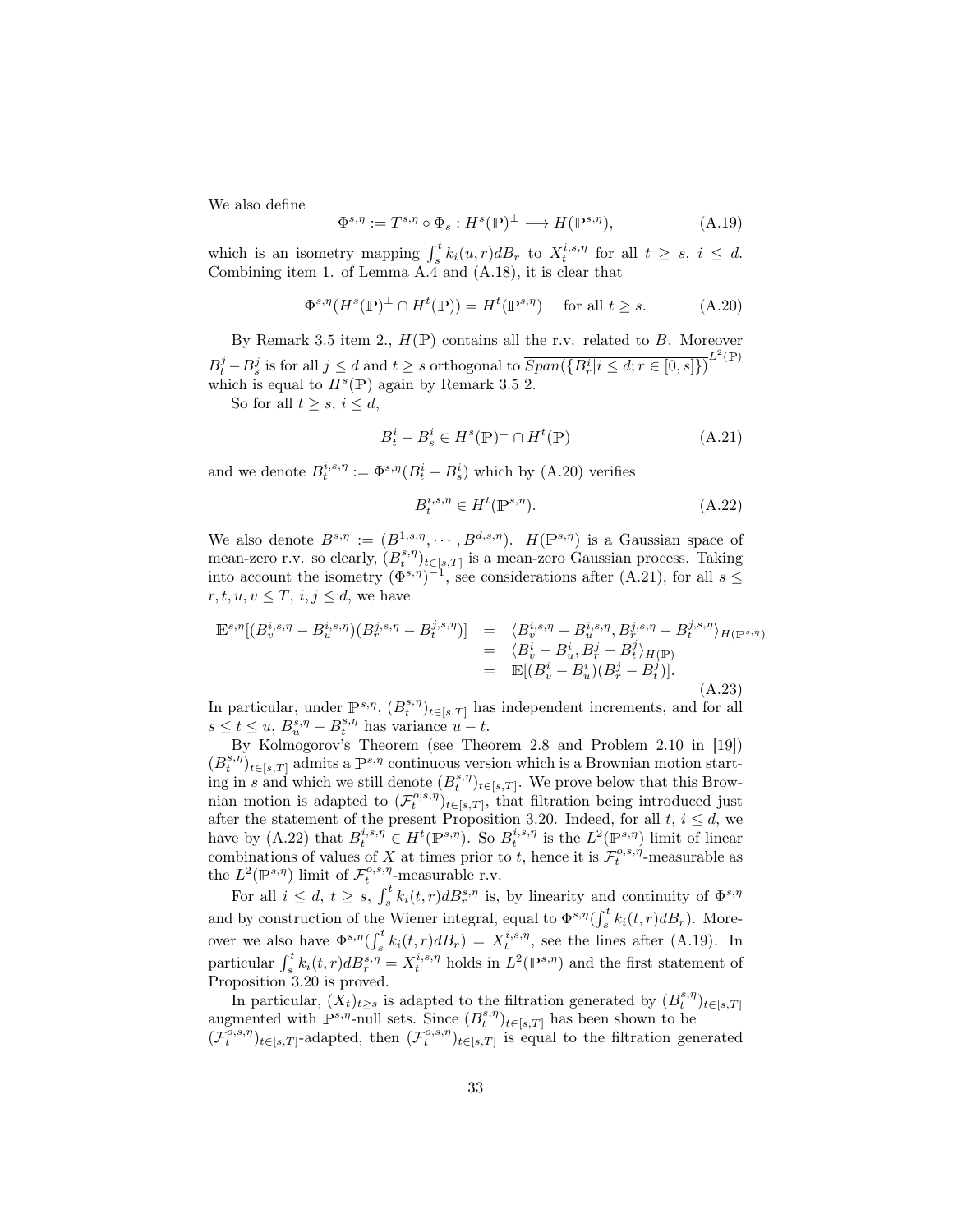by  $(B_t^{s,\eta})_{t\in [s,T]}$  augmented with  $\mathbb{P}^{s,\eta}$ -null sets, which is right-continuous since  $(B_t^{s,\eta})_{t\in [s,T]}$  is a Brownian Motion, see Proposition 7.7 in [19].

 $(\mathcal{F}_{t}^{\overline{o},\vec{s},\vec{\eta}})_{t\in[s,T]}$  is therefore right-continuous. In particular, for all  $t\geq s$ ,

$$
\mathcal{F}^{s,\eta}_t = \bigcap_{\epsilon>0} \mathcal{F}^{o,s,\eta}_{t+\epsilon} = \mathcal{F}^{o,s,\eta}_t.
$$

This concludes the "moreover" statement of Proposition 3.20.

 $\Box$ 

## References

- [1] C. D. Aliprantis and K. C. Border. Infinite-dimensional analysis. Springer-Verlag, Berlin, second edition, 1999. A hitchhiker's guide.
- [2] A. Barrasso and F. Russo. Decoupled mild solutions of path-dependent PDEs and Integro PDEs represented by BSDEs driven by cadlag martingales. Potential Analysis. To appear.
- [3] A. Barrasso and F. Russo. Martingale driven BSDEs, PDEs and other related deterministic problems. 2017. Preprint, hal-01566883.
- [4] A. Barrasso and F. Russo. Path-dependent Martingale Problems and Additive Functionals. Stochastics and Dynamics, 19 no 1, 2019. Preprint, hal-01775200.
- [5] J. Bion-Nadal. Dynamic risk reasures and path-dependent second order PDEs. Stochastics of Environmental and Financial Economics, 138:147– 178, 2016.
- [6] V. I. Bogachev. Gaussian measures, volume 62 of Mathematical Surveys and Monographs. American Mathematical Society, Providence, RI, 1998.
- [7] A. Cosso and F. Russo. Strong-viscosity solutions: semilinear parabolic PDEs and path-dependent PDEs. To appear: Osaka Journal of Mathematics. Preprint HAL-01145301, 2015.
- [8] A. Cosso and F. Russo. Functional Itô versus Banach space stochastic calculus and strict solutions of semilinear path-dependent equations. Infin. Dimens. Anal. Quantum Probab. Relat. Top., 19(4):1650024, 44, 2016.
- [9] C. Dellacherie and P.-A. Meyer. Probabilités et potentiel, volume A. Hermann, Paris, 1975. Chapitres I à IV.
- [10] C. Dellacherie and P.-A. Meyer. Probabilités et potentiel. Chapitres XII– XVI. Publications de l'Institut de Mathématiques de l'Université de Strasbourg [Publications of the Mathematical Institute of the University of Strasbourg], XIX. Hermann, Paris, second edition, 1987. Théorie des processus de Markov. [Theory of Markov processes].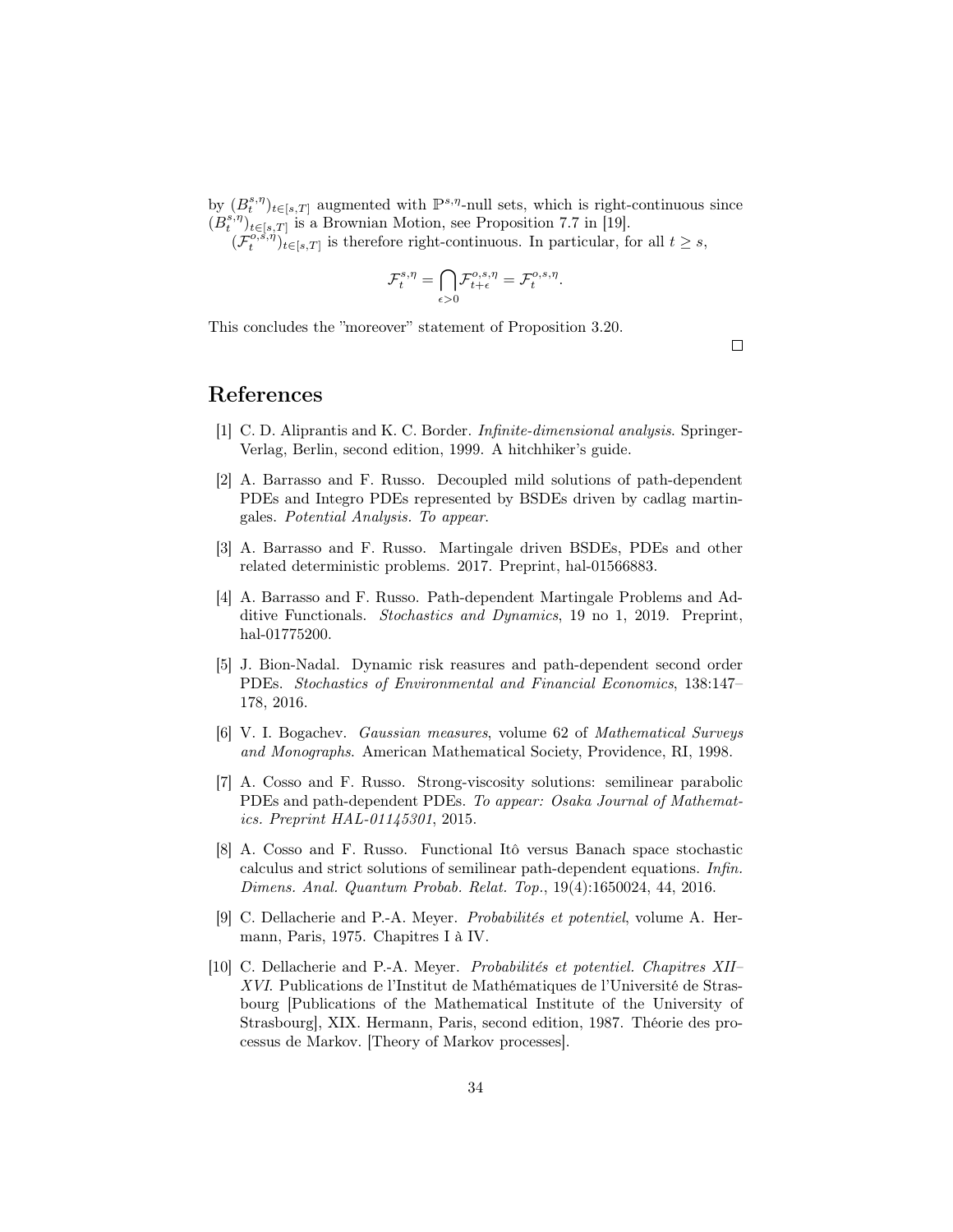- [11] C. Di Girolami and F. Russo. Infinite dimensional stochastic calculus via regularization and applications. Preprint HAL-INRIA, inria-00473947 version 1, (Unpublished), 2010.
- [12] B. Dupire. Functional Itô calculus. Portfolio Research Paper, Bloomberg, 2009.
- [13] I. Ekren, N. Touzi, and J. Zhang. Viscosity solutions of fully nonlinear parabolic path dependent PDEs: Part I. To appear in Annals of Probability, 2013.
- [14] S. N. Ethier and T. G. Kurtz. Markov processes. Wiley Series in Probability and Mathematical Statistics: Probability and Mathematical Statistics. John Wiley & Sons, Inc., New York, 1986. Characterization and convergence.
- [15] F. Flandoli and G. Zanco. An infinite-dimensional approach to pathdependent Kolmogorov equations. Ann. Probab., 44(4):2643–2693, 2016.
- [16] M. Fuhrman, F. Masiero, and G. Tessitore. Stochastic equations with delay: optimal control via BSDEs and regular solutions of Hamilton-Jacobi-Bellman equations. SIAM J. Control Optim., 48(7):4624–4651, 2010.
- [17] T. Hida. Canonical representations of Gaussian processes and their applications. Mem. Coll. Sci. Univ. Kyoto. Ser. A. Math., 33:109–155, 1960/1961.
- [18] J. Jacod and A. N. Shiryaev. Limit theorems for stochastic processes, volume 288 of Grundlehren der Mathematischen Wissenschaften [Fundamental Principles of Mathematical Sciences]. Springer-Verlag, Berlin, second edition, 2003.
- [19] I. Karatzas and S. E. Shreve. Brownian motion and stochastic calculus, volume 113 of Graduate Texts in Mathematics. Springer-Verlag, New York, second edition, 1991.
- [20] T. LaGatta. Continuous disintegrations of Gaussian processes. Theory Probab. Appl., 57(1):151–162, 2013.
- [21] D. Leão, A. Ohashi, and A. B. Simas. A weak version of path-dependent functional Itô calculus. Ann. Probab., 46(6):3399–3441, 2018.
- [22] É. Pardoux and S. Peng. Backward stochastic differential equations and quasilinear parabolic partial differential equations. In Stochastic partial differential equations and their applications (Charlotte, NC, 1991), volume 176 of Lecture Notes in Control and Inform. Sci., pages 200–217. Springer, Berlin, 1992.
- [23] S. Peng and F. Wang. BSDE, path-dependent PDE and nonlinear Feynman-Kac formula. Science China Mathematics, 59(1):19–36, 2016.